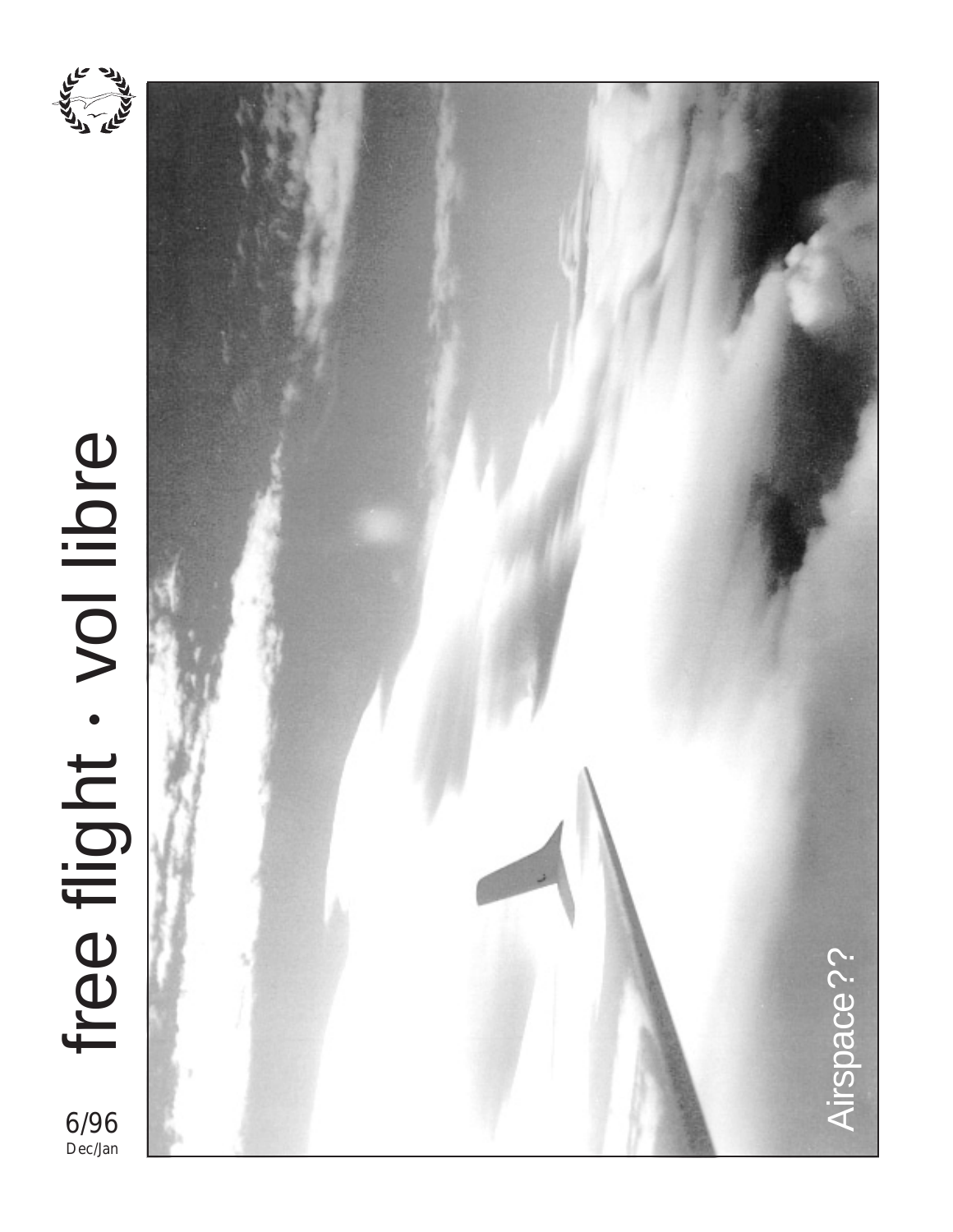# **Liaison**



Will you let it be the last picture show?

Well boys and girls, hold on to your hats with good quality locking wire because what follows is not pleasant. Our hopes to forestall further fee increases and generate a war chest from increases in membership have not been realized. Overall membership has continued on a downward trend since 1991.

In order to continue providing services we have gone through an annual exercise of paring our expenses to the point where we are at a crossroads: we either do dramatic things or shut down operations for good.

At the same time, our sport is under unprecedented attack from Transport Canada through changes to airspace utilization and huge increase in fees for services. If we do not react, we will be expropriated from the airspace we have been using for decades and will lose our God–given privilege to

freedom of flight. This situation forces us to have a qualified representative at no less than five Transport Canada committees: the Canadian Aviation Regulation Advisory Council (CARAC) Plenary, Category IV Medical Working Group, Recreational Aviation Working Group, Recreational Aviation Steering Committee, and the Regulatory Service Fees Technical Committee (CAR 104). Another of our rights under attack is the Class IV medical.

Now is the time to ask yourselves WHAT CAN I DO FOR SAC. Think about it now because, should you procrastinate, you may not have a second chance. If we do not act now, we may be out of soaring and have to take up basket weaving as a sport.

In order for SAC to protect your ability to soar, we must have someone in the office to support Jim's ongoing work on your behalf as well as some additional professional assistance, and I ask for your financial support to do this. Have a look at the Treasurer's report on pages 5/6 of the insert in free flight 2/96 to see how we currently spend your membership dollars. For 1997, we have to consider many if not all of the following actions:

- 1 raise fees significantly
- 2 cut off Aeroclub/FAI funding (\$9500)<br>3 reduce free flight issues by 50% (\$12)
- reduce free flight issues by 50% (\$12,000) or cancel it completely (\$30,000)

Otherwise we are looking at a deficit of \$28,000 in 1997 and we cannot have that. Some will say, "Get creative". Okay, that is fine, give us workable ideas that still look good when all minds are sober.

We will propose that we make changes to the Board by reducing the number of directors and that meetings be more virtual than physical, even though we are more productive when we meet face to face. This is one of the last cost–cutting measures available to us.

It is your choice and your decision. Serious decisions will have to be made at the upcoming AGM in Vancouver. Now is the time to pass your opinions and suggestions along to your club executive and your Region Director. By now I mean in the next couple of weeks at the latest, so that the Board can get a sense of where your support lies in order to draft a notice of motion for discussion and ratification at the AGM.

La combinaison de la bureaucratie aveugle au service du néo–libéralisme est entrain de nous voler nos droits fondamentaux à des cieux ouverts pour le vol libre. Il semblerait que le gouvernement tente de nous exproprier d'un espace aérien que nous utilisons depuis des décennies pour le remettre aux compagnies aériennes. Est–ce le socialisme au profit des riches et les rigueurs de l'entreprise libre pour les autres!

Nous devons tous nous impliquer maintenant si nous tenons au vol à voile, ou nous devrons adopter le macramé pour meubler nos fins de semaine. Cessons de gémir, le temps est venu d'agir. AUX ARMES CITOYENS!

Pierre Pepin president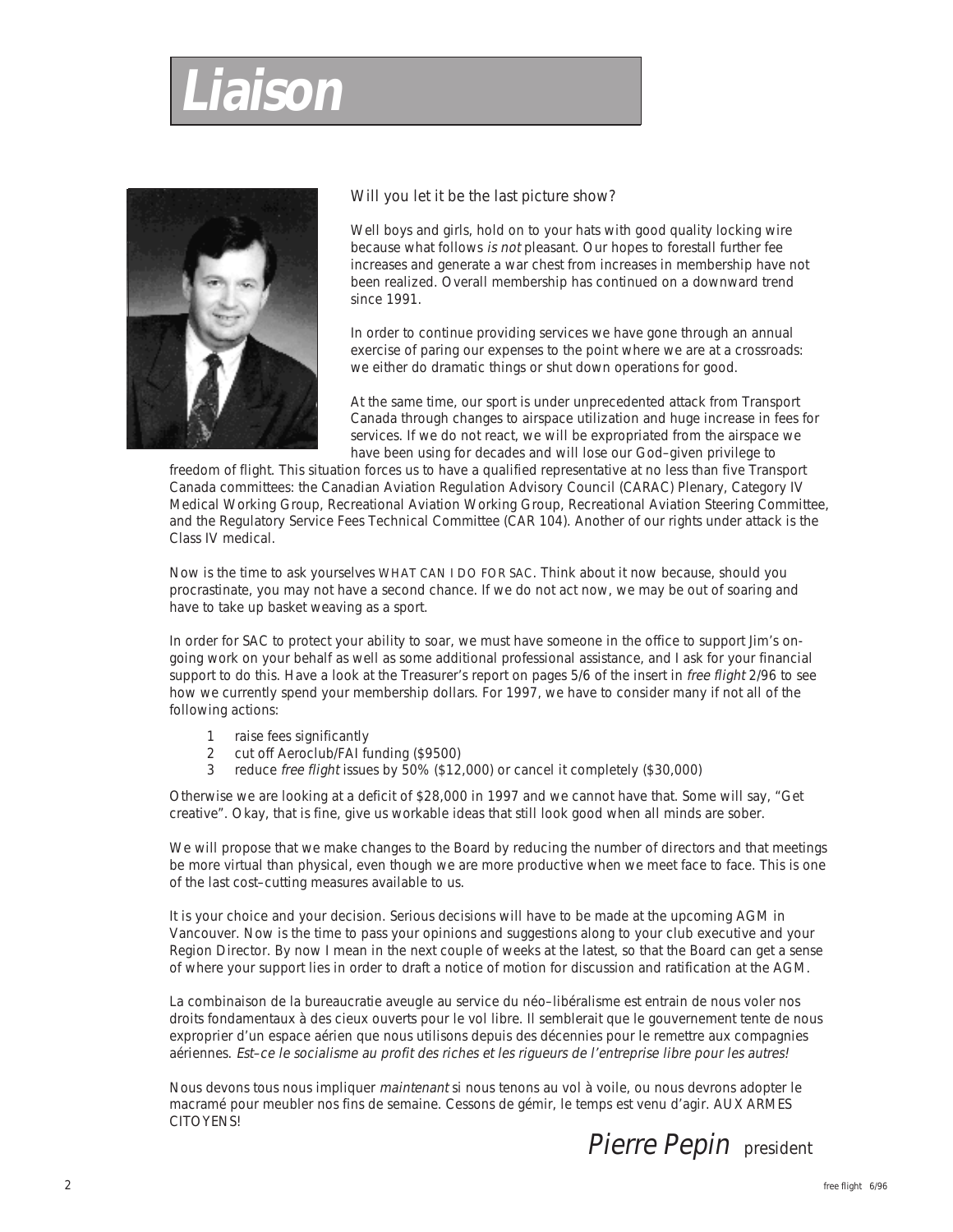# free flight • vol libre

# 6/96 Dec/Jan

- -
	-
	-
- **"Québec terminal, planeur GMBS" 10** l'espace aérien Jean Richard
	-
	-
- **le nouveau règlement aéronautique 13** Jean Richard



**Cover**

It's not true that wave is found only over Cowley! On 14 October, André Pepin soars at 12,500 feet over Baie Saint Paul in a DG600 in its 15m/winglet configuration. photo: André Pepin

The journal of the Soaring Association of Canada Le journal de l'Association Canadienne de Vol à Voile

ISSN 0827 – 2557

- **does free flight need to change? 4** looking for comment Tony Burton
	- **chaos in the air** 6 when you'd rather be on the ground Eileen Tomalty
	- **mon premier solo** 8 have you forgotten what it was like? Daniel Bernier
	- **a visit to Baie Saint Paul 9** nice town and you can also go wave flying! Pierre Pepin
		-
		- **Allegheny express 11** a first attempt at 1000 km Hans Berg
		- **towing is a 'boy thing' 12** it's simple, physical, and fun Cresswell Walker
			-

**canadien**<br> **Canadien STOP PRESS! CBC Radio** "IDEAS"

This 1 hour program about the wind, titled Chinook Country, will feature a long segment on soaring at Cowley.

#### DEPARTMENTS

- **5 Letters & Opinions**  Thanks for the great time, open letter to spouses and crews
	- **Training & Safety** What if?, everything you need to know about the Tost release
- **16 Hangar Flying**  Schleicher now paints, Zander GPS FR approved, two Toronto area glider pilot ground schools, O2 cylinder testing, did you know?, Ontario soaring ladder results, the SOSA Dust Bowl
- 18 **SAC News** Steering & Finance committee meeting notes, 1996 SAC membership meter, board of directors meeting summary, the Cu Nim airspace initiative, Cu Nim airspace update, TC letter from Gilles Rodrigue, TC letter from Deborah Martin
- **25 FAI badges**  successes to date, rules changes for 1997, an interesting story about the rules
- **27 Required Reading**  recent SAC actions on airspace, the "New Recreational Aviation Policy", Canadian Sport Aviation Council, medical update

**see the SAC home page –** http://www.pubnix.net/~rmacpher/sac.html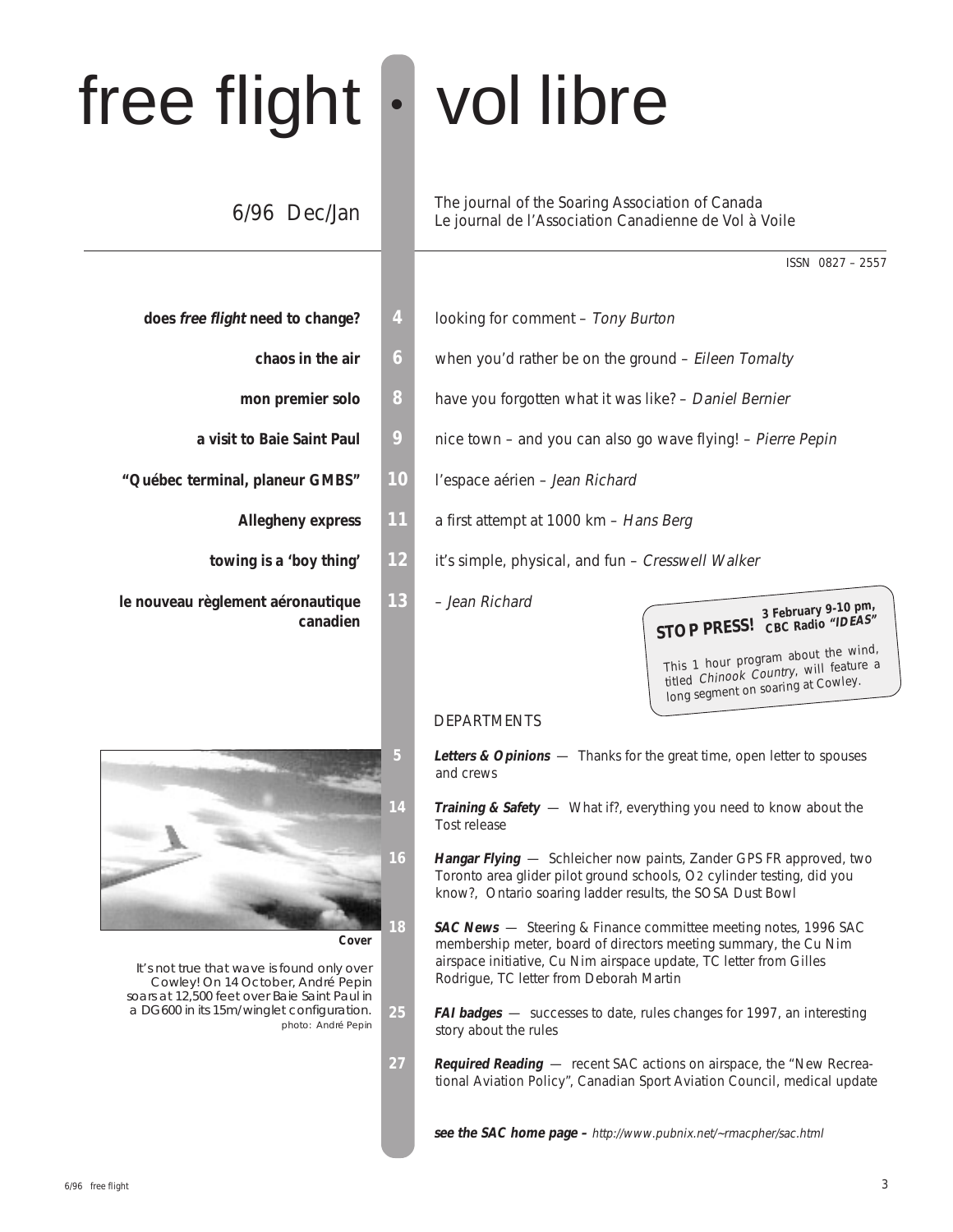# **Does free flight need to change? — editorial**

#### **Tony Burton**

I have been editing this magazine since 1983, and thirteen years have seen a lot of changes in style, content, and technology. In the early days, I would have to pull together enough material for an issue, estimate how much type this would be, draw up 'dummy' pages of how the type was to be layed out on the page, mail the whole mess to the printer, and then cross my fingers! What I wanted and what the printer thought I wanted would rarely coincide — my ability to control the process to the final output was limited... Skipping now through several increments of gaining control of the look of free flight, and the arrival of the desktop publishing revolution, I can now do almost everything except push the button to start the printing press.

Your board of directors would like to see what changes if any can be made to free flight to better serve the changing needs of SAC, so I want you to consider what else you might want out of it in the future. The magazine is, after all, SAC's single biggest budget item and the most important means of communication to everyone, so getting it right and keeping it right is important. For example, could you live with fewer issues per year? Or, in order to present the sport to the public more, could free flight content and presentation be redesigned in a more general way or would this compromise the magazine as a journal for our community interest? Would it be practical to roll other aerosport content into the magazine for purposes of gaining a larger readership and potentially more advertising revenue?

I have my own interpretation of what is interesting and important to Canadian soaring pilots, and that of course has gone a long way to shaping the magazine content and style as you see it today. Perhaps one of your questions would be, "what determines what goes into a current issue?" The content is comprised of stories, reports, and filler.

**Stories** This is all the stuff about sharing the experiences of the sport — articles, club news, letters, etc. The one thing that a magazine can't stand is an empty IN basket, so an editor's main job in a world of reluctant scribes is to actively chase down stories and events and browbeat pilots into being writers on cue. Sometimes I have no good lead story for an issue until one appears out of the blue just in time (that's nervous making!).

Some complaints of too much "foreign" material have reached me, so I want to emphasize that local stories are not sacrificed in the selection process. I will reprint an article from another magazine if I need to fill a page and the story is topical/funny/ useful/interesting and adds some variety to the content. For example, I'm sure you have appreciated the series on meteorology by Tom Bradbury from Sailplane & Gliding. By the way, remember that the magazine can only be printed in multiples of four pages — that is often a consideration in the content and size of a given issue.

Given the times when I have more than enough material, then I have to edit  $-$  if a story is not time sensitive it will go onto the pile for later; sometimes I won't print an article because I don't think it has general interest; sometimes I will send it back to the author with suggestions on modifying the content.

**Reports** This is all the information you either need or should know — "Liaison", SAC news, training and safety items, announcements, events, committee reports, board meetings, FAI badges and records, ads, etc. All this goes in. To get it all in may require my years of practise at word wrangling — if the item is ten lines too long to fit the space then I will have to omit redundant phrases, join two paragraphs to save a line or two, use a shorter synonym for a word to wrap the sentence up a line, etc. without losing the sense of the text. (You would have to be sitting ➯ **next page**



#### **The SOARING ASSOCIATION of CANADA**

is a non–profit organization of enthusiasts who seek to foster and promote all phases of gliding and soaring on a national and international basis. The association is a member of the Aero Club of Canada (ACC), the Canadian national aero club representing Canada in the Fédération Aéronautique Internationale (FAI), the world sport aviation governing body composed of national aero clubs. The ACC delegates to SAC the supervision of FAI–related soaring activities such as competition sanctions, issuing FAI badges, record attempts, and the selection of a Canadian team for the biennial World soaring championships.

**free flight** is the official journal of SAC.

Material published in free flight is contributed by individuals or clubs for the enjoyment of Canadian soaring enthusiasts. The accuracy of the material is the responsibility of the contributor. No payment is offered for submitted material. All individuals and clubs are invited to contribute articles, reports, club activities, and photos of soaring interest. A 3.5" disk copy of text in any common word processing format is welcome (Macintosh preferred, DOS is ok in ASCII text). All material is subject to editing to the space requirements and the quality standards of the magazine.

Prints in B&W or colour are required. No slides or negatives please.

free flight also serves as a forum for opinion on soaring matters and will publish letters to the editor as space permits. Publication of ideas and opinion in free flight does not imply endorsement by SAC. Correspondents who wish formal action on their concerns should contact their SAC Zone Director whose name and address is listed in the magazine.

The contents of free flight may be reprinted; however, SAC requests that both the magazine and the author be given acknowledgement.

For change of address and subscriptions to non–SAC members (\$20 per year, US\$22 in USA, and US\$26 overseas – extended subscriptions available at cost savings), please contact the National Office, address below.

| President<br><b>Vice President</b><br><b>Executive Director</b><br><b>Corporate Treasurer</b><br>Secretary          | Pierre Pepin<br>Harald Tilgner<br>lim McCollum<br>Jim McCollum<br>vacant |  |  |  |  |  |  |
|---------------------------------------------------------------------------------------------------------------------|--------------------------------------------------------------------------|--|--|--|--|--|--|
| <b>SAC National Office</b><br>101 - 1090 Ambleside Drive<br>Ottawa, ON K2B 8G7                                      |                                                                          |  |  |  |  |  |  |
| (613) 829-0536 fax (613) 829-9497<br>e-mail: sac@comnet.ca<br>website: http://www.<br>pubnix.net/~rmacpher/sac.html |                                                                          |  |  |  |  |  |  |

**5**

January, March May, July September, November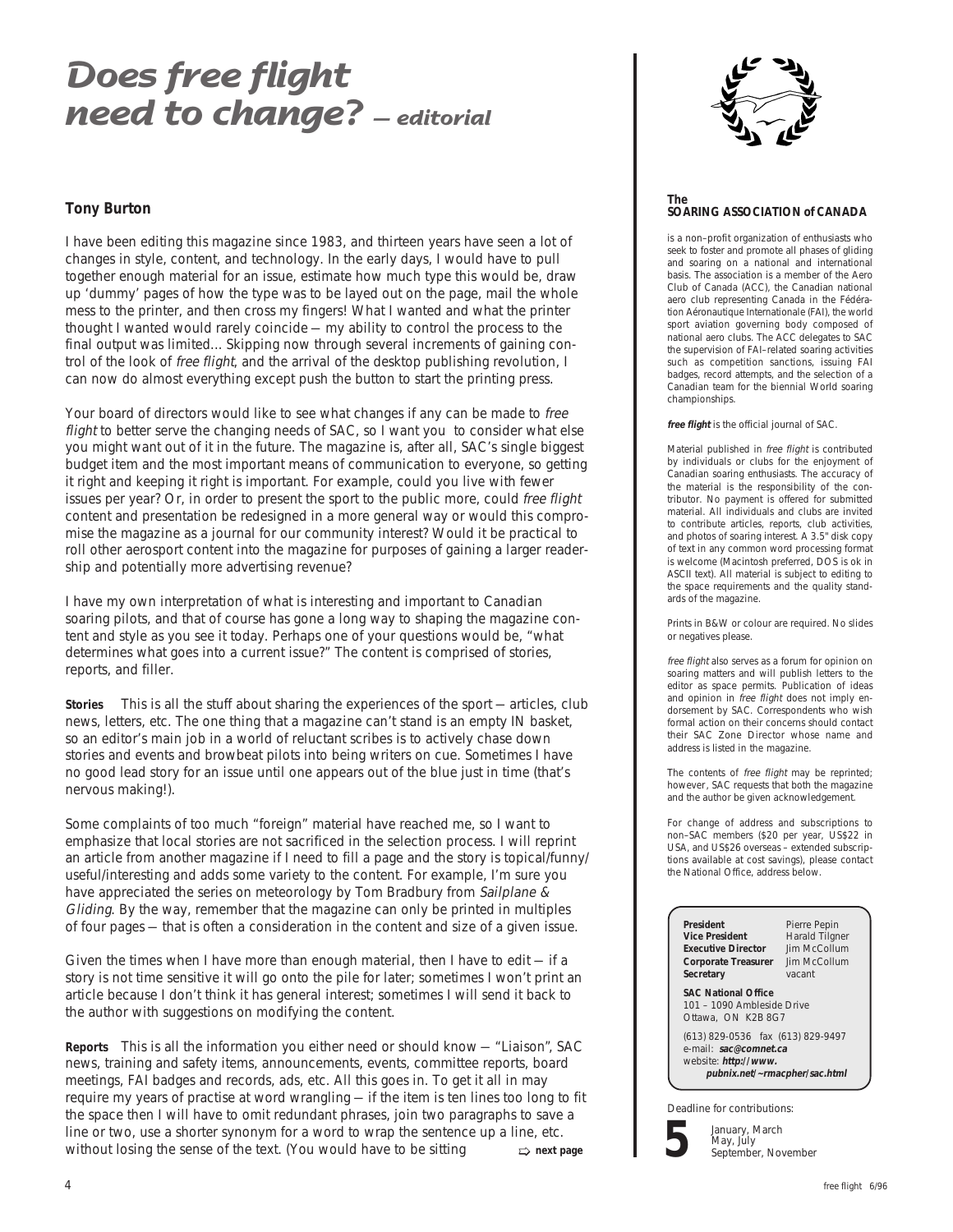#### **L'ASSOCIATION CANADIENNE DE VOL A VOILE**

est une organisation à but non lucratif formée de personnes enthousiastes cherchant à développer et à promouvoir le vol à voile sous toutes ses formes sur une base nationale et internationale. L'association est membre de l'Aéro Club du Canada (ACC) représentant le Canada au sein de la Fédération Aéronautique Internationale (FAI), administration formée des aéro clubs nationaux responsables des sports aériens à l'échelle mondiale. Selon les normes de la FAI, l'ACC a délégué à l'Association Canadienne de Vol à Voile la supervision des activités de vol à voile telles que tentatives de records, sanctions des compétitions, délivrance des brevets de la FAI etc. ainsi que la sélection d'une équipe nationale pour les championnats mondiaux biennaux de vol à voile.

**vol libre** est le journal officiel de l'ACVV.

Les articles publiés dans vol libre sont des contributions dues à la gracieuseté d'individus ou de groupes enthousiastes du vol à voile. Le contenu des articles soumis est la responsabilité exclusive de leurs auteurs. Aucune compensation financière n'est offerte pour la fourniture d'un article. Chacun est invité à participer à la réalisation de la revue, soit par reportages, échanges d'opinions, activités dans le club, etc. Le texte peut être soumis sur disquette de format 3.5" sous n'importe quel format de traitement de texte bien que l'éditeur préfère le format Macintosh (DOS est acceptable). Les articles seront publiés selon l'espace disponible. Les textes et les photos seront soumis à la rédaction et, dépendant de leur intérêt, seront insérés dans la revue.

Les épreuves de photo en noir et blanc ou couleur sont requises; pas de diapositives ni de negatifs s'il vous plaît.

L'exactitude des articles publiés est la responsabilité des auteurs et ne saurait en aucun cas engager celle de la revue vol libre, ni celle de l'ACVV ni refléter leurs idées. Toute personne désirant faire des représentations sur un sujet précis auprès de l'ACVV devra s'adresser au directeur régional de l'ACVV dont le nom apparait dans la revue.

Les articles de vol libre peuvent être reproduits librement, mais la mention du nom de la revue et de l'auteur serait grandement appréciée.

Pour changements d'adresse et abonnements aux non membres de l'ACVV (\$20 par an, EU\$22 dans les Etats Unis, et EU\$26 outre– mer) veuillez contacter le bureau national à l'adresse qui apparait au bas de la page à gauche.

#### **EDITOR**

Tony Burton Box 1916 Claresholm, AB T0L 0T0 tel & fax (403) 625-4563 e-mail **free-flt@agt.net**

Any service of Canada Post to above address. Any commercial courier service, c/o "Claresholm Local Press"

**COMMERCIAL ADVERTISING** National Office (613) 829-0536 e-mail **sac@comnet.ca**

Date limite:



janvier, mars mai, juillet septembre, novembre

# **Letters & Opinions**

#### **THANKS FOR THE GREAT TIME**

Thank you for your [Jim McCollum's] kind invitation to soar in Canada and attend the Canadian Advanced Soaring Beginner's Cross–Country Clinic.

... I had a wonderful time. The weather was excellent, the instructors were great, and the SOSA Gliding Club gave Diana and me the most friendly reception imaginable. To top it off, the beginners flew in the SOSA "Dust Bowl" which began immediately after the clinic. Thanks also for your instruction sheet on flying my glider in Canada — it made the process easy.

Canadian soaring pilots are a great group.

#### **Leonard Dolhert**

Clarksville, Maryland

#### **OPEN LETTER TO SPOUSES & CREWS**

Spring into 1997! Spend a weekend in Vancouver celebrating your spouse's involvement in a sport like soaring, one which attracts people from all walks of life. This now provides pilots with an opportunity to say a special thanks to "she who is seldom obeyed, but made it all possible" (apologies to Rumpole); the spouse/crew who does all the chores but seldom experiences the special highs which the soaring pilot enjoys for his or her effort!

We think that you too should be a special part of the SAC Convention in Vancouver next year. It's payback time!

The Hotel Georgia's special double occupancy rate of \$89 a night including breakfast for spouse, means no extra charges if you make a trip to Vancouver with your spouse next March. It's a great opportunity to reward yourself for all those late into the night retrieves, or hours spent patiently waiting at home to do 'family things' again. The Georgia's central location provides many opportunities for nongliding activities. The banquet on Saturday is being planned to include entertainment and big band live music for dancing, as well as the traditional awards ceremonies and a speaker.

Accompany your pilot and make this a convention to remember for everyone involved in our sport. [see page 22/23] for registration and more information.

**Christine Timm** secretary, BC Soaring Society

#### **Does "free flight" need to change? ...**

next to me at the computer to appreciate the amount of massaging required to get the annual twelve page SAC AGM insert prepared.) Safety and training items are sometimes halfway between a story and a report and every year forms a major portion of the material appearing in free flight. Since we are fortunate in Canada not to have suffered all the problems that occur out there in the world I will, again, pull safety–related articles from other magazines.

**Filler** For all the holes in the pages and general interest — hangar flying, quotes, photos, gossip, lies, etc. This is the mortar needed to finish off the issue after all of the stories, news and reports have been poured or squeezed onto the pages. This is the fun, newsy, inconsequential stuff that I have fun unearthing from many sources.

free flight will be the first order of business at the SAC board meeting at the AGM, so the board and I are very interested in getting specific ideas about how the magazine can better serve your interests in the future, and in getting any specific beefs you have with any aspect of the magazine as you see it now. You see above that the letters to the editor column is thin this time around. I would like you to respond with your thoughts on free flight for the next issue (which should be in pilot's hands just before the AGM). Your opinions will be very useful to the debate. Deadline? – look to your left!

In this issue you will see reports on a great deal of recent SAC work related to Transport Canada activities which are NOT in the general interest of soaring, particular the problem of encroaching airspace. Ian Grant suggested to me that the name of this magazine may have to be changed to "flight subject to clearance"!

Given the number of meetings Jim McCollum has been attending lately to protect your flying privileges, I expect he wishes he were back doing a civil service job! ❖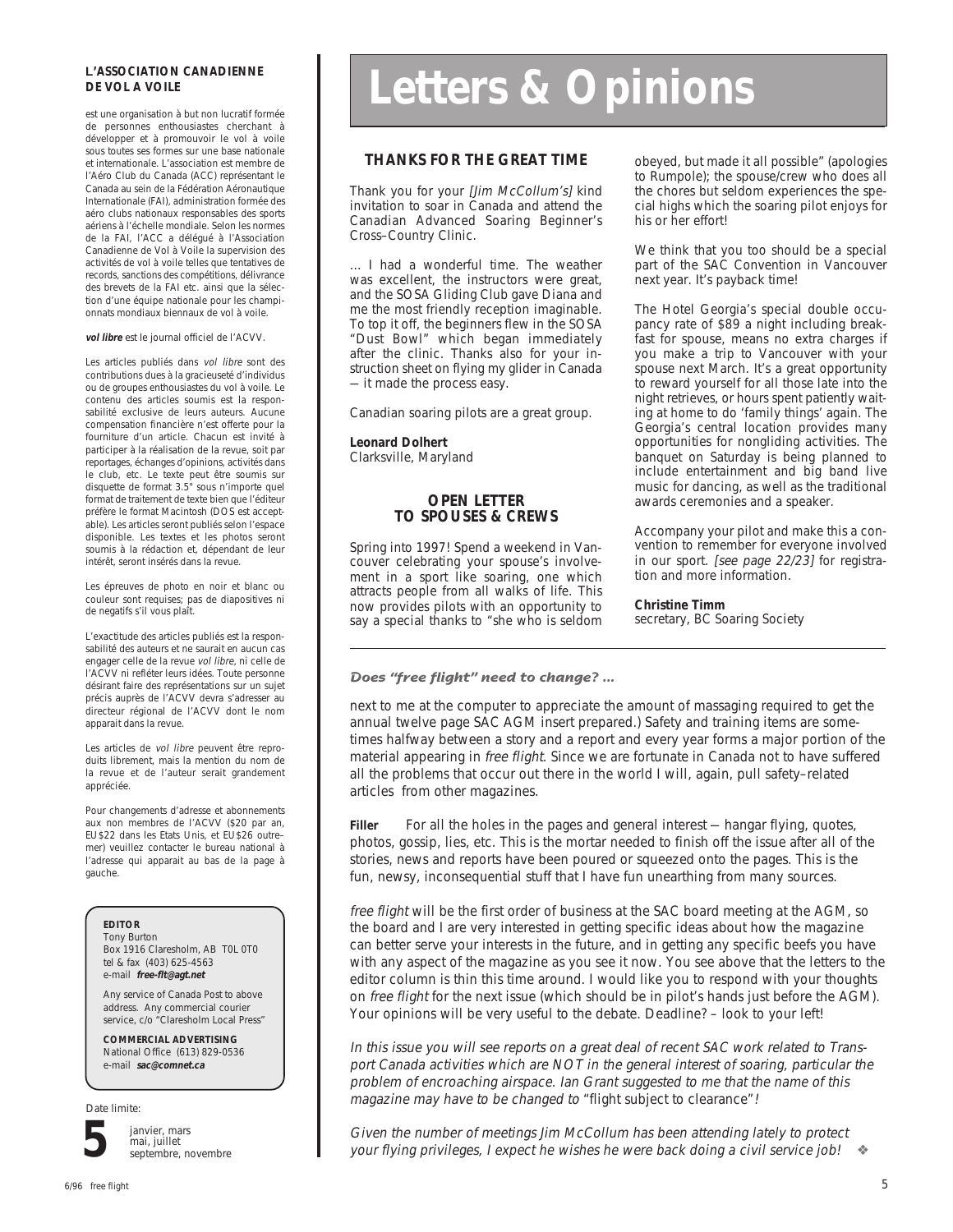

Eileen will be able to dine out for months on this story!

#### **Eileen Tomalty** Pemberton Soaring

SUNDAY, 11 AUGUST, JUST BEFORE NOON. The weather was clouding in with dark–looking "cu" so that by the time my husband Gord and I were at the field in Pemberton, 25 miles from Whistler (Gord was going to the driving range to hit a few golf balls while I flew over), it did not look promising for lift.

I had left a request a couple of days earlier with Christine Timm and others at the Pemberton airfield to give me a call any time if things looked hopeful for me to fly the new Solo L33 up to great heights. Lift had been a little elusive lately for me, and Chris had phoned me about an hour earlier to say that lift was building and clouds were growing, and it looked hopeful. Whistler was the same too, so Gord and I left immediately for the airfield.

By the time we got to Pemberton it was pretty well all clouded in. Tracey, Chris, and I decided that the clouds would cut off the lift so we didn't bother to get the L33 ready for flight. When Rudi Rozsypalek, Pemberton Soaring Centre's chief towpilot, instructor and co–owner with Peter Timm, got down from his last tow he told us the lift was terrific, so I decided to go up.

There was no wind at all on the field and the takeoff on runway 06 (west to east) was smooth. At my 2300 foot release near the hang glider ramp I got great lift to 5000 and Rudi pointed out to me from the towplane that there was "mega lift" across the valley nearer the Whistler exit. At this point I heard on the radio that landings were now being done on runway 24 (east to west) and minutes later Peter was telling of strong winds while landing in one of the Blaniks. The feeling on the ground was that I was safer staying up for the time being. I said that the lift was good and I was enjoying it and would stay up until it was better lower down as I headed in the direction of the Whistler exit ... then it started! At first each gust giving great upheavals and drops of the aircraft only caused me to grunt as I hit my shoulder straps hard each time. I still felt in control of speed and attitude of the craft but felt I should start down.

The impact of the wind was occurring intermittently at first so I had time to readjust, but then it started hard and fast so that it was difficult to keep control of everything, including my feelings! I had never experienced anything like this before in all my flying life.

Starting about now I began to lose track of events and time. I was being tossed around like a ball, losing my feet off the pedals at times and having the stick jerked around without control. I found it very difficult to get the radio on but did a couple or three times — at first to try to convey how bad it was getting but that I felt I would find my way out of this horror. I was becoming very frightened and worried whether I could continue to control the plane. Once I had to lean forward to see if my right wing was still on because my left wing was perpendicular to the ground and I could not see the right one ... It was on!

During all this time my eyes were continually going to the instruments and I could see the needle indicating over 100 knots, and the variometer was going from the upper limit to the lower and then back. My fear was growing but I also felt a little surge of confidence that I could get out of this mess if I calmed down as I knew I had to.



I began to review all my training. What should I do? Of course slow down! So I started to use the brakes — full out at first — then more gradually as I got a bit of control. At times I found I was using the controls too roughly, so I would be "gentle" or at least "more gentle".

This did not always work and there was one time I called on the radio to tell them that I was terrified and that I didn't know what to do — and to keep talking to me so that I had some touch with reality. I could hear Rudi trying to tell me something but I couldn't make it out as the noise in the cockpit was so great and I had so much to cope with just trying to keep level and to slow down while enduring the terrible bashing around that was now continuous.

Then it got worse! At this point the radio came out of its pocket, the mike flew off my strap, and they both started to fly around the cockpit. I could still hear Rudi's calm tone of voice but that was all.

If he was keeping his cool, I figured I could also. I even thought of all the pilots and air traffic controllers who always sound so calm and assured in times of crisis. I knew I was not sounding like them but, even though the ground could not hear me now, I had to keep myself in hand if I was to get back safely. I knew God was up there (as my copilot), and Gord and all my flying friends were down there watching and hoping, and that made me feel less alone.

All this time I was being bounced around so much that I was inadvertently groaning, grunting, and shouting with the pain in my shoulder and from hitting of the cockpit's sides, canopy, and the straps — and from some fear! I was also praying very loudly and very glad that I had gone to church that morning. I should mention here that just five days earlier I had been finally diagnosed as having a ripped rotator cuff on my right shoulder from a skiing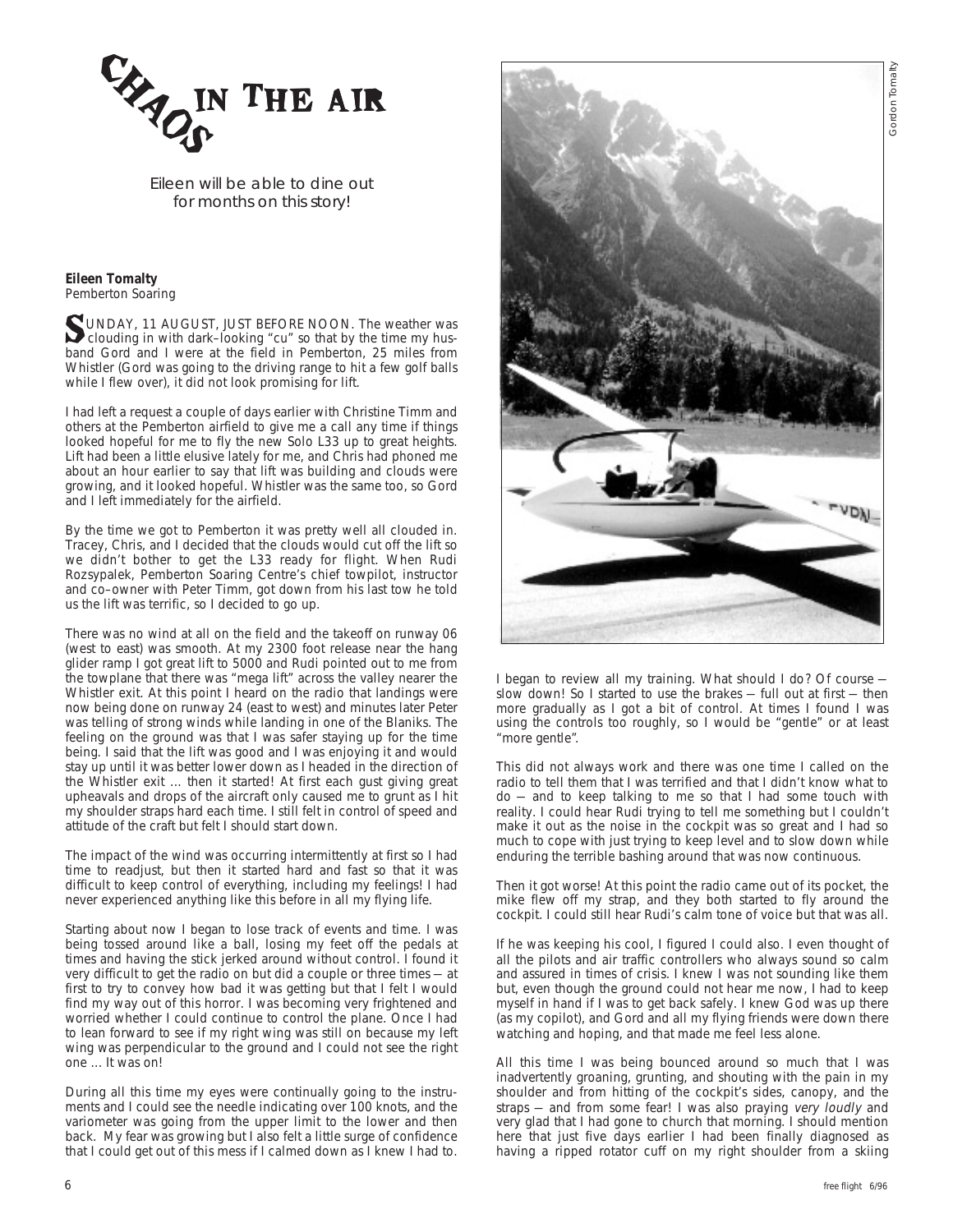injury in January and surgery was needed. There was no rush though because I had had complete movement and no particular discomfort, at least while flying. Several days after this flight I was told that I had further injured my bicep muscles on the right arm and it required quite a bit of physiotherapy before I could use the arm without too much discomfort.

This new Solo L33 was terrific to fly and the controls were very sensitive to the slightest touch. I had flown it about five times before this flight and was feeling quite comfortable with the controls — in quieter winds! By now, however, I found that I had to hold my right hand on the stick with my left for the times when I was not using it for the airbrakes. As time went on I was finding that I had to use the brakes most of the time. I was gradually losing altitude but the winds still were unbelievable. I was moving very fast and not always going in the direction I wanted in order to set up a landing pattern. Rudi was asking me to talk on the radio and I knew they were trying to get a message across to me but, as I said before, it was all I could do to keep straight and, of course, the radio was out of reach.

I kept thinking that I must make a big base leg so I stayed away from the runway which proved to be the wrong thing to do because it brought me too close to the ridge and into turbulence. As I got near to starting my downwind I was going at least 80– 100 knots at times and I was still quite high (1300 feet). I was working very hard to slow to at least 65 knots. I was finding that the "correct" speed of 60 knots in these circumstances was very difficult to obtain. I wanted to get this new aircraft back in one piece, and in consequence of that, myself!

I was very frightened of the wind shear which might still be at a couple hundred feet that Peter had encountered earlier so it was important to keep my speed up. Even so, during the last 100 feet the plane slowed to 55 and I shoved the nose down again and put the brakes in a little. There must have been a gust when I flared first (or I flared too high) but I bounced once. Then I did a reasonable landing under the circumstances but could not understand why I found it difficult to keep from swerving side to side. Suddenly I realized that my spoilers were in. I pulled them out at the very moment Rudi brought it to my attention by radio (I could hear him clearly now). The plane was now under perfect control and I braked to stop right in front of hitching post.

I had done it! I saw people coming out to help and Rudi had his thumb up for okay. I was down safely but I couldn't move. My arm was killing me and all I wanted to do was to sit quietly to enjoy the quietness, relief, and to give thanks. I had come as close as I had ever been to death and had a reprieve — and there were my husband and friends looking as relieved as I felt. By the time they got to the plane I noticed swirling winds along the side of the runway making dust devils. After I was helped out of the

cockpit, the L33 had to be held down to keep it steady by several of the men. I had just missed some very strong gusts and I felt as if I had been well watched over by Someone to have been able to come down at a comparatively quiet time.

On rethinking it all, I have come to several conclusions:

• don't fly if there is a question about the weather. Having said that, there was no prior warning of high winds that I had heard. The next day when I was making inquiries about how bad the winds had been at the top of the mountains in Whistler I found that people who were up there said the winds had started suddenly at noon and were some of the worst that oldtimers had ever encountered. Weeks later when the incident was discussed, people immediately remembered the terrible winds that hit Whistler that day on their way to the Pemberton Valley.

• use a steady, firm, but light hand on controlling the plane's attitude. Talking after with Rudi it was obvious from the ground that I was overcompensating for the wild winds that were pushing me up and down causing the aircraft to react in an exaggerated manner. One must establish a suitable attitude of the plane for the conditions and then just hold it as constant as possible.

• try to figure out where there will be less turbulence (over flat land, not under big cu, not near ridges, etc.) and go there.

• keep your cool and use your training and common sense.

• pray a lot - have confidence in yourself. and above all, keep flying!

#### An instructor's perspective from the ground — Rudi

Pemberton airport is at 630 feet asl with the mountains reaching 8000 feet close by. Strong inflow winds from the Squamish inlet can cause very turbulent air over the airport area as it happened on that day August 11, 1996.

As we did the last tow of the day, which was Eileen in our L33, the wind from the Squamish inlet increased its velocity very rapidly from approximately 10–15 knots up to 35–50 knots in about 10 minutes. At that point, we had two Blaniks coming in for landing and were busy tying them down. That's when we spotted the L33 flying erratically and at high speeds in the downwind leg area at about 2000 feet agl. On the ground we were debating if we should tell Eileen to stay in the air, hoping the conditions would calm down a bit which often happens. Strong winds usually begin with gusts and later the airflow stabilizes itself somewhat. I was about to discuss this with Eileen, however from her voice I could tell that she was very shaken up and that it would be best to get her down safely as soon as possible.

I kept on talking to Eileen to keep her company and to give her advice and encouragement. When Eileen didn't follow my instructions to fly to the southeast of the airport where the air would be less turbulent, I realized that she probably could not hear me (I didn't know that at that point the radio had been thrown into the nose of the glider). I asked her to transmit on the radio, but no reply came through to me. I didn't know what happened to the radio, but I hoped that she could at least still receive so I kept on giving her instructions until she safely landed.

The feelings on the ground were intense but there was nothing we could do for Eileen except to try to reach her by radio even though we didn't know if the radio was working or not.

From my perspective, the most important thing we should have done differently was to install the radio into the instrument panel and as a microphone use a boom mike or headset. The flying conditions can change very rapidly and the pilot and aircraft have to be ready for that. I'm sure Eileen would have appreciated, in her situation, to have an option of talking to someone on the radio. The inability to do so surely didn't make her feel any better about the situation, but she overcame all the difficulties, got herself under control and brought herself and the aircraft safely to the ground. ❖

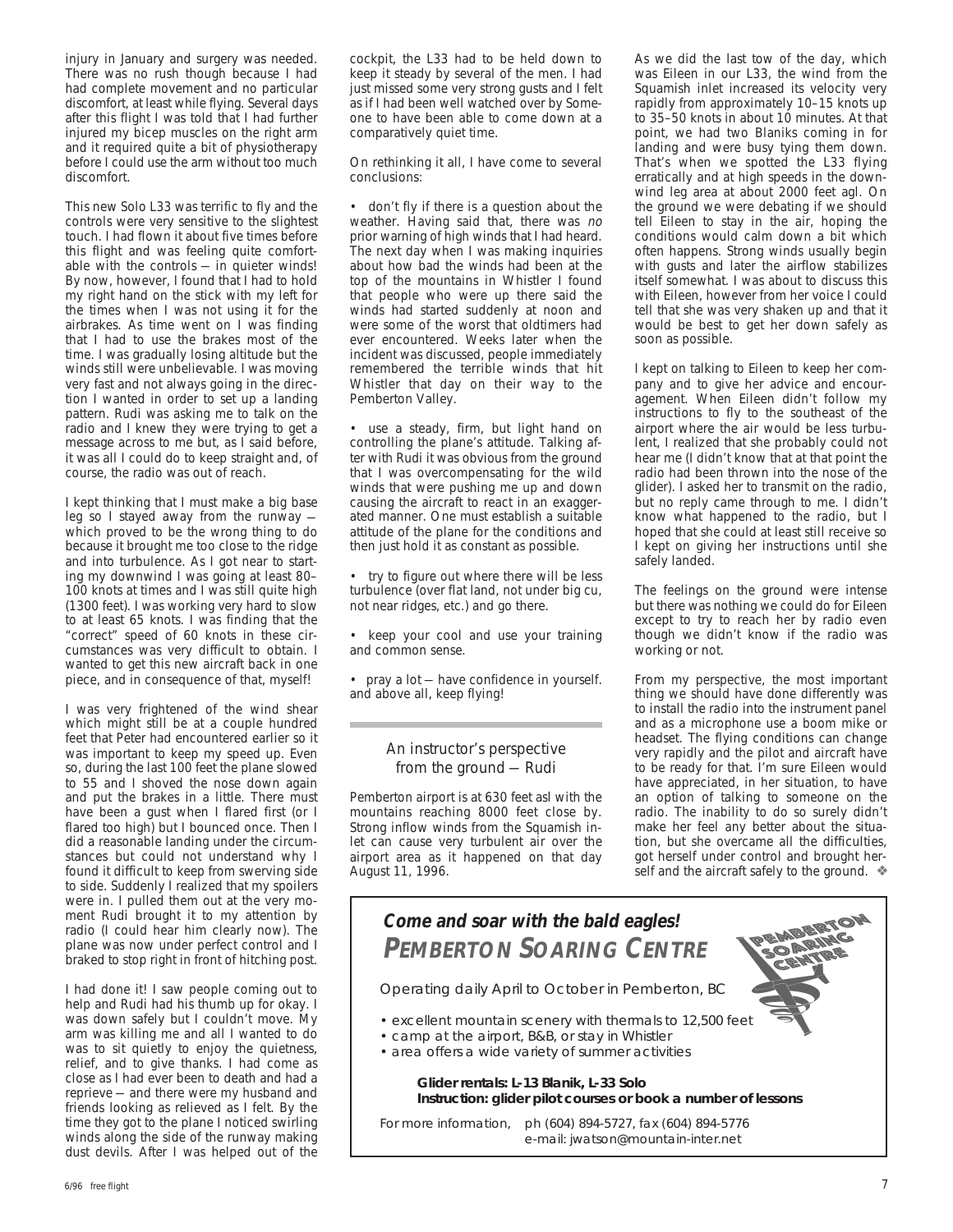**Mon premier solo**

photo not available for pdf file

#### **Daniel Bernier**

Aero Club des Outardes

N CE DERNIER SAMEDI D'OCTOBRE me rendant à l'Aéro Club des Outardes **pour terminer mon apprentissage, je** M CE DERNIER SAMEDI D'OCTOBRE<br>
me rendant à l'Aéro Club des Outardes<br>
pour terminer mon apprentissage, je<br>
me disais que le temps était idéal pour faire mon premier vol solo. Naturellement si Paulo (Paul Daudin) considérait que la formation reçue de mon instructeur précédent ainsi que la sienne rendaient les responsables du club confiants de "lâcher" leur dernier élève de la saison, soit le dixième! Nous verrions bien au cours de la journée si l'instruction avait été adéquate et l'élève devenu enfin compétent.

9:30 arrivée au club (le premier, j'avais hâte!)

9:35 Paulo et Gerry Savey se présentent enfin. Gerry me dit "qu'est–ce que tu attends pour faire ton solo?" Oups, grosse journée en vue... mais c'est mon vœu le plus cher, alors! Okay Gerry, va faire chauffer ton poêle (le Cub), je prépare ma brique(!) volante (2–22).

Tout le monde s'y met. Julien Bélanger prépare et vérifie le câble de remorquage, on ouvre la tour de contrôle, Dorval est avisé que les "fous volants de St–Esprit" ouvrent les opérations pour la journée, bref on s'installe. Et moi, je jubile intérieurement.

La journée débute du bon pied et je suis dans l'état d'esprit idéal, serein et confiant! J'espère arriver au but tant rechercher ces dernières semaines, car le temps presse, nous sommes le 26 octobre! Faut dire que

l'apprentissage n'a pas été des plus reposant pour les instructeurs. Avec un elève qui deux mois auparavant n'avait aucune notion de pilotage et surtout devait assimiler une somme importante de connaissances nécessaires pour en arriver à piloter un "simple" planeur, je dois dire que ce sont des instructeurs hors–pairs, très consciencieux et d'un professionnalisme qui impose la rigueur aux apprentis–pilotes. Pour tout cela, merci messieurs! Retour au terrain...

10:00 Inspection terminée, mise en piste du planeur. Un premier entretien avec Paulo et les instructions pour un premier vol "un vol normal à 2300 pieds". Okay me dis–je, un vol de routine pour se réchauffer et amener Paulo vers une décision très importante à mon égard.

10:05 On s'installe, Paulo à l'arrière et moi au commande, s'en suit les "checks". Julien me présente le câble, "c'est beau", on attache, un premier test de largage, je tire la boule jaune... c'est bon. Au tour de Paulo, c'est réussi. J'ouvre de nouveau, Julien insère l'anneau, je ferme. Au tour de la verrière, Julien prend position au bout de l'aile, le Cub tend le câble, j'ouvre les aéro– freins, le câble est bien tendu, je ferme les aéro–freins, les yeux font un tour d'horizon. Je montre enfin le pouce à Julien qui prend l'aile et la soulève.

10:10 Le Cub s'élance doucement. On se déplace... tire sur le manche, pousse à **gauche sur le palonier, pousse à droite pour**  $\downarrow$  ca baisse pas assez, 750, "la  $\downarrow$  **p13** 

corriger, bref on s'enligne à l'arrière du Cub, "pas trop haut, ne tire pas trop, à l'arrière... dans l'axe", dit Paulo. La journée d'instruction est belle et bien débutée. Paulo semble bien disposé et y va de questions qui ne me surprenne qu'à moitié, comme:

"50 pieds, bout de piste, où tu vas s'il y a un bris de câble ?" Vite, vite on pense et on répond: le champs près de la cabane à sucre, 350 pieds - le champs en dessous... malheur la saison des labours, ouf il y en a un qui est encore vert, 700 pieds à la verticale de la piste, assez d'air pour retourner avec un circuit abrégé, mais pas de temps à perdre!

Okay, on se concentre sur le vol, ça grimpe, Gerry commence à "tournailler" à gauche, à droite, on grimpe 1500, 2000, 2300, on vérifie le trafic et on largue... manche à droite et palonier, un premier virage on redresse, vol linéaire, à gauche, la pédale... ça glisse, la ficelle part, on redresse, on reprend à gauche, manche–pédale c'est mieux, on est rendu à 1500, on s'est éloigné un peu... puis que de la descente, plus rien... la journée va être calme du côté des thermiques. Bref les "briques ne volent pas" mieux vaut ne pas trop s'éloigner.

10:20 1200 pieds on se met en vent arrière, on fait les "checks": aéro–freins, ceinture, volet, train d'atterrissage, instruments. 1100 vent arrière, "la vitesse" dit Paulo, ça baisse, on est rendu à 900, 850, premier virage, en base, "vitesse" dit Paulo, ça baisse pas assez, 750, "la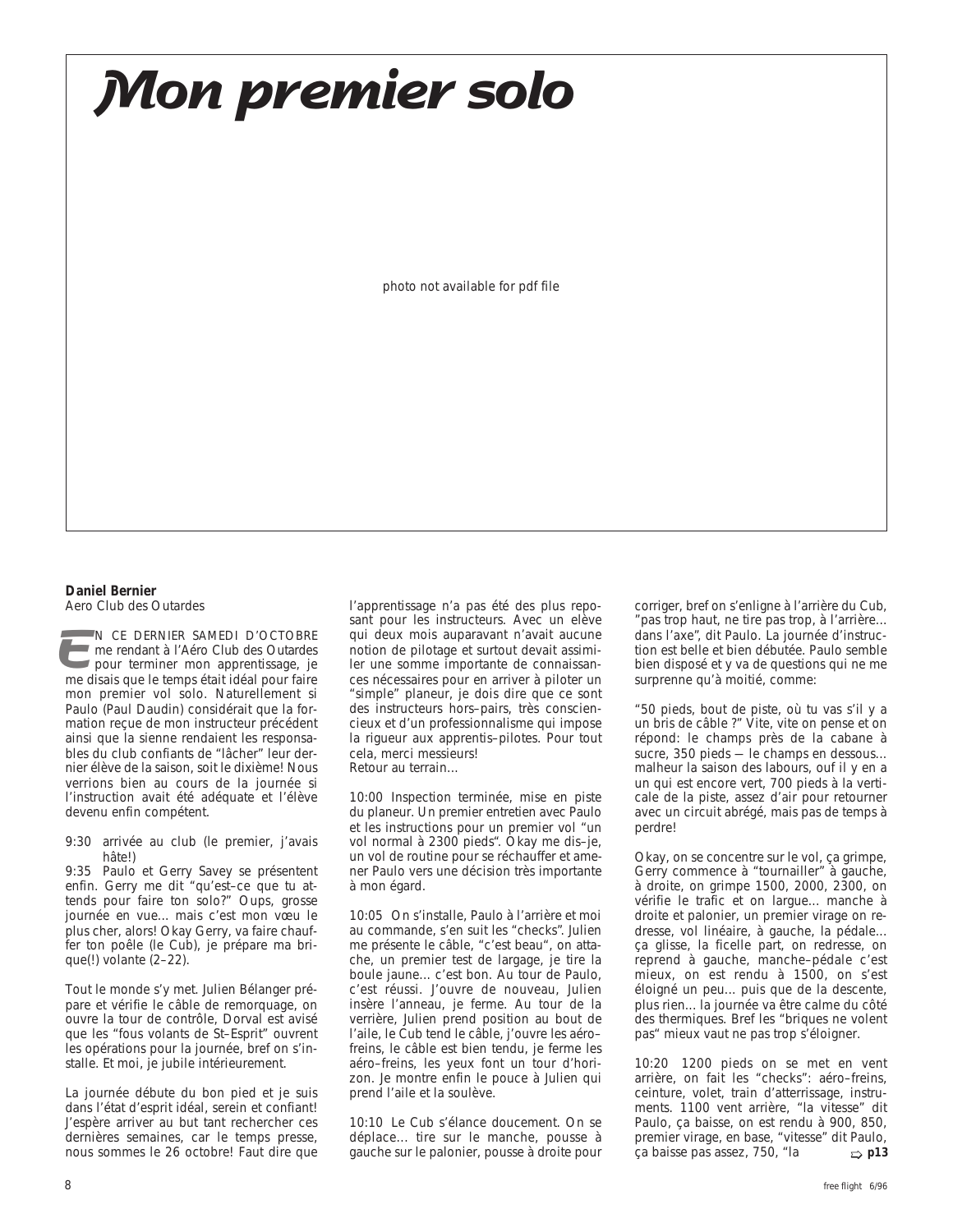# **A visit to Baie Saint Paul**

**Pierre Pepin** Champlain

**EXECUTE VEAR for the past twenty-five**<br>
years, the folks of CVV Québec have<br>
moved a few birds 100 kilometres<br>
east of their home field in Saint Raymond<br>
to Baie Saint Paul where they operate from VERY YEAR for the past twenty–five years, the folks of CVV Québec have moved a few birds 100 kilometres ist of their home field in Saint Raymond Labour Day to the end of October. Because of the topography, this site offers ridge, wave and thermal soaring.

Baie Saint Paul is a charming little town east of Québec City, in one of the most beautiful parts of the province called Charlevoix. The area was first discovered as cottage country when US president Taft and his entourage took a fancy to the area in the early 1900s.

Baie Saint Paul is inside what used to be a bay in the St Lawrence but now looks more like a river. The east bank has a ridge, about similar to what you find in Pennsylvania, on a north/south axis that does a sharp left turn as it becomes the north shore of the mighty St Lawrence River. When the winds are strong enough and coming from over the Laurentians, wave is formed. That's what brought the Québec club to the area.

On Thanksgiving weekend, a bunch of us from Champlain visited our friends from CVVQ. My partners and I brought our Diamant, while Réjean Dallaire brought his Jantar 2, Yvan Chasse his Pioneer II, Jean Lapierre (our CFI) his PIK–20 and our club president André Pepin his DG600. We arrived late on Friday night. We had a reservation at l'Auberge de la Plage. This place is a kind of B&B but also features a nice dinner buffet for \$12.95. It is situated right besides the landing field. Good prices,

good food, and 200 feet from your bed to your glider with an ocean view to boot!

On Saturday morning we all took an area check with the instructor in the club Puchacz. This was the first encounter with this beautiful training ship for most of us from Champlain. Takeoffs are spectacular. The Pawnee pulls you out of the field and right over the St Lawrence. We released at 1700 feet and went for the cliff on the St Lawrence shore. We were flying over what looked like a painter's palette, as trees were at the apex of their fall colours. Ocean going vessels were passing by on their way to the Atlantic. In the middle of the river, which is quite wide at this point, lies l'Île aux Coudres, a most picturesque and interesting place. To the south, near the horizon line, you could see the Appalachians stretching to the east. What a sight for us! Our turnpoint was over a small hotel, situated on top of the ridge. At any time during that afternoon, the patrons could see eight or ten plastic birds graciously zooming in front of them.

Sunday was rained out. It allowed most of us to visit the local sights. We rode the ferry (it is free) to l'Île aux Coudres and took the scenic drive around it.

Monday morning, the wind was quite strong but the wave was there. André took off with his DG and was soon at 12,500. My partner Claude won the toss, took off, and soon he also was way up there. An hour later it was my turn, but when I was all strapped in ready to go, the wind became very strong and the hole in the cloud cover closed, cutting access to the wave. We waited a while, but then it was clear that it would be

quite late in the afternoon before we could fly the wave again. We then elected to derig and take an early drive home.

I plan to return next year. The town of Baie Saint Paul is charming with some nice samples of early Québec architecture. Many artists show their work in the many galleries. Accommodation is plentiful and will meet the tastes of the most discriminating to the most frugal. And there is plenty of things to do for your "significant other" when you are up flying. If you like to eat well, Charlevoix offers the best regional cuisine in Québec. But the best thing of this weekend was beyond any doubt the great hospitality of our friends from Club de Vol à Voile de Québec. A good number of them were staying on for a flying week. How lucky can one get?

#### ✤ ✤ ✤ ✤

Comme la plupart d'entre vous êtes bilingue, je ne vous ferai pas l'insulte de vous redire les mêmes choses. J'ose espérer avoir donné un peu le goût à nos amis du reste du Canada de venir pratiquer leur sport dans un endroit absolument superbe et de rencontrer les vélivoles de Québec, de goûter à leur très grande gentillesse et camaraderie. Après tout, un référendum ne devrait pas être la seule raison pour venir nous visiter.

L'an prochain, je compte rester quelques jours de plus que les trois jours de cette longue fin de semaine. Si vous êtes seul, les gens de CVVQ louent un chalet et pour une très modique somme, peuvent vous accommoder si c'est prévu d'avance. Si par contre et pour votre plus grand bonheur, vous êtes accompagné d'une âme sœur et de son corps, les endroits sympathiques et romantiques ne manquent pas. Baie Saint Paul a des airs de Saint Paul de Vence avec ses galeries et ses cafés sympathiques et qui rendent même les jours de grisaille agréables. J'ai vu une maison à louer au bord de la rivière. Je m'imaginais étendu devant le foyer après une longue journée de vol, un verre de mousseux à la main ...  $\bullet$ 

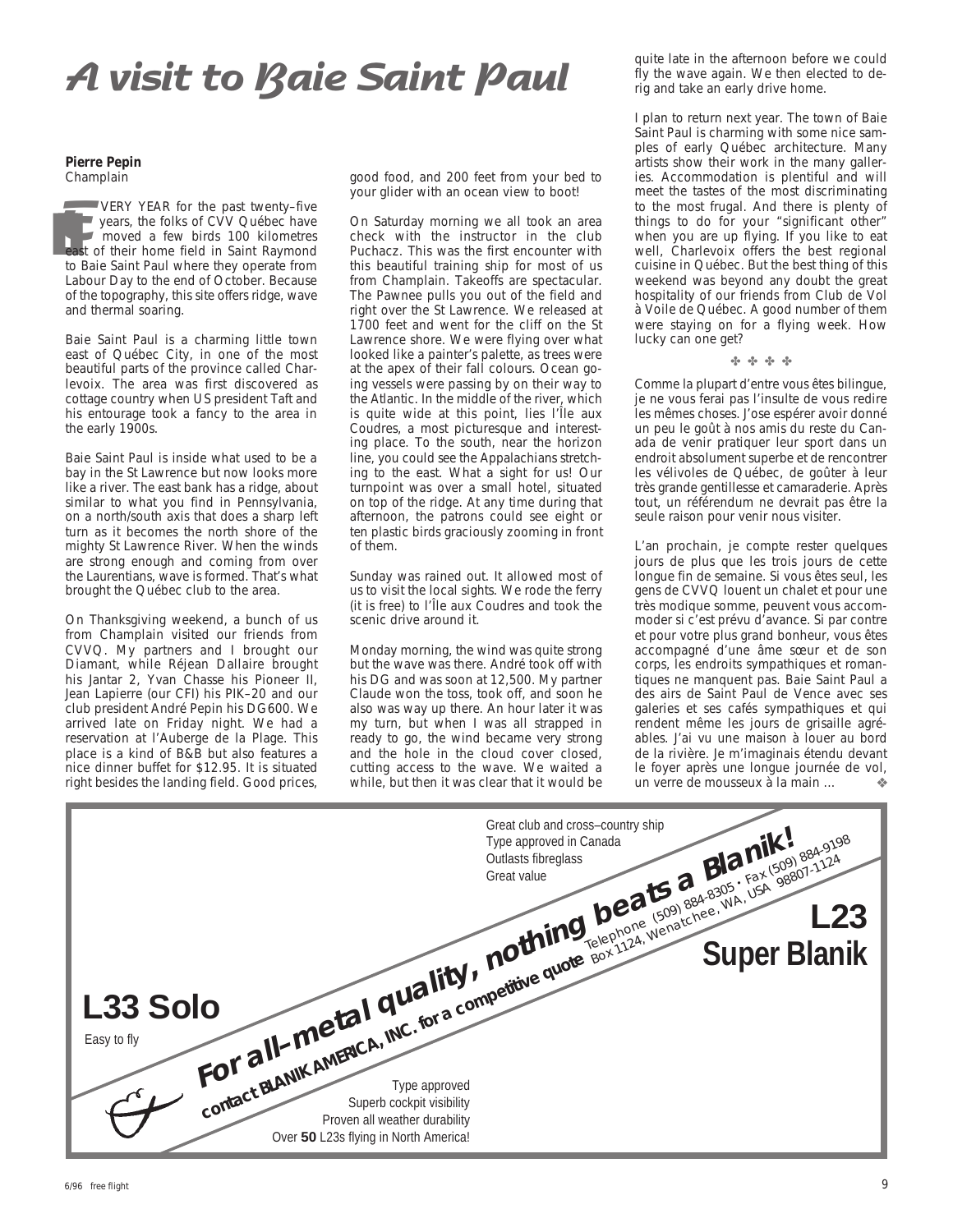# **«Québec Terminal, planeur Golf Mike Bravo Sierra»**

#### **Jean Richard**

Aéro Club des Outardes

CTOBRE 1996. L'automne s'est ins tallé. On sent que la saison de vol tire à sa fin. Et pendant que les grands CTOBRE 1996. L'automne s'est installé. On sent que la saison de voltire à sa fin. Et pendant que les grands vents du nord–ouest sèment la joie et la bonne humeur dans le ciel de Charlevoix, un autre vent apporte inquiétude et confusion dans celui de Saint–Raymond–de– Portneuf. Transports Canada vient de terminer son plan de réaménagement de l'espace aérien et la TCA de l'aéroport Jean– Lesage de Québec faisait partie des régions visées. Le Québec Soaring Club — Club de Vol à Voile de Québec (c'est son nom officiel) devenait le deuxième club québécois, après l'Aéro Club des Outardes au printemps 1995, à devoir apprendre à vivre avec le contrôle aérien.

#### **Gros village et petite TCA**

Comme le disent si bien les Montréalais, Québec n'est qu'un gros village et non une grande métropole. Son aéroport régional est le reflet de cette réalité: rien qui ressemble à Amsterdam, Genève, Paris ou même Montréal. Le bruit des hélices nous est beaucoup plus familier que celui des turbosouf– flantes. Québec n'a donc eu droit qu'à une TCA à la superficie réduite de près de 50 % par rapport au plan initial. La limite extérieure de cette TCA a été fixée à 25 milles marins de l'aéroport plutôt qu'à 35, et sa classe est passée de E à D, avec transpon– deur obligatoire (sauf pour les planeurs et les ballons).

Le QSC/CVVQ a sa base principale à l'aérodrome Paquet de Saint–Raymond–de– Portneuf et y tient de 70 % à 80 % de ses activités vélivoles (le reste étant à Baie– Saint–Paul). Cet aérodrome est situé à moins de 18 milles marins de l'aéroport de Québec et, par conséquent, sous la TCA. L'altitude de l'aérodrome est d'environ 600 pieds et celle de la base de la TCA à 3500 pieds, laissant 2900 pieds de quasi liberté, au– delà desquels, classe D oblige, il faut entrer et demeurer en contact radio avec l'ATC.

#### **C ou D, cherchez la différence…**

L'espace aérien de classe D a été redéfini il y a quelques mois. C'est un espace où les aéronefs VFR peuvent entrer et voler sans obtenir d'autorisation, à la condition qu'un contact radio ait été établi avec l'ATC avant d'y entrer, et que ce contact soit maintenu tant et aussi longtemps que l'aéronef évolue dans cet espace. Bien que contrairement à l'espace A, B ou C, le pilote n'ait pas besoin d'autorisation pour y voler, il doit s'attendre à recevoir des instructions auxquelles il doit se conformer. En théorie, il y a une différence entre une autorisation et une instruction. En théorie il y a aussi une différence entre l'espace C et l'espace D. En pratique, cette différence est telle que nombre de pilotes et même de contrôleurs ne semblent très bien la saisir. Par exemple, un contrôleur peut vous refuser l'autorisation d'entrer dans l'espace C mais pas dans l'espace D. Ce même contrôleur peut vous donner l'instruction de quitter tant l'espace C que l'espace D et vous devez vous y conformer. Où est, en pratique, la différence ?

#### **Une fenêtre ou une porte ?**

Suivre la trace d'un aéronef motorisé qui va du point A au point B, c'est relativement facile pour un contrôleur de la circulation aérienne. La tâche est d'autant plus facile dans les régions où le transpondeur mode C est obligatoire. Mais avec ces étranges oiseaux sans moteur, incapable de garder la même altitude pendant deux minutes, et dispensés en plus de l'usage du transpon– deur, c'est autre chose. Dans l'espoir de minimiser les problèmes causés par les changements du 10 octobre, des gens de l'ATC sont venus rencontrer des représentants du QSC/CVVQ afin de leur proposer une entente identique à celle conclue avec l'Aéro– Club des Outardes en 1995. Selon les clauses de cette entente, les gens du QSC/CVVQ pouvaient obtenir une fenêtre aux dimensions précises, à l'intérieur de laquelle ils étaient exemptés des exigences de l'espace D. Cette fenêtre pouvait être ouverte quotidiennement sur simple appel téléphonique.

La réaction des membres du club a été partagée. Certains, les plus jeunes surtout, ont vu plusieurs avantages à ce changement, comme l'occasion d'avoir un peu plus de discipline, ou celle de faire l'apprentissage des communications aériennes. Les adeptes du vol sur la campagne de leur côté y ont vu l'occasion d'espérer que les vélivoles soient plus portés à s'éloigner de l'aérodrome (il suffit de moins de 15 kilomètres vers l'ouest pour se retrouver en dehors de la TCA), ce qui pourrait aider à «casser la glace» et ajouter quelques dizaines ou centaines de kilomètres à notre maigre bilan annuel. Les amoureux de Charlevoix ont pressenti une bonne raison d'allonger la durée du très populaire camp de Baie– Saint–Paul. À l'autre extrémité, quelques radicaux ont jugé la situation totalement inacceptable et ont réussi à bloquer la signature de l'entente entre le club et l'ATC.

#### **Blaník ou Airbus?**

Il faudra bien trouver un terrain d'entente. D'un côté, les partisans du statu quo devront faire leur deuil d'une telle option. La nouvelle TCA est là pour y rester, à moins qu'on assiste à une réduction sensible de l'achalandage autour de l'aéroport de Québec. À l'autre bout, ceux qui acceptent le changement doivent demeurer conscients que l'arrivée de Nav Canada dans le ciel canadien appelle à la vigilance. Nav Canada est la société qui a, depuis le 1er

novembre, la responsabilité des services de la navigation aérienne au Canada. Bien qu'elle soit à but non lucratif, cette société est privée, a été mise sur pied par des compagnies aériennes, et entend tirer la quasi totalité de ses revenus de l'aviation commerciale. Nav Canada a investi la rondelette somme de 1,5 milliards de dollars pour acquérir le Service de la Navigation aérienne (qui était exploité jusque là par Transports Canada), prévoit y investir environ 200 millions de dollars par année pour l'améliorer, et enfin, compte 6000 employés rémunérés. Nav Canada doit faire ses frais puisqu'elle est privée et ne jouit en principe d'aucune subvention de l'État.

On a souvent accusé Transports Canada de favoriser l'aviation commerciale au détriment de l'aviation sportive. Ce n'était qu'une opinion, mais une opinion alimentée par certains incidents et un sens des priorités presqu'avoué. Avec Nav Canada, la tentation de spéculer sur ses intérêts et ses intentions réelles sera encore plus grande, compte tenu de ses origines et de ses sources de revenus. Nav Canada pourrait–elle se retrouver en conflit d'intérêt face à l'aviation sportive? Évitons les conclusions trop hâtives sur les sujets si nous ne voulons pas être accusés de paranoïa.

#### **Diplomates et soldats – un même combat**

Comment aborder le problème de l'espace aérien? Pierre Pepin, dans son éditorial d'octobre, nous donne un peu le ton, mais en français seulement. Dans la version anglaise de son éditorial, il se mérite quelques remarques. Ainsi, lorsque Pierre écrit, en français, que la situation de l'espace aérien est avec nous pour toujours, il vise juste. Quand il nous invite à «tisser des liens» avec les gens de l'ATC, il nous donne un sage conseil. Que de fois n'avons–nous pas entendu des gens dire que les contrôleurs de l'air ne comprenaient absolument rien au vol à voile! Mais qui va les sensibiliser à nos problèmes si nous ne le faisons pas nous–mêmes? Les inviter, les faire voler: excellente suggestion! Il faudrait cependant que cette campagne de sensibilisation se fasse à double sens. Combien de vélivoles se sont–ils déjà donné la peine d'aller visiter une tour de contrôle? Par ailleurs, comment pouvons–nous juger de la capacité des contrôleurs à travailler dans un environnement vélivole si nous leur refusons l'occasion de s'exercer?

➯ **p13** Autre langue, autre pensée: la partie anglaise de l'éditorial de Pierre suscite quelques réserves. Pierre écrit: «change that could be significantly damaging to many of our clubs». La plus grande menace pour certains de nos clubs, ce ne sont pas les changements eux–mêmes, mais bien l'attitude des membres face à ces changements. Le refus de s'adapter au changement est, dans certains clubs, un véritable cancer. Des planeurs qui évoluent dans l'espace aérien contrôlé, il y en a des centaines en Allemagne et en France et Dieu sait si le vol à voile se porte mieux là–bas qu'ici. Ne serait–il pas mieux d'inviter les gens à s' adapter plutôt qu'à s'alarmer?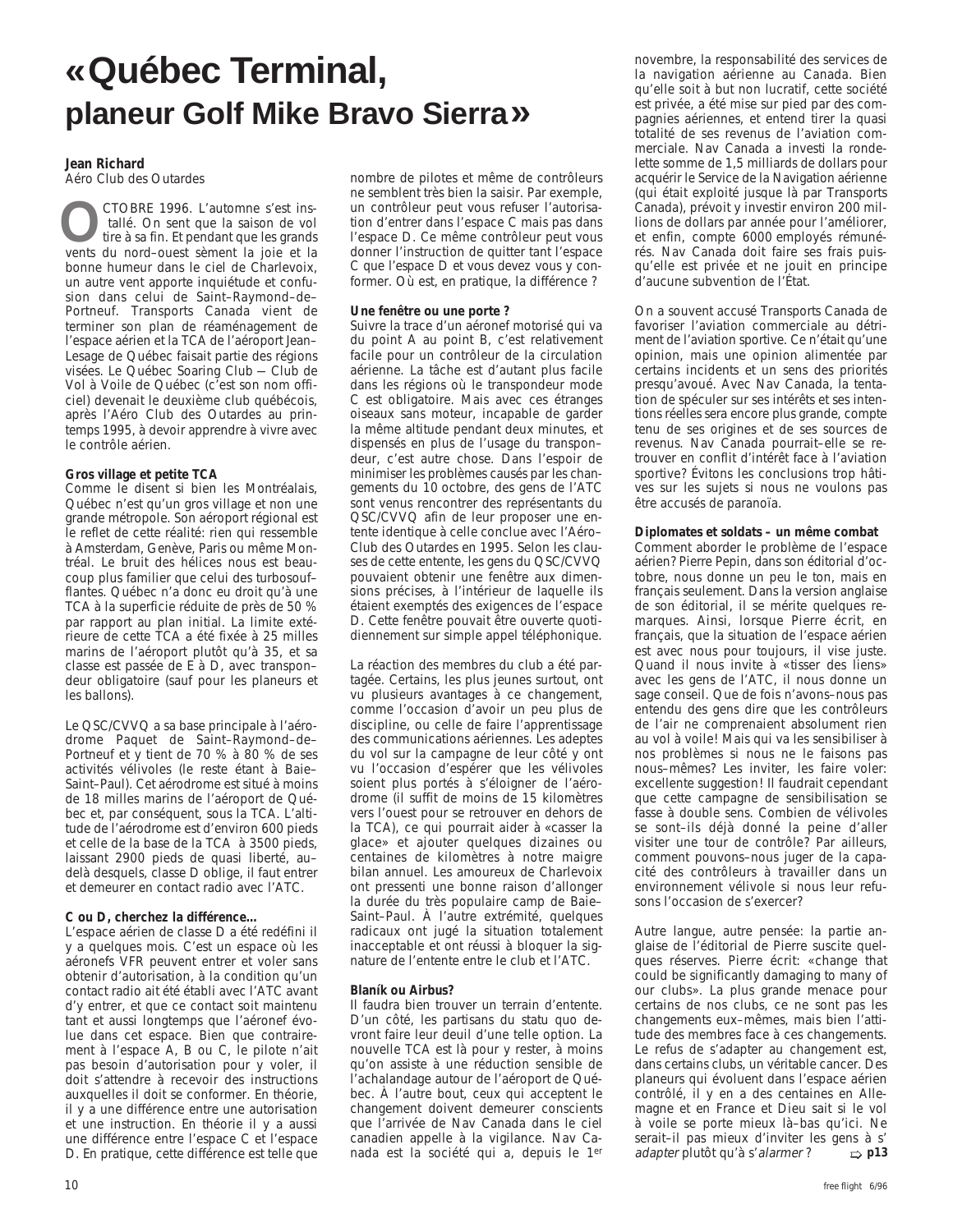# **the Allegheny Express**

#### **Hans Berg** Windsor Gliding Club

**THIS SHORT STORY was written to**<br>share a recent flight I had. The place<br>is, where else, Pennsylvania, at Tom<br>Knauff's first class operation. It's the perfect share a recent flight I had. The place Knauff's first class operation. It's the perfect place for all types of lift, rich thermals and waves, and lest we forget, rotor lift. Later on you will see why I mention that.

Now let's go flying! This last April 23, around noon, a cold front passed through. The next day everyone was busy. Tom Knauff declared a 2000, while others declared 1000, 500, and 300 kilometre flights. With over thirty years of experience flying along and on top of these hills, the time had come for me to do some serious flying — I declared a 1000 kilometre flight to Mountain Grove, Lock Haven, Bedford and back.

After some last minute running around I was in the air by 8:30. I was carrying about 130 lbs of water in my 25 year old Standard Cirrus. The water and a five point harness made fast ridge flying not too bad.

I got down to Tyrone in good time, and looking across the first gap at Altoona made me realize that extra height was needed. I found some lift and climbed to about 2500 feet where normally I would push across the gap. On looking up though, the clouds seemed to indicate some wave action, so I decided to take a little more time and go up. Having flown wave many times in many locations in the Eastern US, I knew a wave can be an enormous help. Reaching 4500 feet, and pushing long enough into the wind, the wave was contacted. The smooth and strong lift always amazes me. Turning south, and quickly reaching 7500, I had to level off to avoid freezing the water ballast.

Before I relate the next part of the trip, I want to talk about a little black box called a GPS. Purchasing a Garmin 55 with a Jeppesen database a while ago gave me a new way to fly; having a list of the nearest airports when in doubt about lift sure calms one's nerves.

Back to the flight at hand. Reaching cruising altitude at 7500, I found myself above clouds which obscured the entire ridge. This was not a problem, as bringing up key points along the route on the GPS, and coming abeam of same gave me my precise location. I also noticed that my flight path was 10–15 kilometres upwind from the ridge, and that my indicated airspeed of 120 mph

was far less than the GPS ground speed of 150 mph. Needless to say, this development was a big morale booster. Soon the Bedford Gap was behind me, and I started thinking about Cumberland and the 'Knobblies'. I managed to get past this stretch faster than I had hoped for.

My progress was very good, but how long would it last? The GPS was telling me Seneca Rock was approaching. I noticed a change in the wave system — looking south, the lennies seemed to merge with a cloud street upwind. There was also some indication of wave lift downwind in the form of small clouds that looked like a string of pearls. I now had to make a decision. Anticipating heavy sink to reach this wave, I made a 30° turn to the left, and shifting 6–8 kilometres downwind with very little loss of altitude, the wave was contacted. On my left, Seneca Rock came into view. I could not resist flying a 360 around it to get a better look.

Pushing on with Mountain Grove on my GPS, the fact that it was minutes away allowed me to relax a bit. This turned out to be a bad idea. Flying any distance is more demanding mentally than physically. The turnpoint was coming up fast, but it was 4–5 kilometres downwind. To get the picture, I left the wave and found myself 500 feet over the ridge. Two pictures later, the next task was a long trip to Lock Haven. It was now 3 hours into the flight.

After the easy trip south, heading back, I was in survival mode. Heading north, I was slowly falling below the reasonably high ridge. I was looking at landable fields while creeping along the ridge with all my ballast on board, and the air bumping me up and down. Reaching Hopeville Gap, I met Tom Knauff, who was also flying north and had caught up with me. He asked me what I

was doing so low? Very funny. I was flying figure eights on the south tip of Hopeville Gap and not gaining any altitude. Now what? Since it makes no difference whether to land here, or on the other side, I pushed on, and with the help of a little lift, reached the other side of the gap, which was higher yet. Tom disappeared into the distance heading north, so there was no help there.

Bumping along, I finally realized that the rotor lift was causing all the trouble. A careful left turn into the wind improved my situation to the point that wave was contacted for a short time. Because I was too impatient, I promptly lost the wave. But I realized that the rotor lift was better than no lift at all. At this point, due to the roughness, my stomach began acting up, which settled down with some food. My indicated airspeed was now about 90 mph. Soon the Knobblies came up, but because I was still in the rotor lift, they were no problem.

Since the ridge is more upwind in relation to the wave generating plateau, I made a decision to run the ridge, which at this location works well. At Bedford, starting out to cross from ridge top is not a good idea, so a quick 180 and a couple of thousand feet of climb got me across. After crossing Altoona, I checked my magic box and found that my airspeed was steadily going up.

I realized that the wind was blowing more and more from the south, and with the ridge turning more easterly, it could not be used any longer. Tom's place was coming up, and having flown 706 kilometres in 6:48 hours, I made the decision to end the flight.

The flight taught me a few new things about the ridge and it was also my longest trip south. I hope I'll have the opportunity for another attempt another day.

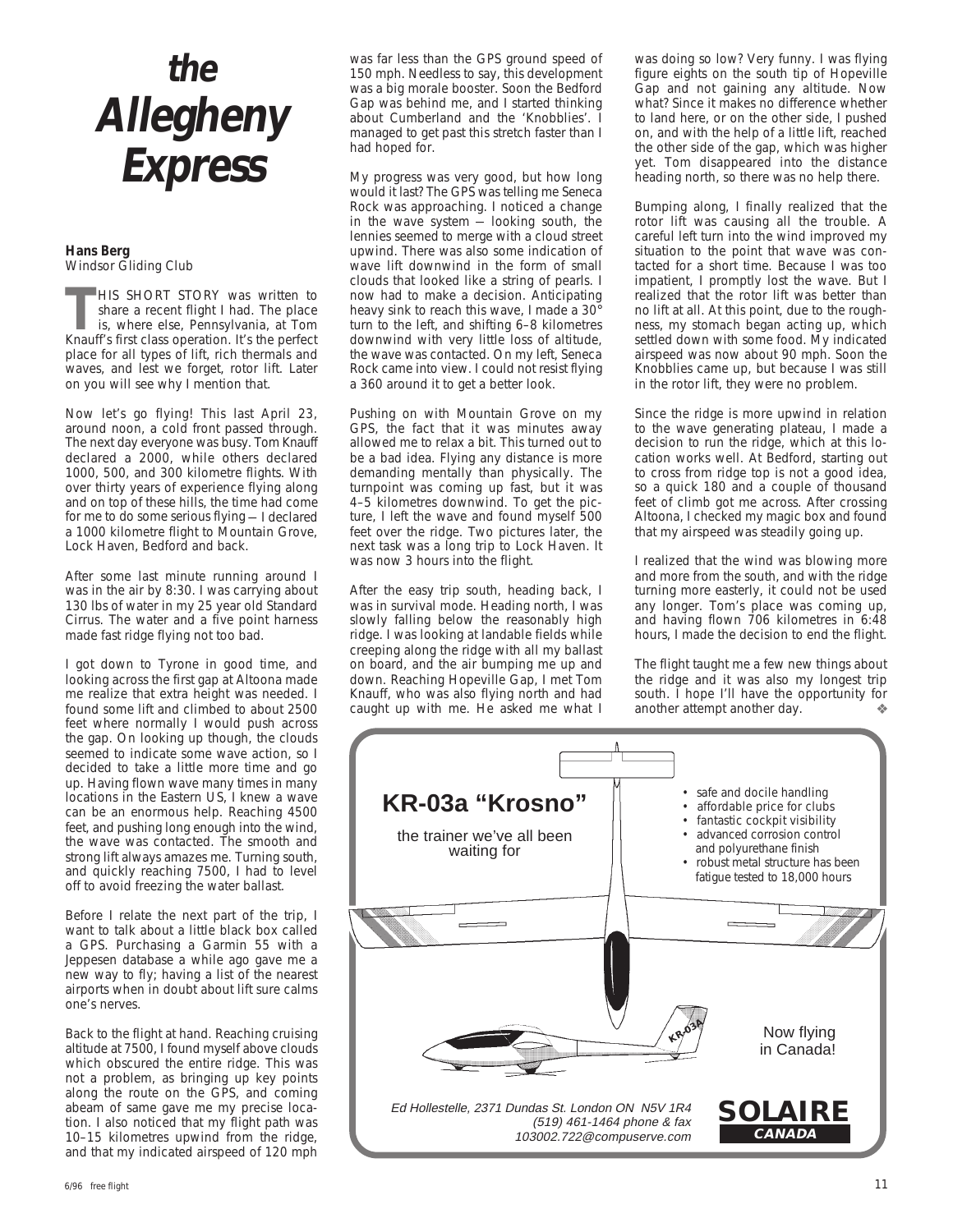

# Towing is a 'boy' thing

#### **Cresswell Walker**

from Vancouver Soaring Scene

 O YOU REMEMBER THOSE EARLY DAYS? You put your trusting wee brother in your wagon, hitched it to the back of your bike, and off you went — rolling down the road as fast as you could go — heedless of all. In those days of invincible youth you were soon tumbling across the neighbour's forgiving lawn, shouting and ready to climb back on for more.  $D_{\!\scriptscriptstyle 1}$ 

Or maybe it was your first experience in charge of the gang's shiny new one ton pickup truck. Grinding gears, trying to jerk an abandoned fire hydrant out of the ground with a length of chain or maybe it was using the truck to drag a footbridge across a narrow ravine. With one mighty final pull, the hydrant would pop or the bridge would slide more or less into place, the air filled with the smell of burning clutch plates.

Yes, towing is a boy thing. Racing ragtag and crack–the–whip on skates on the arena ice those Saturday afternoons, oh, so long ago — the whistle blowing rink cruiser trying to stop boys being boys. Or toboggans tied together in a chain, rolling over and over down the ninth hole on winter evenings. Smelly wet wool touques sinking over eyes, wet jackets, boys laughing, laughing, laughing.

Some years later, boys now men, yet still boys but towing gliders now, perched on the seat of the club's L–19 towplane. Not grinding gears, just trying to cover the checklist, not to miss that one *major* thing. More cautious now, but more able now too. Able now to challenge bigger risks in smaller, more thoughtful, increments.

Waiting on the flightline for a tow ticket to be thrust through the prop blast. Centre runway and waiting glider, check straps and hatches, controls, fuel, carb heat, mixture, cylinder heads and fuel within takeoff limits, traffic advisory, ready now ... now the "all out" signal ... OOH YAHH! ... that sweet churning power of a big six cylinder behind a six foot prop and a twisting, twitchy airplane. Throttle full forward, torque, right

foot down harder and harder, tail up with thrust and weight of glider and glider pilot in tow. Down the strip, slip off the field, slide into the climb, accelerate into the air, machines and boys at wonder in the magic of flight and the thrill of doing the undoable, flying the unflyable creature of boy now man. Towing gliders — the ultimate tow experience — engine roaring, airframes straining and boys at play.

Towing is a boy thing because it's simple and it's physical. Climb out at 70, tow at 70, approach and over the fence at 70, land when you're near the ground. (Note, as some of you may have observed, landing an L–19 is not always as simple, or as difficult as some might make it seem!). Not too many gauges and levers to remember. Do it again and again. Up and down. Yanking and banking. Man–sized stick, rudder pedals built to stand on, big round control surfaces, a great big growley engine, flaps like doors good to sixty degrees. Errant pilots on tow jerking your tail around. Hot sun, cool upper air, the scent of aviation fuel and old airplane in your nose.

Off to the sky. Towing is also about control. On the way to release height, the towpilot is in control, at least until his charge lets go. The towpilot gets to look for lift to help them up. This is, in truth, a lot less work for the 'tow-er' than 'tow-ee'. The L–19 rests solidly on its cushion of air, unlike its charge. We bob, you bounce. We come up on the straps, you hit the canopy. In the rear view mirror we can see a towline, and sometimes, depending on the pilot, a sailplane. Some stay stuck right behind as sure as a good pilot's butt is belted to the seat. Others skitter through the glass from right to left, top to bottom and bottom to top, hither and thither. Here you see how flying and flight is a statement of people's personal style and skill. It's fun to see who can stay in the mirror.

At altitude, there remains one final ground– defying act. After the 'smoothies' slip off the line without a trace or the Type 'A' personalities slingshot a few extra 100 feet on the tow, you're on your own. It's all you can do to put on 60 degrees of flap, execute a sharp clearing left turn and miss the clouds as you explode another 500 feet into the air. Ah, it's a rush.

Towing is a boy thing for boys who grew up to be men, without stopping being boys. Where is there a bigger rush than those first few seconds of flight down the runway as you accelerate to climb speed? Can there be greater joy than dragging your buddies and brothers to release altitude in a place beyond boys and men, in machines that deliver the magic power of flight to your finger tips?

So to those of you who suffer from imperfect speed control and less–than–steady turns on tow; to those of you who are destined always to be 'tow-ees' not 'tow-ers', we can only say, "Let's just see if you can stay in the mirror on this one!"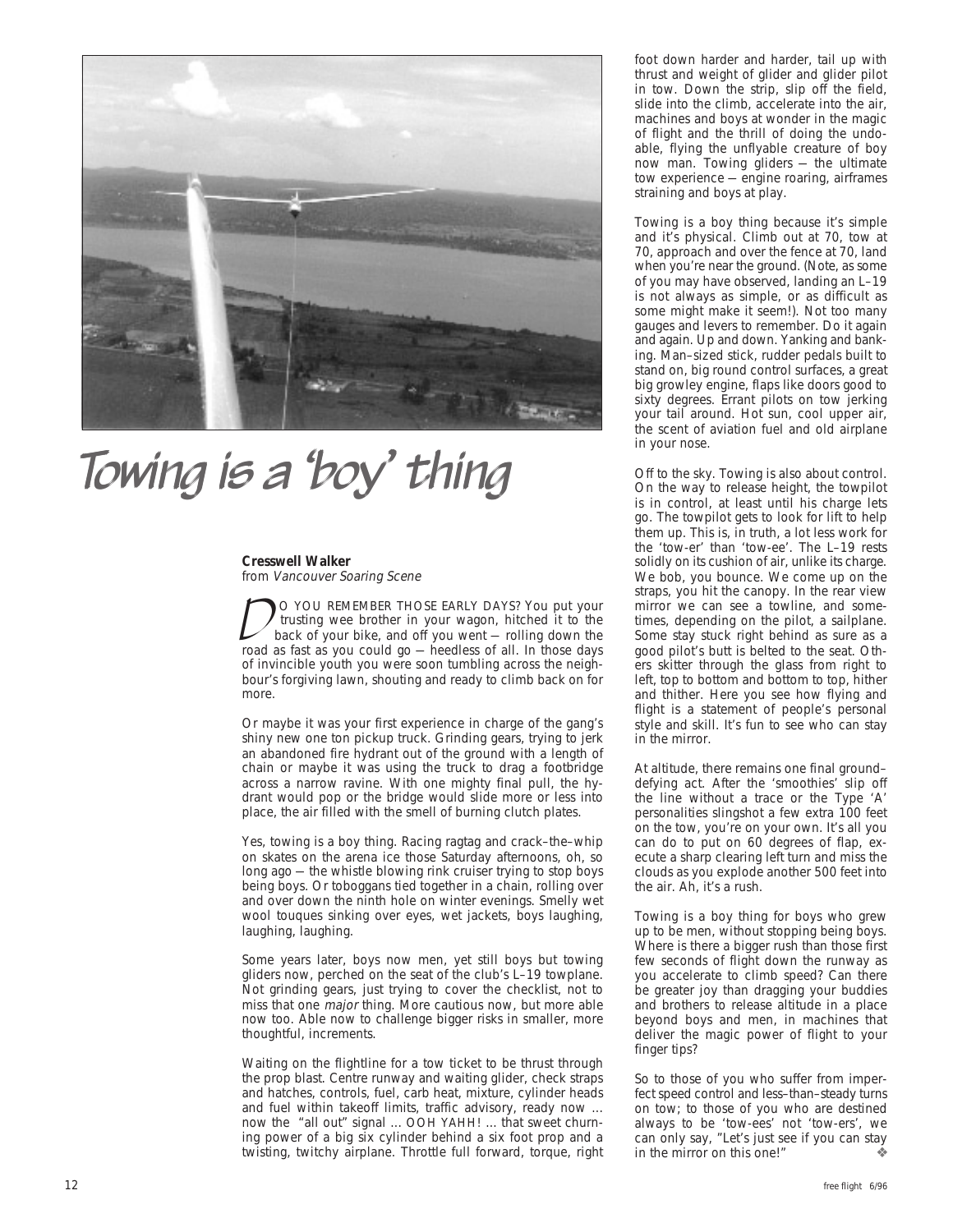#### **mon premier solo** de page 8

vitesse!", les aéro–freins, okay 650 dernier virage, en finale, face à la piste on détermine le "PA", aéro–freins, vitesse, le "PA", le sol monte 450 pieds... vitesse, aéro–freins, le sol monte 300, le sol monte 250, vitesse, vitesse, le "PA", le sol — la vitesse, les aréo– freins, 50 pieds, on change notre point de vue, on rentre les aéro–freins lentement, on touche, on tire un peu trop, ça repart à voler, on sort les aéro–freins... trop, trop vite, un léger "bump", mais on est arrivé. OUF....

10:25 Temps de vol 15 minutes. Debrefing: "Bon pour un premier vol après un semaine de repos, ce n'était pas si mal, travaille encore tes virages à gauche pour tes atterrissages (mon cauchemar), c'est beaucoup mieux, encore trois ou quatre, je te lâche". Wow, phrase magique...soudain je me sens encore plus en contrôle, je vais y arriver!

Le manège s'est répété tout au long de la journée — on monte, on redescend, debrefing, nouveau vol on s'améliore jusqu'à...

15:30 On s'installe pour la cinqième fois de la journée: Paulo à l'arrière et moi au commande, s'en suit les "checks" réglementaires. Daniel Bastien me présente le câble

#### **«Québec terminal ...»** de page 10

Autre citation de Pierre: «It is ironic that we have to fight for airspace in the largest country in the world with so little population!» L'ironie attire l'ironie: «Comment a– t–on l'idée, dans un si grand pays, aux si grands espaces, d'aller installer un club de vol à voile juste à l'ombre des si rares aéroports d'importance?» Aurions–nous quelque part dans l'Histoire manqué de vision? Bon! D'accord! Certains clubs établis de longue

et on poursuit la mise en train habituelle. On décolle, je suis concentré, Paulo est bien silencieux depuis deux vols — difficile à croire mais c'est le cas — le Cub lève, un premier virage à droite en bout de piste, puis un autre à droite, on retourne vers la tour. 500 pieds bris de câble... Et voilà le test! On pense vite, mais là, ce n'est plus de la théorie, l'avion est parti en battant des ailes... peut–être me disait–il bonne chance mais pas le temps de s'interroger, on doit agir et agir de la bonne manière, direction vent arrière, un premier virage à droite, vite les "checks", okay, circuit abrégé 300 pieds, vent arrière, un deuxième virage en base et un dernier en finale 200 pieds le "PA", la vitesse et on atterrit sur la bute, terminé...! J'en sort un peu ébranlé mais fier. Le moment tant attendu se rapproche.

16:15 Un autre vol avec Paulo, vol de promenade. Va–t–il enfin me "lâcher seul?" Suspense tout au long de ce vol; Paulo est encore muet. Pour agrémenter le vol, je le commente comme si j'étais avec un passager qui pour la première fois volait. Pas de commentaire de la part du passager. Bizarre! Okay, je retourne en bas. Pas de commentaire. On atterrit, j'ouvre la verrière et sans crier gare, Paulo me dit: "tu feras tes commentaires au prochain vol sans moi. Ça y est, je pars seul. Sentiments partagés; heureux d'avoir

date ont été rattrapés tantôt par la ville, tantôt par l'espace aérien, d'une façon qu'on ne pouvait imaginer il y a quarante ans. L'excuse est acceptable mais les excuses ne suffisent que bien rarement à régler un problème. Faible densité de population ou non, le réaménagement de l'espace aérien a été fait selon des normes internationales et ça, on ne doit pas l'ignorer, même si on a choisi de se battre. Ça nous donne une meilleure idée de la taille de l'adversaire et nous prépare mieux à l'affronter.

atteint le but recherché et en même temps légère angoisse d'être seul là–haut!

17:00 Je m'installe au commande de "mon" appareil qui soudainement me paraît imposant et pour lequel j'éprouve du respect. Ce 2–22 avec lequel j'ai fait toute mon instruction, ces douze jours de vol avec cet appareil que maintenant je maîtrise assez pour avoir atteint un niveau de confort et qui me permet de voler en toute sécurité, ce 2–22 qui en a vu d'autres, va encore un fois permettre à un élève d'éprouver la sensation d'un premier solo. Ce plaisir tant recherché et atteint après un apprentissage plus ou moins long, ce plaisir de voler en solo est personnel à chacun, et seul un pilote de planeur peut vraiment l'apprécier.

Je suis fier d'y être parvenu et ce avec l'aide de Michel Bernard qui a su me faire découvrir le plaisir du vol à voile, et Paul Daudin pour polir l'excellent travail que Michel avait entrepris durant son absence (parti faire du vol à voile à St–Auban... chanceux!). Chacun y allant de ses précieux conseils reliés à leurs vastes expériences personnelles et les partageant avec beaucoup de générosité. Merci encore messieurs, vous m'avez permis de vivre une expérience que encore l'année dernière je n'aurais cru à ma portée! ❖

Un débat, un combat? Bien sûr! On a vendu des pans de ciel entiers à des intérêts privés. Il serait naïf de croire en l'absolue pureté des intentions de ceux qui les ont achetés. Mais comme nous sommes bien petits, il faut être rusés. La volonté de s'adapter, l'esprit de coopération et une parfaite connaissance du fonctionnement du système seront nos meilleures armes. Le ciel de demain ne sera pas celui d'hier, mais celui que nous construisons aujourd'hui.

# **Le nouveau Règlement Aéronautique Canadien**

Autre événement à signaler: le 10 octobre dernier entrait en vigueur le nouveau Règlement Aéronautique Canadien (le RAC pour abréger). Plusieurs documents ont été fondus en un seul et il est maintenant beaucoup plus facile de s'y retrouver. Adieu les Ordonnances de la Navigation aérienne, adieu le Manuel des Licences du Personnel! Tout ça et d'autres encore font maintenant partie d'un document unique: le RAC.

Quelques rares nouveautés pour le monde du vol à voile. Ainsi, les aéro–clubs qui forment des pilotes de planeur sont maintenant considérés comme des unités de formation au pilotage (même s'ils ne sont pas tenus d'avoir un certificat d'unité de formation). En décortiquant les textes relatifs à cette catégorie d'exploitant, on constate maintenant qu'il est devenu conforme de remplir les carnets de route des aéronefs en n'y faisant, à certaines conditions, qu'une seule inscription par jour de vol (presque tout le monde le faisait déjà et c'était habituellement toléré, ce qui ne changera pas grand chose au fond). Autre changement: l'âge minimal pour obtenir un permis d'élève pilote est passé à 14 ans pour toutes les catégories (mais l'âge minimal pour la licence de pilote de planeur reste à 16 ans). Est–ce que ça suffira à faire baisser la moyenne d'âge élevée de certains clubs…

Le problème des planeurs à propulsion autonome (les motoplaneurs si vous préférez) ne semble pas résolu. À la première partie (Dispositions générales), on fait une distinction entre un planeur (sans mode de propulsion) et un planeur propulsé (qui a les caractéristiques d'un planeur lorsque le moteur est coupé). À la partie 4 (Délivrance des licences et formation du personnel), on spécifie que dans la définition des planeurs «sont compris les planeurs entraînés par moteur». Le moteur serait–il devenu un mode de lancement parmi les autres (re-

morqueur, treuil, voiture) et assujetti aux mêmes conditions? Dans les normes de la série 421, on spécifie que les «planeurs motorisés de tourisme» exigent une qualification de type particulier. À l'article concernant cette qualification, on y lit: «Réservé». Il n'y a pas de définition de ce type d'appareil (l'expression «de tourisme» laisse perplexe). Confus? On a l'habitude… Chose à noter cependant: les anciennes définitions qui classaient les motoplaneurs biplaces comme avions et les monoplaces comme simples planeurs semblent disparues.

En terminant, la remarque d'un confrère: «Le Règlement aéronautique, c'est très simple. Il est interdit de voler, sauf si vous trouvez un cas d'exception qui vous permette de le faire. Et c'est là que ça se complique un peu». Très juste! Mais il faut remonter très loin dans l'histoire de nos sociétés pour comprendre pourquoi il est plus facile d'interdire d'abord pour permettre ensuite que de procéder à l'inverse.

**Jean Richard**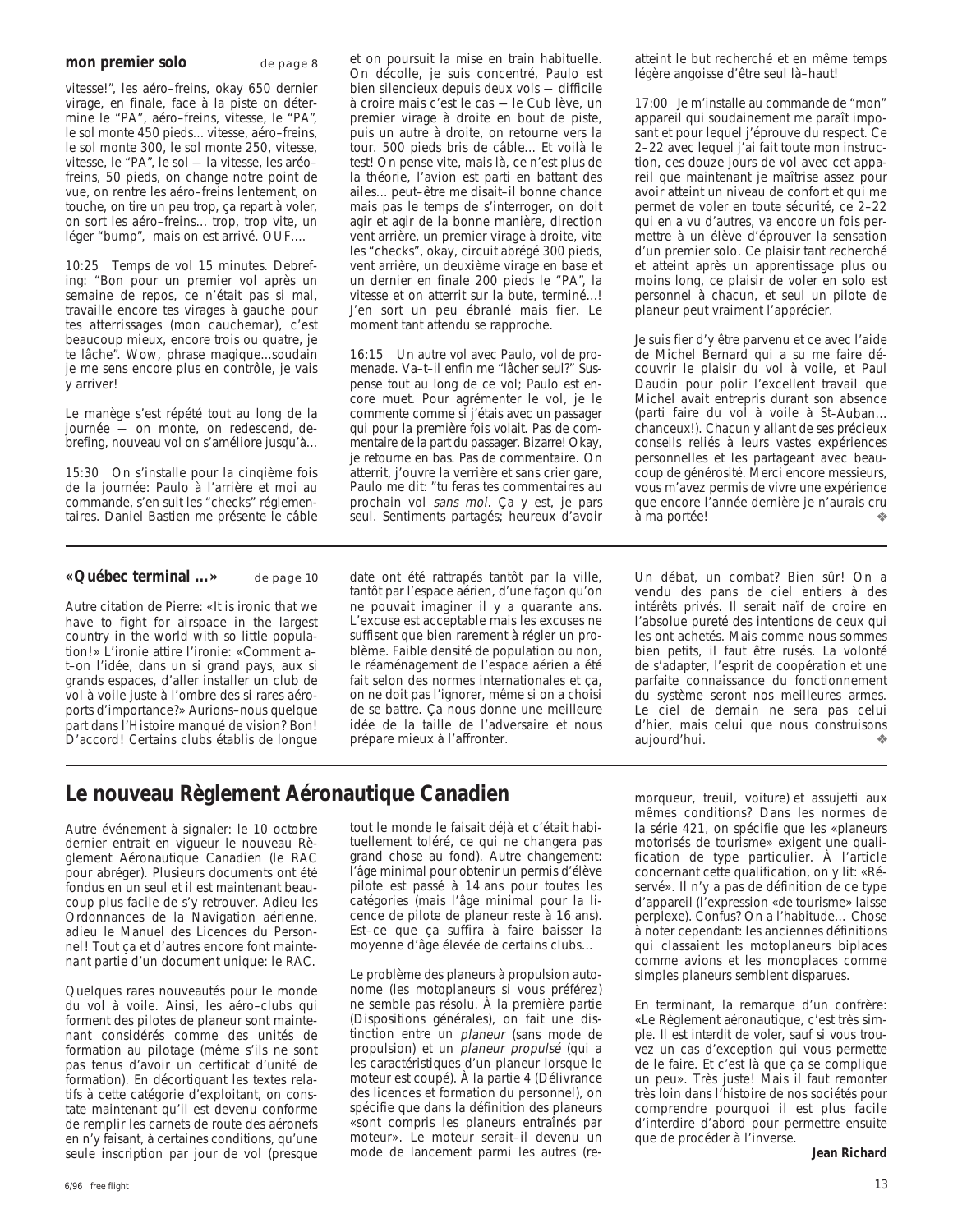# **training & safety** *i*  $\frac{1}{2}$  **i**  $\frac{1}{2}$  **of**  $\frac{1}{2}$  **a**  $\frac{1}{2}$  **i**  $\frac{1}{2}$  dark clouds about twelve miles away?

#### **Fred Kisil**

Flight Training & Safety Committee

WHAT ARE THE ODDS that we will<br>experience a safe flight? In spite of<br>our bost preparations, seemingly random our best preparations, seemingly random events that are beyond our control can seriously challenge the safety of our sport. Various factors such as: familiarity, complacency, ego, overconfidence, fatigue, impatience, inattention, carelessness, being unprepared mentally or physically, and just plain stupidity or stubbornness, can work against a safe operation. On the other hand, knowledge, skill, experience, and good decision making processes tilt the odds in our favour.

A system has been developed to stimulate pilots' awareness for a variety of possible situations which could compromise safe operations. Try it at your club sometime when nothing else is going on.

Random draws are made from a can containing slips of paper onto which a "WHAT IF ..?" is printed (see the examples below). The WHAT IFs include a variety of events which could potentially happen to any pilot at any time. Some of the WHAT IFs are based on actual experiences, others are (so far) imaginary. The pilot draws a slip and discusses an appropriate response to the situation. Invariably, other pilots join in the discussion and all benefit from considering WHAT IF..? This ground rehearsal serves to exercise pilots' decision making processes to tackle a wide range of eventualities they may have to cope with in flight.

Even the most simple or trivial event can distract a pilot's attention from the task of flying the sailplane. Our first order of priority is to fly the sailplane as best as one can in whatever circumstances are being experienced. The second task is to apply the SOAR technique to try and resolve the problem.

WHAT IF? examples (in no particular order):

• The canopy blows open?

• The canopy begins to rattle just as you get airborne?

• You hear a clanging sound from the rear of the sailplane just as you become airborne?

• You hear a clanging sound from the front of the sailplane as you become airborne?

• During the tow, the pressure on applying rudder seems greater than normal?

• One of the rudder cables becomes disconnected during flight?

• A mouse runs up your leg?

• You haven't heard a transmission from a sailplane you are trying to contact?

• During ground roll on takeoff you are unable to level the wings despite maximum application of control input?

• During ground roll on takeoff, the wind shifts 180 degrees?



• On tow, you notice blue smoke from the towplane exhaust?

• The sky is so hazy that you can't see the horizon; what reference point do you use to stay in position on tow?

• You are receiving radio transmissions but can't transmit?

• While flying at 6000 feet asl you notice that the operations on the ground are moving down the runway?

• While flying locally, you lose sight of the field?

• Your water container falls to the floor of the cockpit and disappears from sight?

• You impact with a bird?

• In the prelanding checks for  $T = \text{Traffic}$ , you notice sailplanes and cars halfway down the active runway?

• You are flying downwind of the field and encounter very strong sink?

• On final you see a car move out onto the active runway and continue to head in the same direction you are flying?

• You start to feel unwell and think you may throw up?

dark clouds about twelve miles away?

• You are flying several miles away from the field when you spot a sailplane in the middle of a farm field?

• During your prelanding checks you notice that the straps have become undone?

• During the prelanding checks you feel that it is very difficult to pull the spoilers out?

• During the prelanding checks you feel that the spoilers have no effect on your glide slope?

• You are having difficulty getting airborne during the ground roll?

• The wind has changed directions several times during your flight and there are no ground markers as to its present direction. How do you choose the right runway?

• You experience a premature release. When did you decide where you would go?

• You are flying on base and notice another sailplane coming at you?

• You have turned onto the base leg and see another sailplane also turning onto the base leg?

• You are on final approach and notice a sailplane flying just below you?

• You are on final approach when you notice a sailplane just above you?

• During a bumpy tow a big slack develops in the rope and it drapes over the wing of your sailplane?

• You experience PIOs during takeoff (or landing)?

• You have just become airborne on tow and are drifting towards an obstacle?

• You are landing and drifting towards the crop at the edge of the field?

• The operating procedure is different from the one you have always used?

• The airspeed indicator does not seem to be functioning properly in flight?

• The sailplane is in a shallow dive and you cannot pull the nose up?

This sounds like a great learning game to be tried at a winter/spring soaring safety seminar (you do hold them at your club, don't you?), or over a beer in the clubhouse in the evening. There's no correct answer to a lot of these, just a range of possible causes and maybe a best response. Add a few more goodies to the list and pull a card. If you have a good "What If?", send it to Fred at KISIL@bldghsc.lan1.umanitoba.ca Tony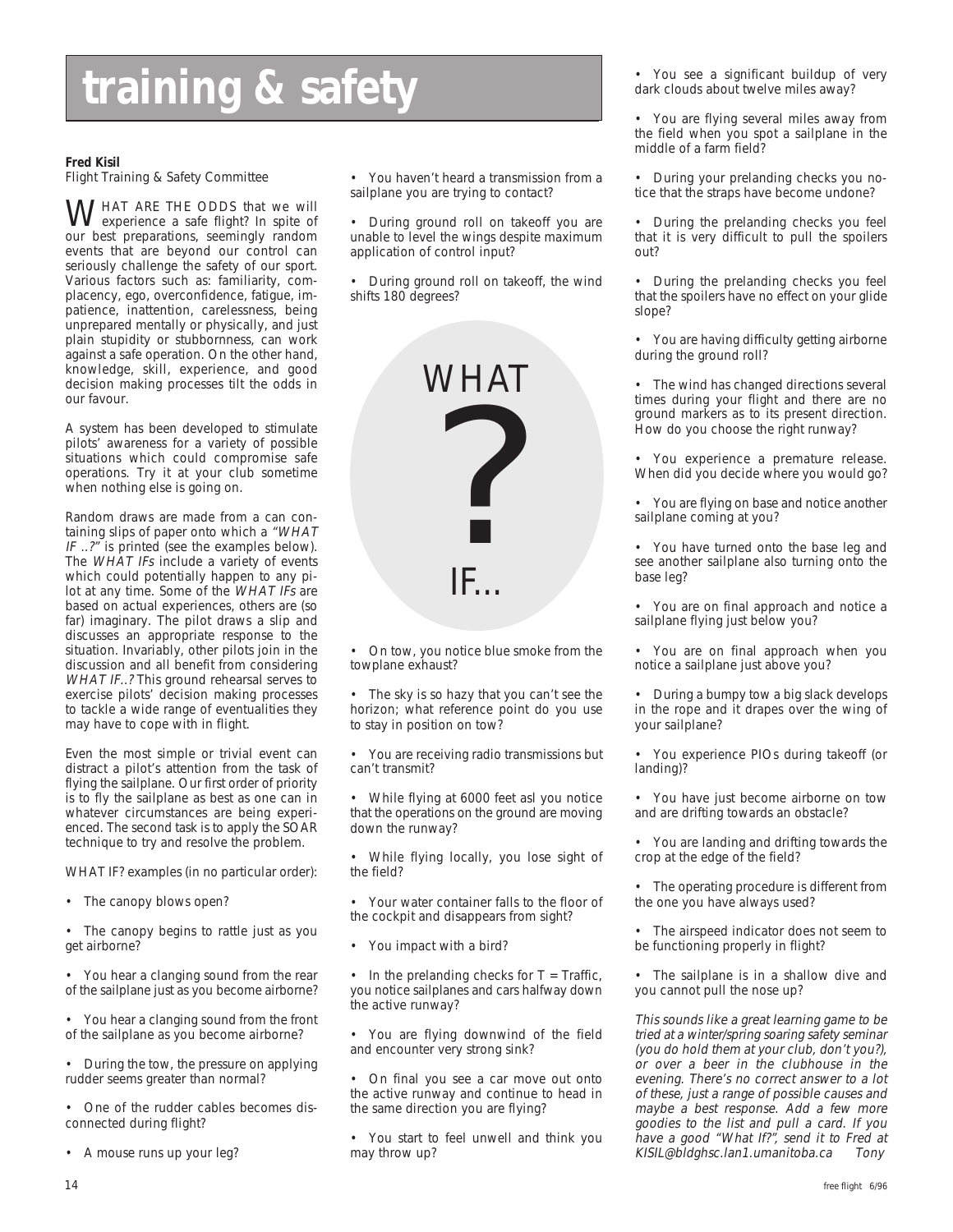# **Everything you need to know about the Tost release**

#### **Joe Baer** from Airworthy

THERE HAVE BEEN STORIES about dif-<br>ficulties in releasing from tow when<br>using Test ring poirs with Test releases using Tost ring–pairs with Tost releases. I have had some three months' worth of correspondence and conversations with Tost and others on this subject, and I think I now have a handle on it. There are three pieces to the issue: the Tost release, the ring–pair and the aircraft structure.

First, the release. An appreciation of the design and operation of the Tost release is essential for understanding its proper function as well as possible misfunction. The essence of the Tost release is a spring– loaded, over centre toggle link. (Over centre toggles are quite common in gliders. We find them in wheel retraction mechanisms and in divebrake linkages. The most familiar example is, of course, your knee.)

The essence of a spring–loaded toggle is that the spring supplies only the initial force necessary to close the release and hold it locked. Once the toggle is on the locked side of dead centre, the greater the tension on the towrope the stronger the release locks. Conversely, provided the towrope is under tension, all that is necessary to release it is the application of the small force required to overcome the tension of the toggle spring and move the toggle to the unlocked side of dead centre. The release linkage needs to be moved only a small fraction of an inch to do this. There is an audible click when passing dead centre under tension following which the towrope tension does the work and the hook opens.

However, when the towrope is partly or completely slack, there is no tension available to do the work. There is no click when the toggle passes dead centre and the release linkage must be pulled fully against the stop in order to release the towrope. This requires more movement and force up to 31 pounds — than the habitual "normal" release, and the audible cue is absent. For these reasons, Tost recommends that the release be actuated completely several times. (Note: the toggle spring is always under tension. This is a major reason for the requirement for periodic overhauls of Tost releases. Another reason is that the design of the release precludes an effective visual inspection of the moving parts.)

The Tost release exists in two basic forms: the nose release and the centre of gravity (CG) release. The nose release will retain the tow ring with cable deflection angles up to 90° upward, downward and to either side. The CG release will retain the tow ring with deflection angles up to 30° upward, 33° downward and 45° to either side.

The essential difference between the two forms is that the CG release, unlike the nose release, incorporates an automatic backward release which functions when the angle between the towrope and the glider reaches 83°±7° in a downward direction with a tension of at least 44 pounds. This ensures the automatic release of the glider in case it inadvertently overflies the winch.

Most Tost releases, nose and CG are similar in that the hook which engages the tow ring is located in a ring shaped "basket" which guides the tow ring. In the nose releases this basket is fixed. In the CG release the basket is pivoted toward the back and spring–loaded and this provides the automatic release function referred to above.

There is, in addition, a slightly different version of the CG release which is used on some gliders with a maximum gross weight of 1100 pounds (including the Salto as well as Glasflügel ships such as the Libelle and Kestrel). In this version the basket is absent. Instead there is a pair of pivoted spring– loaded pawls — one on each side of the main hook — which provide the automatic release function. In order to ensure the proper functioning of this type of release with the deflection angles mentioned above it is mandatory that the glider be equipped with a pair of cable deflectors, one on each side of the release. These deflectors are part of the aircraft, not part of the release. Typically they consist of a pair of metal angle pieces several inches long attached to the fuselage bottom close to each side of the release and parallel to the direction of flight. Their presence is an airworthiness requirement. If your glider has a CG release, check its version and if it is as described here, verify the presence of the cable deflectors.

Next comes the ring–pair. Until 1985 the standard was the so–called DFS ring–pair consisting of two oblong rings. The larger ring was connected to the towrope or cable and the smaller engaged the release hook. A major purpose of using a ring–pair instead of just a single ring (as in the Schweizer rings and release) is to prevent parts of the towrope from inadvertently jamming the release.

In 1985, the German Standards Institute issued a new standard (LN 65091) for ring– pairs. The major effect of this standard was to replace the smaller oblong ring by a round ring; also the material strength has been increased. There were several reasons for these changes:

• There had been reports of the old style rings becoming deformed with prolonged use and eventually causing release malfunctions. (I have even heard of some clever soul in Germany managing to insert the ring broadside in the release and causing a jam.) • An oblong ring always seats in either of the same two positions in the release eventually causing it to become notched and resulting in accelerated localized wear. A round ring will seat in an infinity of positions and therefore wears evenly.

• The new ring–pair was optimized to work with other common release types (ie. British, French, and other European standards).

Tost states that the LN 65091 ring–pair will work properly with all old and new Tost releases which are in proper condition. However, the small oblong ring of the DFS ring–pair was 35 mm long and 30 mm wide. The small round ring of the LN 65091 ring– pair has a diameter of 35 mm! Here we come to the crux of the matter.

First, on pre–1985 gliders equipped with cable deflectors as described above, the spacing between the deflectors is designed to accommodate a 30 mm wide ring. If you are lucky it will be impossible to attach a 35 mm diameter ring. If you are unlucky, it may be possible to force it between the deflectors and attach it to the release; the chances are that in this situation it will be canted obliquely and may jam.

Second, if the CG release is recessed into the glider's skin, the skin's aperture may be slightly too small, either preventing the attachment of the ring or causing it to jam. The obvious cure for this is to slightly increase the size of the aperture.

Third, on gliders on which the release is not flush with the skin of the glider but recessed behind an aperture in the skin, it is conceivable that the dimensions of the recess could be such that the small ring could become wedged inside the recess after being released. Thus, although the release would have opened properly, the towrope would continue to pull the glider. This possibility exists with both nose releases and CG releases. Presumably in this situation the ring would eventually free itself if the glider pilot allowed slack to develop in the rope and removed the slack again.

If you have a glider with a Tost CG release and cable deflectors, take some time on a non–flying day and get hold of a weak link with the new ring–pair. Have a helper actuate the CG release while you verify that the ring–pair engages easily, has enough play to rattle when engaged, and drops to the ground (under its own weight) when the release is pulled. If it doesn't, you need to have your glider's cable deflectors replaced before taking a tow or a winch launch on the CG release using an LN 65091 ring– pair. In the meantime make sure to use only an old style DFS ring–pair for tow/launch.

Modified cable deflectors for Saltos are available for about US\$60 from Frank + Waldenberger GmbH, An der Kuhweid 3, 76661 Philippsburg (Huttenheim), Germany. (They should also fit the Glasflügel gliders mentioned above, but F+W will not confirm this.) In any case, make a test on the ground to ensure that a ring cannot become trapped inside your glider's structure.

A golden rule holds. After attaching the towrope or cable insist that the crew person shake it and listen for the rattle. If the ring is not free to rattle, abort the launch!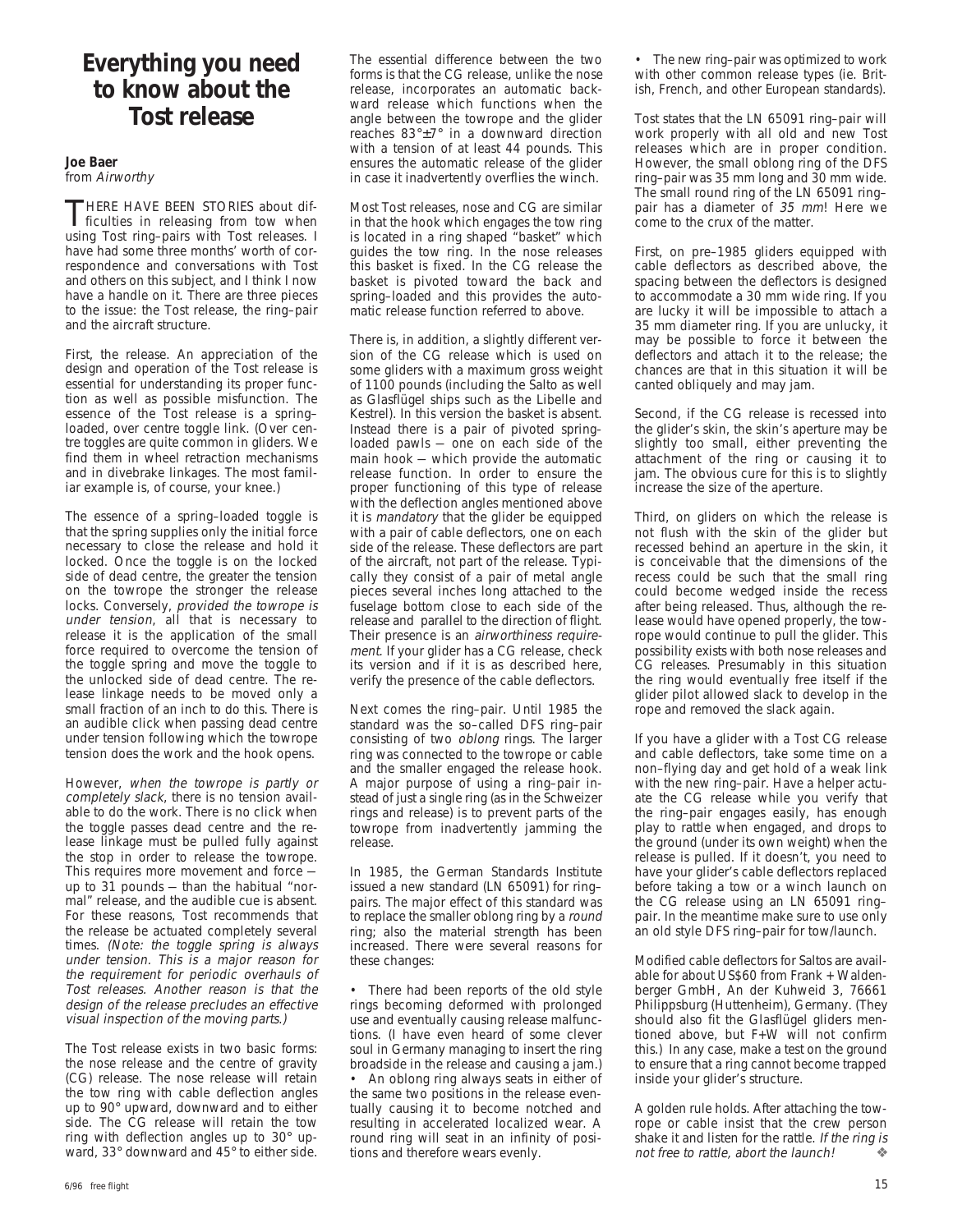# **hangar flying**

#### **SCHLEICHER NOW PAINTS**

The deterioration and eventual cracking of gelcoat finishes on gliders after only a few years of service, particularly in harsh climates, has led to calls for an improved paint system. Sailplane owners kept asking for a finish that is capable of withstanding Australian operating conditions.

Schleicher is the first of the major glider manufacturers now offering a polyurethane (PU) finish as an optional extra for all new aircraft. New gliders ordered with a PU finish will only have a very thin coat of gelcoat sprayed into the moulds to avoid surface pinholes. After treating all seams and thoroughly sanding the entire surface, a high quality PU paint is applied by conventional spraying techniques using the "wet–on–wet" principle. This technique is time consuming and labour intensive, but has proved to provide an extremely well bonded and durable finish. It gives a high gloss finish not susceptible to deterioration or cracking.

The total paint finish is much thinner compared with conventional finishes. In fact the total weight of gliders can be reduced significantly, allowing an even wider range of wing loadings. A 10 kilogram lower empty weight can be very welcome on a weak day with broken lift! The biggest advantage is the durability of PU paints compared with conventional sailplane finishes, and no more expensive removal of cracking gelcoat and refinishing of sailplanes.

from Australian Gliding

#### **ZANDER GPS FR APPROVED**

The IGC has approved another GPS flight recorder, the Zander GP940, v1.16 or later.

#### **TWO TORONTO AREA GLIDER PILOT GROUND SCHOOLS**

Winter 1997 Sessions

York Soaring will be hosting two ground schools during the winter. The first is our regular Basic Glider Pilot Ground School directed at beginning pilots to prepare them both for basic flight training and the Transport Canada examination. The second is aimed at the post–solo and licensed pilots, a Beyond–the–Basics course.

Tentatively these courses will be conducted starting in January at the University of Toronto's Erindale campus in Mississauga. The Basic 10 session Glider Pilot Ground School will be held on Tuesday or Wednesday evenings from 7–10 pm or from 7:30– 10:30 pm. The Beyond–the–Basics course will be taught on Mondays.

The Basic course meets Transport Canada's licensing requirement for 15 hours of ground school and to prepare the student to write the Glider Pilot examination. However, other aspects of soaring of a more general nature will be covered as well. The material will be presented in a lecture format supported by videos. A sample examination in the Transport Canada format will be given near the end of the course.

The Beyond–the–Basics will expand on the basic material and explore Human Factors, Soaring Technique, Meteorology, Cross– Country Flying, Aerobatics, Instructing among other topics. This course is suited to pilots wishing to expand their horizons.

Erindale College is on the east side of Mississauga Road just north of Dundas Street in Mississauga. For registration information or if you have any questions on the course itself, please contact the instructors directly:

Basic Course Ulf Boehlau (416) 410-3883 ulf@problem.tantech.com (905) 884-3166 cm855@torfree.net

Beyond–the–Basics Paul Moggach (905) 826-9357 paulm@pathcom.com

For updates visit the York Soaring web site: www.agile-graphics.com/york

#### **O2 CYLINDER TESTING**

Transport Canada has issued an airworthiness Notice (B034) that requires any pressure cylinders used in aircraft conform, as a minimum, to inspection, retesting and life limits set by the cylinder manufacturer. TC further requires that by 29 May 1997 latest, an installed cylinder must be within its due date for hydrostatic testing.

#### **DID YOU KNOW?**

Did you know? From 1891 to 1896, Otto Lilienthal made hundreds of glider flights of 600 to 1000 feet distance lasting from a few seconds to over a minute. But the first timed glider flight was in 1902 with Orville Wright at Kitty Hawk, North Carolina. The flight time was 26 seconds with a distance of 622 feet! On 24 October 1911, Orville made a soaring flight of 9:45 minutes, an unofficial record for over ten years.

Did you know? Hawley Bowlus, the American designer of the Senior, Super, and Baby Albatross gliders obtained a copyright on the word "sail–plane" which was a translation from the German "Segelflugzeug".

**Eric Newsome**

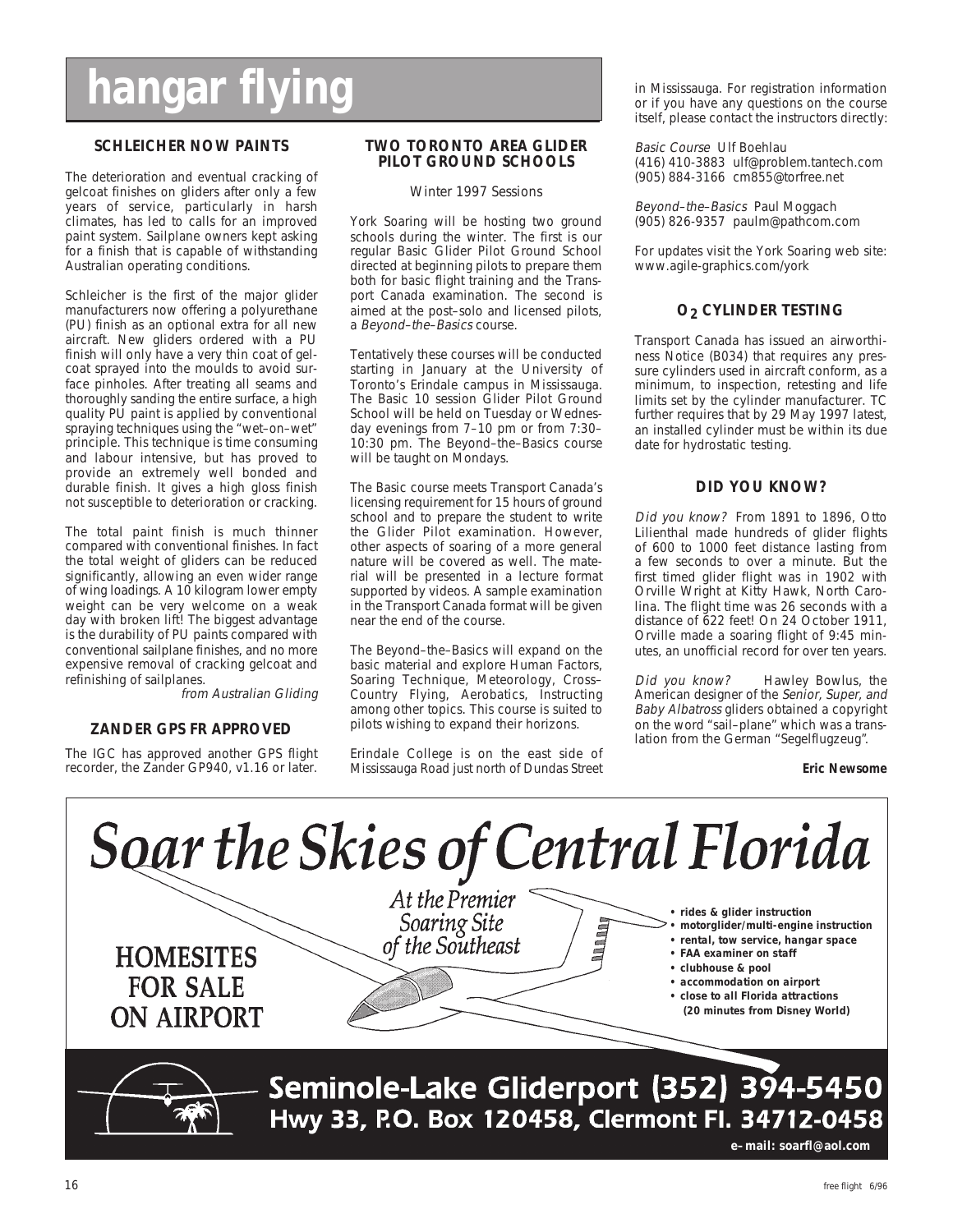#### **ONTARIO SOARING LADDER**

As of the end of October, seven pilots have claimed 35 flights totalling 7218 km. Sue Eaves and Jaro Felifar have joined the scoring without dislodging Dave Frank of Rideau Valley from top place. Although the cross–country flying season is over, pilots have until the end of the year to submit claims to the Ladder — so club reps, shake the bushes! Hopefully we will have some airspace to fly in next season. The Ladder rules and latest scores may be seen through the SAC Internet home page. Safe flying.

**Ian Grant**, ladder administrator phone (613) 737-9407(H), 995-2609(W) e-mail grant.i@atomcon.gc.ca

| Pilot         | Club        | Glider           | Call<br>Sign | No.<br>Flts    | Total<br>Kms | Pts  | Place |
|---------------|-------------|------------------|--------------|----------------|--------------|------|-------|
| Dave Frank    | <b>RVSS</b> | $ASW-20$         | SR           | 5              | 1690.9       | 1573 |       |
| George Wilson | <b>LSS</b>  | Libelle          |              | 6              | 1151.2       | 1107 | 2     |
| Peter Vados   | <b>SOSA</b> | Hornet           | <b>DW</b>    | 4              | 867.5        | 1046 | 3     |
| Chris Eaves   | LSS         | $ASW-20$         | XU           | 8              | 1710.9       | 1042 | 4     |
| Sue Eaves     | <b>LSS</b>  | $\mathsf{LS}$ -4 | SU           | 6              | 849.1        | 700  | 5     |
| Jaro Felifar  | <b>MSC</b>  | Std Jantar       | <b>BW</b>    | 4              | 588.0        | 606  | 6     |
| Ian Grant     | GGC         | $\sqrt{-4}$      | 71           | $\mathfrak{D}$ | 360.0        | 375  |       |
|               |             |                  |              |                |              |      |       |

# **The SOSA Dust bowl**

Fred Hunkeler

Well, it used to be the Mud Bowl in May, and it usually turned out like its name. So we dried it off and moved it to Labour Day. A basic "fun contest", where any pilot is welcome.

**Day 1** The weather promised to bring a good day. This was expected to be the best day of the weekend as the high pressure system would be moving out on the Sunday, with another high building in behind, and expected to arrive late Sunday. The task was a three hour PST with two first mandatory TPs, Brantford and Plattsville. The day provided 3-4 knot average thermals that lasted until around 5:00. I was the last person to finish. The tone of the contest was very informal. Pilots that were flying near each other chatted on the radio. I decided to follow A1 and S1 to Mount Forest after Plattsville. I left an hour after the other contestants, caught up to some of them, but ended up at Mount Forest late in the day. On my final glide home I never got higher than 300 feet below final glide altitude. I fly with a 600 foot safety margin. I gained an extra 200 feet over the woods north of the field, and was able to do a low circuit rather than a straight–in finish.

There were three competitors: SQ and 14 from York Soaring and AR from Maryland USA that stayed to fly the contest to practise what they had learned the week prior at SOSA in the CAS beginners XC clinic. SQ and AR landed out, but 14 finished.

**Day 2** Another great late summer soaring day in southwestern Ontario. The task was a 3 hour PST with Belwood as a first mandatory TP. The decision to use mandatory TPs was to allow the less experienced pilots to fly with others. It works to some extent, and the general feeling amongst the pilots was favourable. I started in the last third of the pack, bumped all the 2 knot thermals the rookies were circling in on the way to Belwood, and stopped for the 4-6 knotters. After Belwood I went to Shelburne, Arthur, Mount Forest, Belwood and home to SOSA. I only stopped for the best thermals, and flew to all the hot spots along the way to do it. There are definitely areas that (almost) always work, and work well. Local knowledge could have made a difference this day. I was initially 3rd for the day (a personal best) until Colin Bantin rescored our rookie visitor from the US who took third for the day in the final analysis. So much for local knowledge! Hans Juergensen finished high and then went back up the course to help the clinic rookies SQ and 14 struggle home.

What a great sport. Calvin Devries did not compete for the rest of the contest due to a flu bug. I don't know if his teary–eyed stare was due to not being able to fly, Gino's wife's pepermint extract or actually the virus itself.

**Day 3** The day dawned clear. I decided to let my partner in the Standard Jantar fly the last day. James then proceeded to almost have kittens.

At 10:30 and the pilots meeting the sky had turned to altocu that soon turned to stratified altocu. The task was to be announced on the grid, and contestants were told to expect a small assigned task (about 150 kilometres). We were told to grid anyway. Not surprising to those of us that have flown contests before, James began to pump me for a game plan. I took my best WAG at it. I told him to only stop for strong thermals if he was still in the working band. Do gentle pull–ups to 60 knots and only slow down further if the lift was really good. Accelerate out of the lift to cruising speed in the lift, not to slow down going across weak areas if the area he was heading to looked good, etc. All that neat stuff he had just learned in the clinic the week before.

At 12:30 the overcast had blown off, and the sky was full of cu. It was going to be the third great soaring day in a row. James did all the right stuff. He was 8th for the day and preserved my 6th place position. Wadda pardner! Everyone made it home. JS went back after finishing to round up the Grob Twin II with team Carsten & Andrea. Even rookie 14 went back to help SQ.

The idea of a fun contest is to allow the better pilots to still fly for the boasting rights, but also relax on the "no helping each other" rule, so that pilots new to contest flying have a little bit of an easier time learning the ropes. The CAS has been sponsoring these fun contests along with the help of local Ontario gliding clubs such as London, Air Sailing, and SOSA. If your club is interested in hosting a fun contest, call us. We might be able to help.  $\clubsuit$ 

|                |                           |                   |       | Day $1 - 3hr$ PST |      |       | Day $2 - 3hr$ PST |      |             | Day 3 - 160km Tri |     | total |
|----------------|---------------------------|-------------------|-------|-------------------|------|-------|-------------------|------|-------------|-------------------|-----|-------|
|                |                           |                   | Dist  | Spd               | Pts  | Dist  | Spd               | Pts  | Dist        | Spd               | pts | pts   |
|                |                           |                   | km    | km/h              |      |       | km km/h           |      | km          | km/h              |     |       |
|                |                           |                   |       |                   |      |       |                   |      |             |                   |     |       |
| K <sub>2</sub> | Krueger                   | LS <sub>6</sub>   | 235.6 | 78.5              | 955  | 270.1 | 91.8              | 1000 | 150.3 102.1 |                   | 695 | 2650  |
| ET             | Rumpf                     | <b>HP-18</b>      | 159.1 | 80.3              | 861  | 244.7 | 86.3              | 886  | 166.3       | 94.0              | 639 | 2386  |
| A <sub>1</sub> | Hollestelle Sr            | SZD-55            | 240.1 | 81.0              | 1000 | 217.7 | 84.8              | 828  | 153.5       | 85.7              | 542 | 2370  |
| S <sub>1</sub> | Springford                | <b>ASW-20</b>     | 224.2 | 74.7              | 879  | 241.8 | 81.4              | 812  | 150.3       | 85.5              | 536 | 2227  |
| W <sub>2</sub> | Wilson                    | Mosquito          | 232.5 | 77.5              | 935  | 230.4 | 78.6              | 755  | 156.7       | 82.4              | 515 | 2205  |
| 1M             | Fred&James                | Std Jantar        | 203.0 | 67.7              | 737  | 240.1 | 87.4              | 896  | 159.9       | 80.1              | 498 | 2131  |
| 4Q             | Longhurst                 | <b>SZD-55</b>     | 180.8 | 70.0              | 738  | 246.2 | 82.1              | 827  | 153.5       | 78.2              | 470 | 2035  |
| 3B             | <b>Bantin</b>             | <b>SZD-55</b>     | 206.5 | 70.8              | 791  | 206.7 | 82.1              | 774  | 153.5       | 69.4              | 387 | 1952  |
| T <sub>2</sub> | Thompson                  | LS4               | 191.7 | 63.9              | 661  | 198.4 | 77.1              | 690  | 155.1       | 87.6              | 563 | 1914  |
| 55             | Keith                     | <b>SZD-55</b>     | 201.0 | 68.0              | 738  | 224.9 | 75.0              | 696  | 153.5       | 79.1              | 479 | 1913  |
| 19             | Burany                    | Kestrel 19        | 204.1 | 68.0              | 744  | 188.5 | 72.8              | 615  | 139.1       | 81.9              | 486 | 1845  |
| 135            | Wood                      | $1 - 35$          | 177.8 | 67.2              | 689  | 205.1 | 76.6              | 692  | 159.9       | 61.5              | 320 | 1701  |
| <b>DW</b>      | Hollestelle Jr            | Hornet            | 170.6 | 60.6              | 578  | 211.3 | 70.4              | 612  | 159.9       | 76.5              | 463 | 1653  |
| <b>HK</b>      | O'Hanlan                  | Jantar 2          | 144.3 | 63.1              | 574  | 201.9 | 77.7              | 704  | 159.9       | 66.6              | 369 | 1647  |
| <b>JS</b>      | Stieber                   | LS4               |       | cottage & family  |      | 256.4 | 86.8              | 909  | 155.1       | 96.9              | 651 | 1560  |
| KK             | Juergensen                | ASW-20            | 177.9 | 61.0              | 596  | 207.5 | 69.2              | 589  | 150.3       | 65.6              | 346 | 1531  |
| AC             | Carsten&Andrea Twin Astir |                   | 153.3 | 57.9              | 509  | 228.9 | 76.3              | 721  | 177.5       | 54.7              | 279 | 1509  |
| 14             | Cauicchioli               | Libelle           | 141.3 | 50.4              | 375  | 188.2 | 62.7              | 470  | 169.5       | 77.7              | 488 | 1333  |
| 69             | Toplis                    | Jantar 2          | 156.0 | L/O               | 246  | 164.6 | 69.9              | 541  | 159.9       | 70.7              | 408 | 1195  |
| AR             | <b>Dolhert</b>            | <b>DG 200</b>     | 105.9 | L/O               | 167  | 202.9 | 95.9              | 968  |             | driving home      |     | 1135  |
| HG             | Stewart                   | <b>Std Cirrus</b> | 120.1 | 55.1              | 413  | 159.2 | 61.2              | 408  | 159.9       | 57.3              | 280 | 1101  |
| SQ             | Wark                      | ASW-19            | 87.8  | 37.4              | 139  | 132.2 | 44.1              | 181  | 159.9       | 60.2              | 307 | 627   |
| LT             | <b>Devries</b>            | $HP-14$           | 150.8 | 50.3              | 389  |       | flu               |      |             | flu               |     | 389   |
|                |                           |                   |       |                   |      |       |                   |      |             |                   |     |       |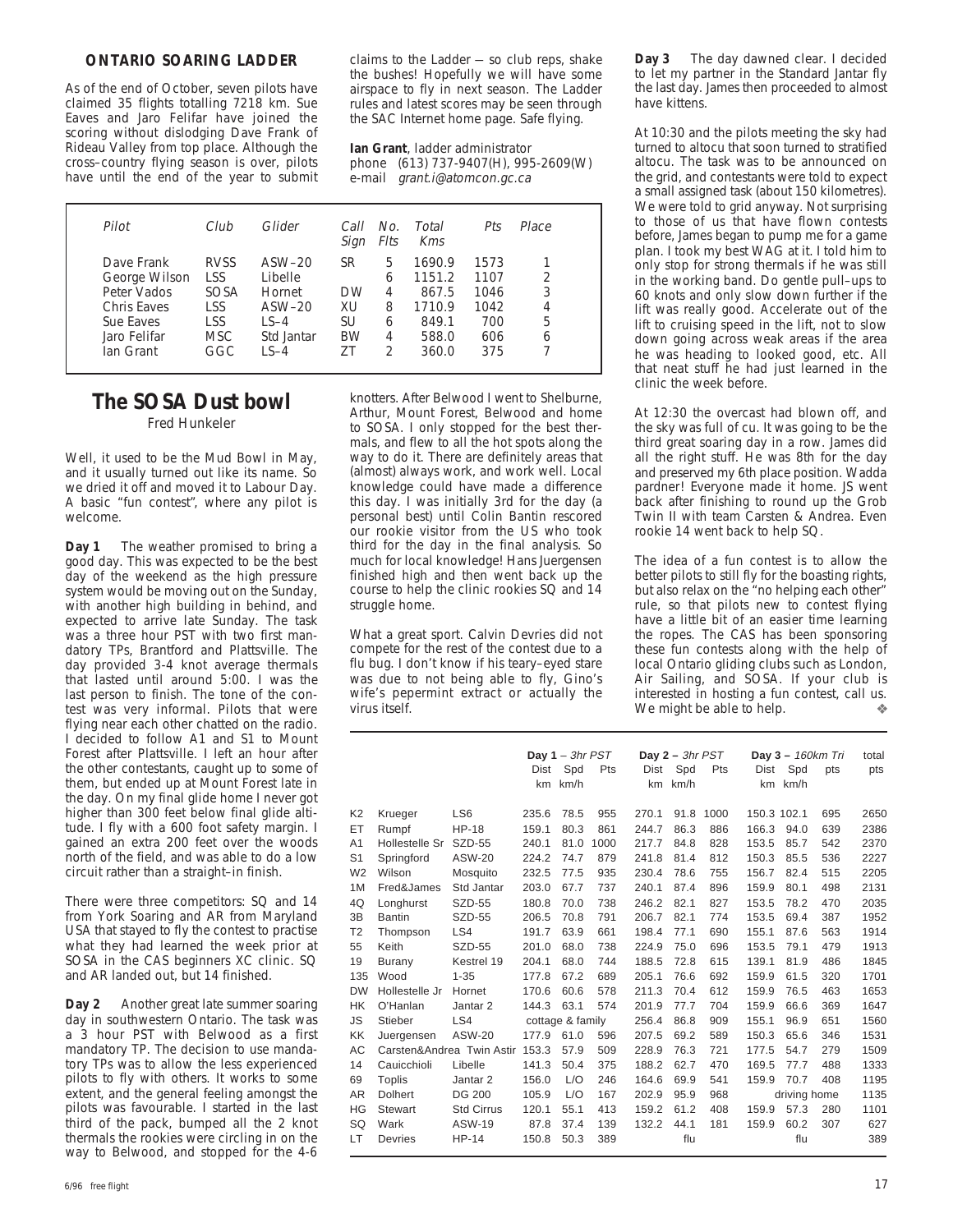# **SAC news**

#### **STEERING & FINANCE COMMITTEE meeting notes – 19 October**

**AGM** We will ask Transport Canada to send a qualified speaker to the AGM in Vancouver where we will have a two hour session on the topic.

**Membership** (The second most important issue at SAC)

- Richard to find out about Ontario Soaring Association findings
- find past and present SAC members who are players in the marketing world as sources of expertise
- inflight magazines & PR departments
- free flight ad to recruit a marketing type
- Pierre to get a focus group together from Quebec and the Ottawa valley
- liaison with other aerosports, special introduction free flight issue.

#### **Nationals locations**

1997 Ontario, 1998 Champlain, 1999 Winnipeg, 2000 Gatineau, 2001 (??).

#### **AGMs**

1997 Vancouver, 1998 Toronto, 1999 Edmonton, 2000 Montréal, 2001 Halifax.

#### **Involvement of directors**

The liaison director has to become an expert on his assigned committee. Due to explosive and urgent nature of the airspace issue, the Airspace committee will liaise directly to the president (to be endorsed by the Board). To survive as a national organization, SAC has to be more than a few one–man shows. Directors have to invest time and champion, ie. take ownership of issues and run with them.

**Finances** There is a need for a secretary. Demands arising from gyrations at Transport Canada mean that we cannot function with just a secretary. Events of the past few months have demonstrated that liaison with the government has become critical, which means that we cannot function properly without an executive director. Membership is down and a sudden increase in membership is unlikely in 1997. That leaves two options: membership increase and alternative funding. Prepare a SAC editorial to stress shortage of funds and unavoidable expenses as well as potential changes to our age–old ways of doing things if we want to avoid a large deficit (see Liaison - ed).

**Aero Club of Canada** Richard will find a suitable candidate to represent us at the November 23rd general meeting.

**1996 Nationals** We will e–mail John Broomhall asking him to contact the Cold Lake organizers to get a financial statement for the event and ask them what will happen

**1999 Nationals** Pierre to write to Jim Oke about WGC organizing the 1999 Nationals.

#### **New clubs and struggling ones**

Harald to brief the Board about the activities at East Kootenay and Rocky Mountain. Howard Loewen to do the same for Wheatbelt and Westman. Jim has been talking to Lakehead and Rideau Gliding.

**SAC procedures manual** Many sections have been deleted because of obsolescence. A good portion of it has already been revised. The remainder is being assigned to directors and other individuals for revision. These will be reviewed in Montréal in November.

**CARAC medical committee** Jim will attend the preliminary meeting with briefing from Ian Oldaker and Dr Peter Perry. If it appears that future meetings will be of a specialized medical nature, we will have a physician in attendance.

#### **Canadian Sport Aviation Council**

For the time being, we will monitor the work of the organization through our membership in the Aero Club of Canada. We may decide to join this organization in an observer role.

#### **TC's New Recreation Aviation Policy**

Jim will make a draft response and present it to the steering committee. Our general approach will be reviewed at the November Board meeting. While there are a number of positive aspects to the NRAP, there are potential pitfalls in the form of increased costs and other resource commitments which SAC will have to avoid.

#### **Transport Canada user fees**

Jim's notes of the meeting will be reviewed at the Board meeting. In brief, Transport Canada has been mandated to double their service fees income. However, TC's recent proposal was heavily criticized and it is expected that they will come forward with a significantly modified proposal. Jim got no indication on how the future iteration of this saga might impact the gliding community. The outcome will not be particularly SAC–friendly, so damage control is our objective. SAC assuming greater responsibility for a number of services currently provided by Transport Canada, thus controlling our costs, is becoming an increasingly attractive option.

**Coordination with other groups** CBA, HPAC, EAA, gliding group within MAAC – deferred to the next Board meeting.

**Airspace** Arrange a meeting with Gilles Rodrigue. Make the point that our previous contacts with local TCAs indicated that nothing (or very little) would change for us and that local TCA people did not seem to be fully informed. There is a lack of a demonstrable need for most of this airspace grab. Complexity and difficulty of accessing the airspace. Discuss the TC's proposals for Toronto, Québec, Ottawa and Calgary as examples of the impact of the new TCA on airspace we have been using for decades. Potential for being taxed out of the sky by NavCan. There are upcoming difficulties arising from our current contacts at Transport Canada retiring or moving to NavCan. Insure that we are not left at the mercy of local/regional air traffic control authorities in NavCan. Bring in Bill Green for the meeting with Rodrigue if possible. At the Board meeting, set expectations for the Airspace committee on this issue. ◆

#### **1996 SAC "MEMBERSHIP METER"**

| Club                  | Membership (10 Nov) |       |     |  |  |  |
|-----------------------|---------------------|-------|-----|--|--|--|
|                       | 90-95               | 1996  | %   |  |  |  |
|                       | avg                 | total | avg |  |  |  |
| <b>ASTRA</b>          | 5                   | 9     | 180 |  |  |  |
| Air Sailing           | 30                  | 22    | 73  |  |  |  |
| Alberni               | 12                  | 13    | 108 |  |  |  |
| Aero  Outardes        | 30                  | 26    | 87  |  |  |  |
| Base Borden           | 15                  | 14    | 93  |  |  |  |
| Beaver Valley         | 11                  | 13    | 118 |  |  |  |
| <b>Bluenose</b>       | 41                  | 27    | 66  |  |  |  |
| Bonnechere            | 9                   | 11    | 122 |  |  |  |
| <b>Bulkley Valley</b> | 13                  | 7     | 54  |  |  |  |
| Central Alberta       | 10                  | 9     | 90  |  |  |  |
| Champlain (+ App)     | 57                  | 51    | 89  |  |  |  |
| <b>CVV Québec</b>     | 38                  | 35    | 92  |  |  |  |
| Cold Lake             | 27                  | 18    | 67  |  |  |  |
| COSA (+ Kawartha)     | 43                  | 39    | 91  |  |  |  |
| Cu Nim                | 62                  | 58    | 94  |  |  |  |
| East Kootenay (new)   |                     | 5     |     |  |  |  |
| Edmonton              | 68                  | 52    | 76  |  |  |  |
| Erin                  | 32                  | 35    | 109 |  |  |  |
| Gatineau              | 88                  | 79    | 90  |  |  |  |
| Grande Prairie        | 8                   | 16    | 200 |  |  |  |
| Gravelbourg           | 6                   | 6     | 100 |  |  |  |
| Guelph                | 31                  | 26    | 84  |  |  |  |

| Lakehead (new)       |      | 5    |     |
|----------------------|------|------|-----|
| London               | 44   | 34   | 77  |
| Mont Valin           | 5    | 3    | 67  |
| Montréal (+ Ariadne) | 103  | 104  | 101 |
| Pemberton (new)      |      | 9    |     |
| Prince Albert        | 9    | 13   | 144 |
| Regina               | 33   | 36   | 109 |
| Rideau               | 17   | 12   | 70  |
| Rideau Valley        | 39   | 29   | 74  |
| Rocky Mountain (new) |      | 3    |     |
| Saskatoon            | 13   | 15   | 115 |
| SOSA                 | 123  | 131  | 107 |
| Swan Valley          | 6    | 6    | 100 |
| Toronto              | 19   | 21   | 111 |
| Vancouver            | 102  | 79   | 77  |
| Westman              | 5    | 1    | 20  |
| Wheatbelt (new)      |      | 6    |     |
| Windsor              | 11   | 7    | 64  |
| Winnipeg             | 70   | 65   | 93  |
| York                 | 89   | 83   | 93  |
| Non-club             | 9    | 20   | 222 |
| totals               | 1333 | 1253 | 94  |
|                      |      |      |     |

Membership of newer clubs are averaged from their incorporation year.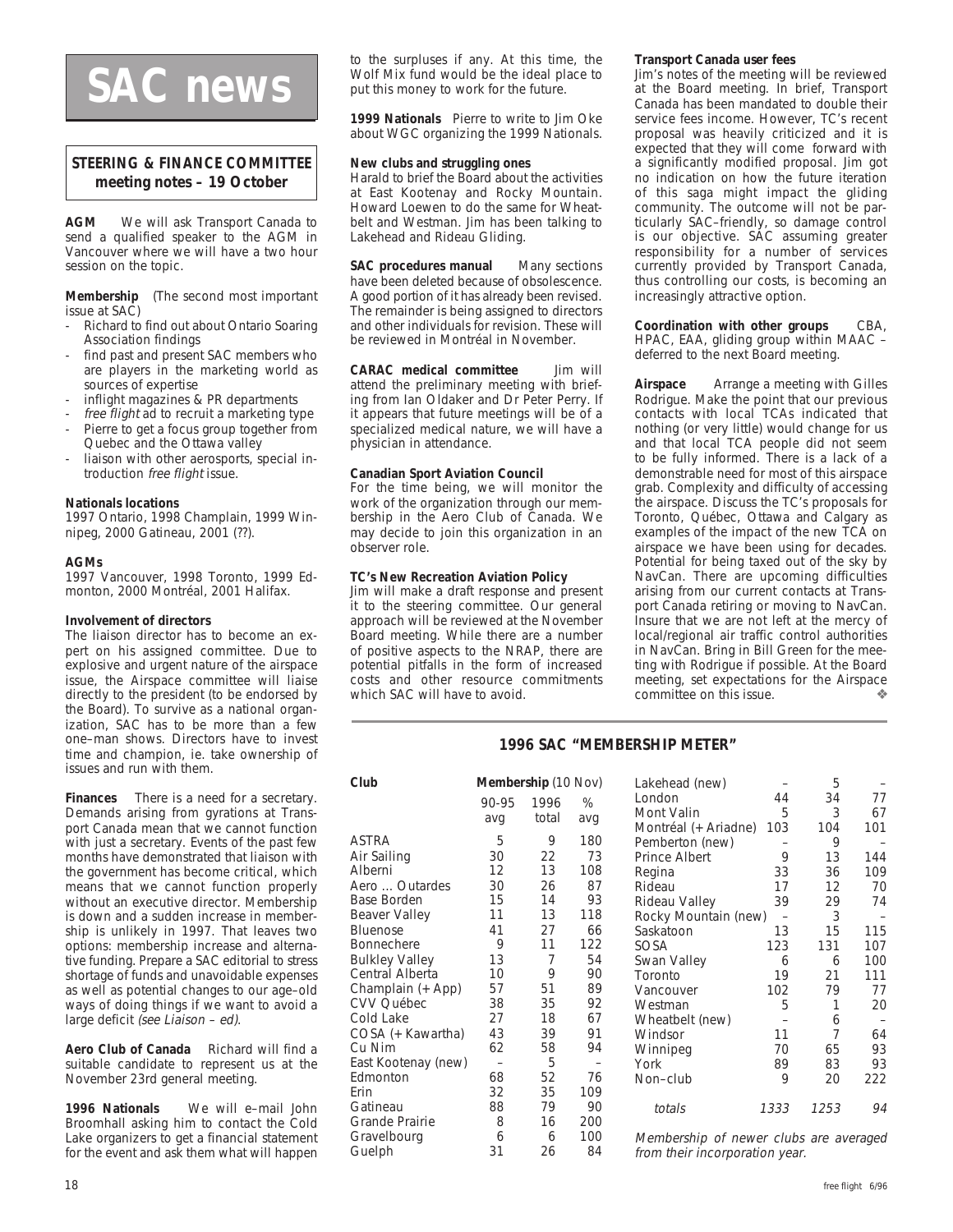## **Board of Directors Meeting**

Montreal, 9–11 November

#### **Summary of Minutes**

In attendance: Pierre Pepin, Karl Robinson, Richard Longhurst, Hal Werneburg, John Broomhall, Harald Tilgner, Jim McCollum.

#### **Aero Club of Canada**

- Pierre will phone Chris Eaves (president of ACC) to clarify the past president's present involvement with the ACC.
- Pierre will write to Chris explaining our concerns regarding the past communication breaks, specifically as they relate to Transport Canada issues.
- Dean Toplis (SOSA) will represent SAC at the 23 November Aero Club meeting.
- The Aero Club is to be informed that our contribution for fiscal year 1997 will be capped at \$7500.

#### **Jonathan Livingstone Seagull trophy**

The trophy will be renamed and be refurbished. The presentation criterion will be: the youngest SAC pilot to earn a Silver C while still a full time student.

**Historical research** It is recommended that the Historical committee prepare SAC archival material for storage at the National Archives. The office is not equipped for its proper storage and security.

**Insurance** Claims could exceed the premiums this year. An increase in premiums is to be expected.

**SAC trust funds** The funds have seen the largest increase ever in their value due to capital gains. Jim will approach Mrs Glynn on the possibility of widening the eligibility to the Glynn fund award to include all junior pilots. Jim was given approval to produce a brochure on donations and will consult with Revenue Canada on it.

#### **Proposed new SAC educational fund**

SAC will write to the individual concerned, thanking him for the proposal to establish the fund, but postponing an answer until we get data on the cost of administering such a fund. A decision will be made at the March meeting.

**Balint and Wolf Mix funds** The Balint fund is very small and will be merged into the Wolf Mix fund to simplify their administration and thereby reduce costs. A merger appears to be consistent with the trust deed of the Balint fund. The Balint prize would be incorporated into the Wolf Mix award.

**Budget** The Board instructed the treasurer to produce a balanced budget and to make adequate allowance to cover the costs of hiring a secretary.

**Cheque signing authority** Either the president or the treasurer can now sign a check rather than both being required. A second signature serves no practical purpose and results in needless costs and delays.

#### **Airspace: actions to be taken by free flight** • Gilles Rodrigue's letter to be published

- along with English translation • print sample letter to Transport Minister by the Cu Nim Gliding Club for its mem-
- bers' action. • print list of recent SAC actions re airspace.

#### **Canadian Owners and Pilots Association**

The SAC executive director is to continue to liaise with COPA and monitor their airspace activities.

#### **A general aerosport airspace policy**

The New Zealand Gliding Association policy statement on airspace is to be reviewed and "Canadianized" by John Broomhall, after which SAC will work towards having this document endorsed by other recreational aviation organizations. SAC will also attempt to recruit a consultant to work with us who is knowledgeable on airspace issues and the inner workings of Transport.

#### **Club communications on airspace**

The president will send accumulated data to clubs currently involved in airspace negotiations (Edmonton, Calgary, SOSA, Québec, Bluenose). A data package is to be available at the National office, and the Board will ensure that information gathered at the local level is channelled to the office.

**Airspace committee** The committee will be strengthened. Several persons involved in airspace discussions at the club level will be approached to be members/advisors.

#### **Restructuring of SAC zones**

The zones will be renamed "regions". In recognition of our financial realities and changes in the distribution of membership, the directorships–at–large will not be filled at the present time, and the clubs in the Atlantic region will be represented by the Québec director for the present and be considered as participating in the Québec region. This motion was proposed by Pierre, seconded by Karl (Atlantic Region director) and carried unanimously.

#### **Membership**

- John Broomhall's "Soaring Marketing Strategies" will be distributed to clubs again in the spring.
- a stock of supplies, post cards and a poster will also be mailed to clubs.
- the SAC Air Cadet program will be offered to clubs again in the spring.
- the SAC Internet site to be upgraded.
- put soaring advertising into aviation magazines such as AIR (hang gliders), COPA, MAAC in the early spring.
- make exchange deal for publicity in an airline inflight magazine for a free flight.
- place a page of clubs and contact numbers into the soaring instruction manual.
- Generate a bank of soaring articles that can be used by clubs in local newspapers.

#### **Flight Training & Safety committee**

• dates for the '97 instructors courses are

to be made available by early January.

- modifications to the instruction manual, Soar and Learn, are in progress. Photographs and artwork that we own the rights to are needed for it.
- the Student Progress Booklet needs updating (there are still 200 of the current version in stock).
- course material for the instructors is somewhat dated and needs revision.
- the committee is to meet at some other time than at the AGM, giving careful attention to minimizing meeting costs.
- the committee's working structure is to be reviewed with the chairman with the objective of further enhancing its operation.

#### **Potential areas for cost cutting**

- publish free flight 4 times per year (this is under study as there is a downside),
- increase the cost recovery of free flight from current \$2500 to \$4000
- ACC cost to be reduced by \$2000 to \$7500 in 1997 (implemented).
- the number of committee chairmen whose expenses are covered to attend the SAC AGM will be reduced.

#### **CARAC Medical committee**

Jim to attend this two day meeting on 12-13 Nov with objective of retaining the current Category IV status for most glider pilots.

**New recreational aviation policy** This policy gives gliding a background position to defend ourselves on airspace, user fee, and medical issues. Jim will attend a TC meeting on 14 November on the subject.

#### **Canadian Sport Aviation Committee**

SAC membership would require money and labour, both in short supply. Bruce Carter is involved with this embryonic organization, representing the Aero Club. This gives us some input. Currently CSAC is primarily focussed on issues relating to ultralights and the decertification of old aircraft.

**free flight** The Board will spend considerable time at the spring meeting to review the objectives of the magazine and how it can further meet the needs of SAC and further enlarge its readership. We need to see how the magazine can go beyond the scope of talking to members to attracting outside people to our sport.

#### **World Gliding Contest, 1997**

So far only Dominique Bonnière has signalled his intention to participate.

**more SAC News**  $\Rightarrow$ 



**Glider pilot ground school**, Toronto area. Two winter sessions, beginning & advanced. See page16.

14-16 Mar 1997 **SAC AGM**, Vancouver. See ad on page 22-23 for all info.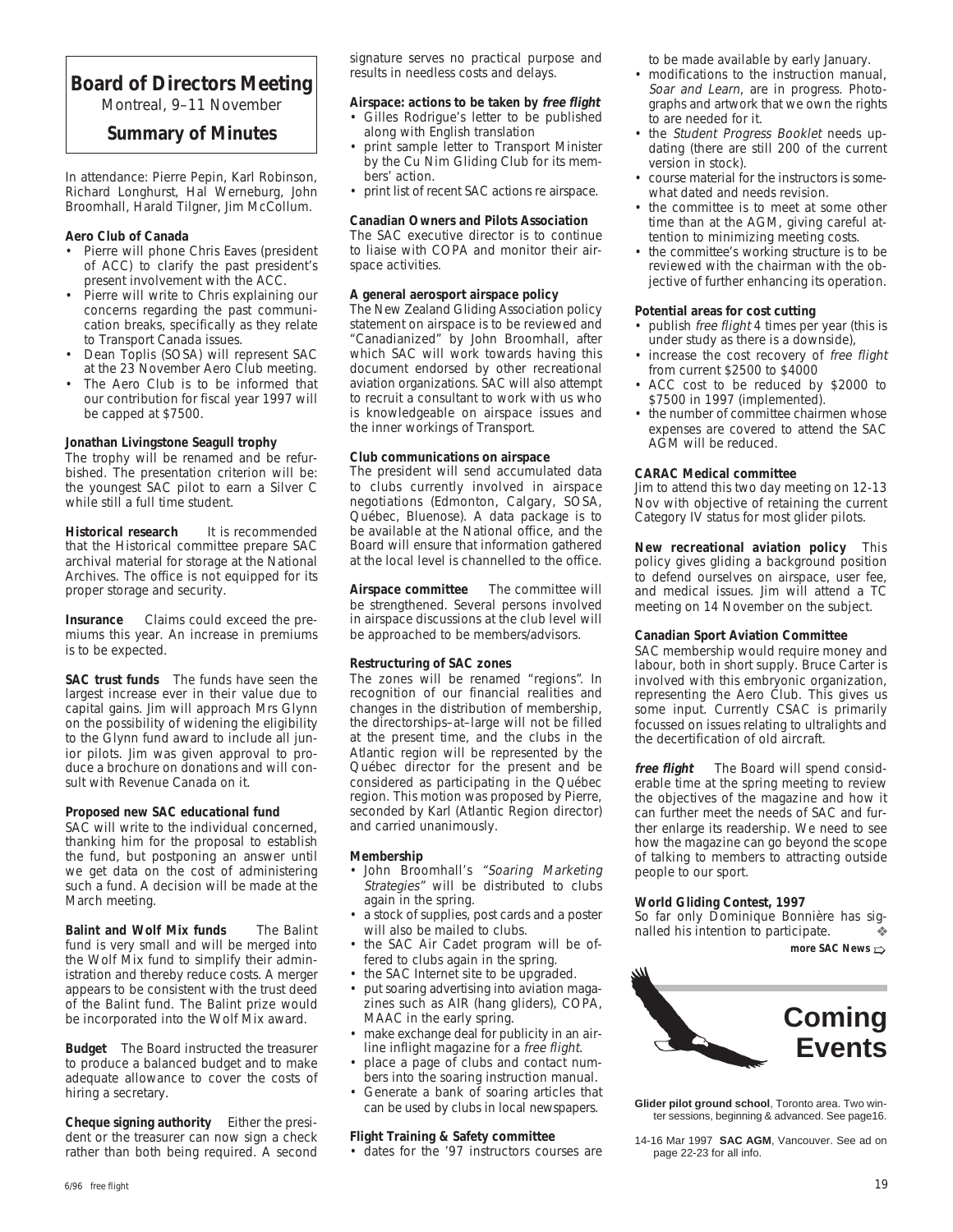#### **THE CU NIM GLIDING CLUB AIRSPACE INITIATIVE**

In the editorial of the previous issue of free flight by Cu Nim CFI, Terry Southwood  $\ell$ <sup>The one ton pillow"), you learned how</sup> the soaring community woke up to its imminent airspace problem. A fire alarm by Jörg Stieber and a letter writing campaign at Cu Nim in August got the ball rolling. There was a response from Transport Canada, although it was at the level of: "What's the problem, you have known this was coming for years?" and at the operational level by ATC officials, "Don't worry, we will let you fly in controlled airspace if you ask us."

This is not a long term solution to our loss of free airspace though — this will require SAC convincing other general and recreational aviation groups to recognize the problem and then mount a coordinated program towards changing TC policy on necessary and sufficient TCA size. For this reason, further writing to the Minister and your MP is not a useless exercise for an individual pilot, even as SAC is attempting to generate solutions in a larger constituency.

Below is the draft letter Cu Nim pilots were asked to send to the Minister along with the background notes to use to "customize" individual letters.

#### **Tony Burton**

— the bare–bones letter —

The Honourable David Anderson Minister of Transport House of Commons Ottawa, Ontario K1A OA6

Reference:

Revision to Terminal Control Areas per Aeronautical Information Circular 2/95

Dear Mr. Anderson,

As a Calgary area glider pilot, I am deeply concerned about the effects of your department's current implementation of revisions to our terminal control area as well as others throughout Canada. I don't know why the new structure is being implemented, or who will benefit by it and how.

I do know that there has been no consultation process between Transport Canada and the soaring community on this structure, which is much larger than that proposed in 1988. The only thing that seems clear is the negative impact this revised structure will have on the sport of soaring, both locally and nationwide, and upon safe flying. This lack of consultation appears to put our flying into a category of flight operations that can be suspended or revoked at any time when and if those responsible for airspace control see fit.

I realize that the proposed structure is soon to be in place, but surely it's not too late for your department to properly inform us about why this has been done. Why, for example,

does Calgary require a 35 nautical mile radius for the structure, while 26 miles is deemed adequate for Toronto? (Note: we learned Toronto is going to 35 nm – Tony)

Since we have been excluded from the process of information and consultation, we believe that your department has an obligation to provide us with access to sufficient airspace to ensure the continued viability of our sport. I trust that this obligation will be reflected in our upcoming negotiations with Transport Canada officials.

signed ...

cc Gilles Rodrigue, Director General, Air Navigation System, Tower "C", Place de Ville, Ottawa, ON K1A 0N8

Background: other concerns about the negative effects of the enlarged airspace you may wish to highlight in your letter.

• Safety Great enlargement of airspace for IFR traffic squeezes uncontrolled VFR traffic into ever–smaller volumes of airspace. This does nothing to enhance safety of VFR traffic. Enlargement of IFR space compromises the safety of VFR pilots.

• Cross–country soaring Height above ground is the sailplane's fuel. If effective fuel is restricted, safety will be compromised.

• Policy If the Minister of Transport has a policy promoting general aviation, this restructuring appears to be so restrictive that it is counterproductive.

Shrinking VFR airspace Further restrictions can cripple or kill soaring as a sport. They may well make it difficult, dangerous or impossible for participants to attempt competitive flying, obtain badges, or set records under the rules of the Fédération Aéronautique Internationale.

• Training Airspace restrictions as outlined in the restructuring plan would seriously restrict training for cross–country and soaring flight.

• Financial Soaring is the only segment of general aviation that must purchase and maintain its own airfields. This represents a serious financial investment now being placed in jeopardy by the threatened loss of airspace. The loss of viable airspace represents a form of government expropriation without compensation.

• Provincial funding Funding to encourage the sport of soaring is at cross– purposes to a federal policy further restricting the ability of the sport to function.

• Aerodrome activity The number of aircraft movements at a typical gliderport are significant: often in the order of 10,000. Nationally, movements are in the hundreds of thousands per year.

• Economic impact Substantial sums are spent by glider pilots in communities adjacent to gliderports for goods and services including food and fuel.

• 76% of aircraft registrations in Canada represent recreational aircraft.

Calgary, 25 August 1996

#### **CU NIM AIRSPACE — AN UPDATE**

#### **Terry Southwood**, Cu Nim CFI

Our September 26 meeting with Transport Canada was set up to finalize the local procedures which would hopefully provide us access to the expanded Class C airspace. A Memorandum of Understanding (MoU) was to be signed between Cu Nim and Air Traffic Control. In summary, what Cu Nim got from this meeting was essentially nothing.

The zones we thought would provide access (as at Cowley or Hawkesbury) turned out to be nothing more than verbal shorthand to help give the controllers a general idea of where we wanted to go. Each glider will still be required to obtain individual clearance to enter the Class C airspace and, of course, maintain a listening watch on the assigned frequency.

This, by itself, would be workable. However, if we carried out one very clear impression from this meeting, it was that the controllers did not want the added workload or responsibility of having to deal with us. This reluctance is in direct contrast to the assurances we are getting from other parts of TC, and it does not bode well, as it is the controllers who will determine whether or not we get access for local and cross–country soaring. The MoU went unsigned.

When October 10 rolled around, the implementation of the new TCA at Calgary was delayed, I am told, at the request of the controllers, until March 1997.

I continue to express my concerns to TC and a whole new cast of people at NavCan. Our letters to the Minister, meanwhile, remain unanswered.

What next? Personally I think that on the national level we must drop any reluctance to probe the soft underbelly of this beast.  $We = all of us = should demand to know$ why this structure needs to be the size it is. I have yet to talk to any pilot, flying ANY type of aircraft, who can even understand the need for this beast, much less endorse it. We must prevent TC cloaking it under the flag of safety or the guise of standardization — we need to question its very existence. If we are unafraid to probe, we may very well discover that the tiger is only made of paper.

Secondly, we need more help. To begin with, I think we need to build an immediate bridge to COPA, who appear to be every bit as concerned as us. I am told that a position on their Board is ours for the asking. Finally, at the local level, we have no choice but to continue negotiations on the basis that the structure is here to stay. Some of you, especially those with existing agreements, may be in for a shock. Cu Nim is not the first or only club with an airspace problem and unfortunately I don't think will be<br>the last one either the last one either.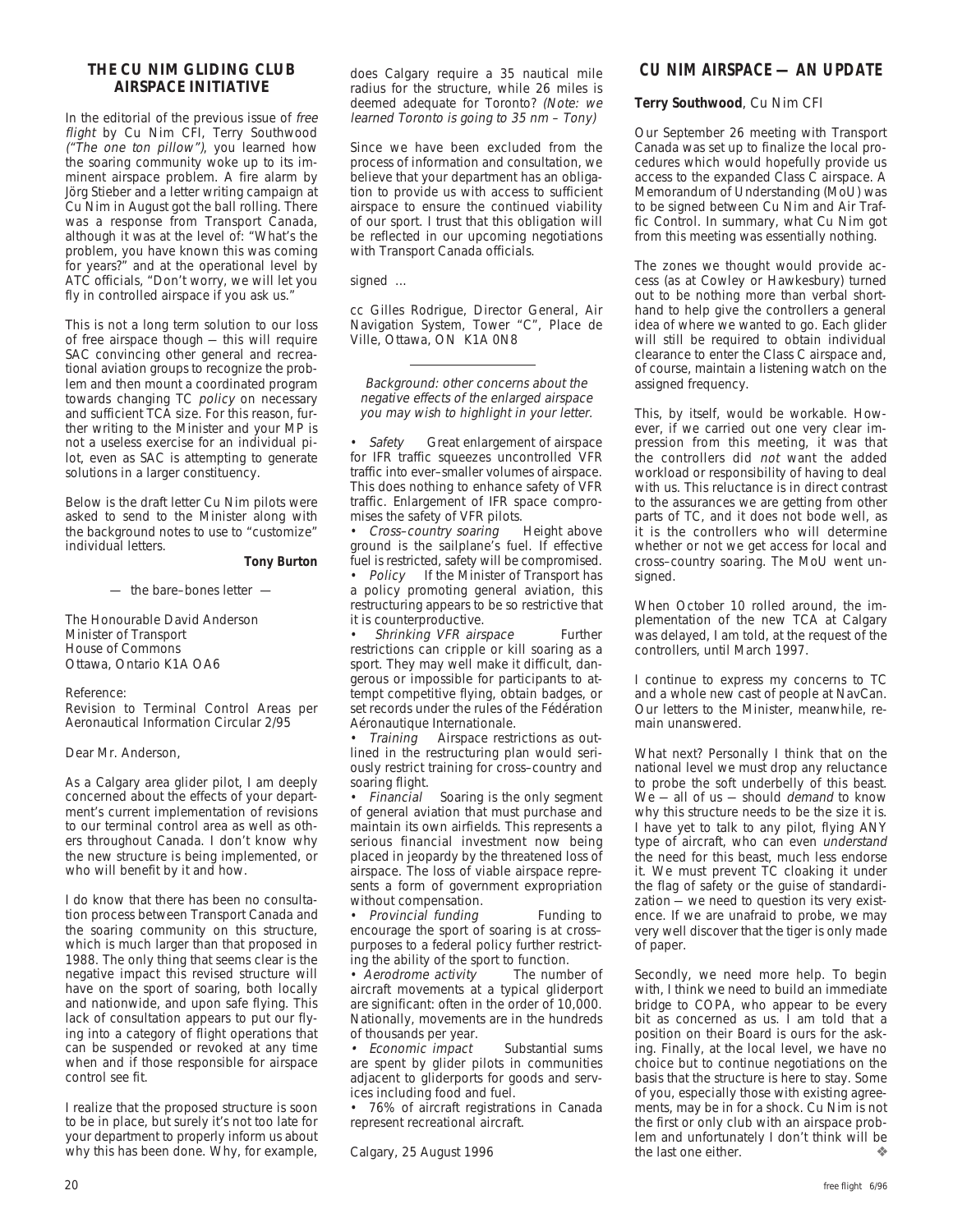#### **TC Letter from Gilles Rodrigue**

to SAC president, Pierre Pepin

#### Le 31 octobre 1996

#### Monsieur,

Merci d'avoir accepté de nous rencontrer afin de discuter des points que vous avez soulevés dans votre lettre du 18 août au sujet de la reclassification de l'espace aérien dans les zones de contrôle terminales (TCA).

Les révisions des TCA indiquées dans la Circulaire d'information aéronautique 2/95 ont été acceptées par les groupes d'utilisateurs aux termes de longues consultations. Ces changements ont été faits dans le but d'assurer la sécurité et l'efficacité des exploitations dans les zones de contrôle terminales et certainement pas dans le but de limiter ou d'interdire l'accès de l'espace aérien à vos membres.

Comme nous en avons convenue à notre réunion du 25 octobre, il serait possible d'établir des espaces aériens à service consultatif de classe F autour des aérodromes où ont lieu des exercices de formation. De plus, des protocoles d'entente pourraient être établis afin de permettre à vos membres d'effectuer des vols sur la campagne ou de s'attaquer aux records d'altitude. La mise en place de ces protocoles d'entente

#### translation by Jim McCollum

#### Dear Mr. Pepin,

Thank you for agreeing to meet with us to discuss the points which you raised in your letter of August 18 concerning the reclassification of airspace in terminal control areas (TCAs).

The changes to TCAs, as indicated in the Aeronautical Information Circular 2/95, were accepted by user groups after long consultations. These changes were made with the objectives of assuring the safe and the efficient use of airspace in terminal control zones and certainly not with the objective of limiting or prohibiting airspace access by your members.

As we agreed during our meeting of October 25, it should be possible to establish Class F airspace zones, on notification, around aerodromes where training occurs. Additionally, memoranda of understanding could be negotiated to allow cross–country flights and altitude record attempts. The establishment of these memoranda of understanding and Class F zones must be negotiated at the regional level with the participation of local airspace specialists and management of the TCAs concerned. I have advised our regional offices that they may be contacted by your local associations. I have no doubt that they will do everything et de ces espaces aériens à service consultatif doit se faire au niveau régional avec le concours des spécialistes locaux de l'espace aérien des ESNA régionales et les gestionnaires des exploitations des unités de contrôle terminales concernées. J'avertirai nos bureaux régionaux que vos associations locales pourraient entrer en communication avec eux à ce sujet. Je ne doute pas qu'ils feront tout en leur pouvoir pour vous faciliter la tâche. Veuillez trouver, ci–joint, la liste des directeurs exécutifs régionaux.

L'inspecteur Deborah Martin préparera un article pour publication dans votre communiqué de nouvelles, free flight, expliquant la classification des espaces aériens et les règles d'exploitation, les niveaux de service de contrôle de la circulation aérienne et les exigences en matière de communications. Veuillez lui faire part de toutes les questions de vos membres afin qu'elle puisse y répondre dans son article.

Je tiens à vous assurer encore une fois que nous n'avions nullement l'intention de refuser l'accès des espaces aériens de classe C ou D des régions de contrôle terminales à vos membres.

Merci de nous avoir fait part de vos inquiétudes à ce sujet.

Le Directeur général Système de la navigation aérienne

they can to be helpful. (An attached list of regional executive directors is omitted.)

Inspector Deborah Martin will prepare an article for publication in free flight, explaining the various classifications of airspace and the rules concerning their use, the levels of service with respect to air traffic control and communication requirements. Could you advise her of your members' questions so that she will be able to respond to them in her article.

I would like to assure you once again that we have no intention of refusing your members access to Class C or D airspace in terminal control zones.

Thank you for informing us of your members' concerns.

#### **Gilles Rodrigue**

Director General Air Navigation System

In the following letter, Ms Martin spells out "chapter and verse" on requirements for using Class C or D airspace but did not, in my opinion, answer in any meaningful way a list of specific questions which were passed to her by SAC. It is questions on the real "why" of the policy change on airspace that puzzle us (and even other major users like air transport pilots). I hope to hear some straight answers from TC at the AGM. Tony the AGM. Tony **be a contract to the CO** traffic information. Equipment and  $\Rightarrow$  **p24** 

## **TC Letter from Deborah Martin**

#### TERMINAL CONTROL AREAS – RECLASSIFICATION OF AIRSPACE

The reclassification of airspace in the Terminal Control Areas (TCAs) on October 10, 1996, began with the implementation of certain recommendations made in 1988 as a result of the Canadian Airspace Review recommendations made in 1988. The review proposed changes to the structure and classification of radar–serviced TCAs, as well as expanding the airspace within which Mode "C" transponder use is mandatory. Over the past several years, Transport Canada has conducted extensive consultation with the Users through their associations regarding these issues. The airspace changes that have been implemented across Canada are the result of these consultations.

The structure and classification of TCAs have been revised to harmonize with international standards and to comply with the September, 1993 update to Canadian airspace. TCAs are established at airports which have a high volume of traffic, to provide an IFR control service to arriving, departing and enroute traffic. The lateral and vertical limits are configured to contain all of the published instrument procedures for the primary aerodrome. The operating rules and equipment requirements within the TCA are established by the classification of airspace. The designation of airspace Class is based on the level of ATC service that is appropriate for the number and type of aircraft using the airspace, as well as the nature of operations being conducted.

TCAs within Canada are designated Class C or D. Class C airspace is controlled airspace within which both IFR and VFR flights are permitted, but VFR flights require a clearance from ATC to enter. ATC separation is provided between all aircraft operating under IFR and, as necessary, to resolve conflicts between VFR and IFR aircraft. All aircraft will be provided with traffic information. Conflict resolution will be provided to VFR aircraft after traffic information is passed. A person operating an aircraft in VFR flight in Class C airspace shall ensure that:

(a) the aircraft is equipped with:

- (i) radio communication equipment capable of two–way communication with the appropriate ATC unit, and
- (ii) a transponder and altimeter; and

(b) a continuous listening watch is maintained on a radio frequency assigned by ATC.

Class D airspace is controlled airspace within which both IFR and VFR flights are permitted, but VFR flights must establish two–way communication with the appropriate ATC agency prior to entering the airspace. ATC separation is provided only to IFR aircraft. All aircraft will be provided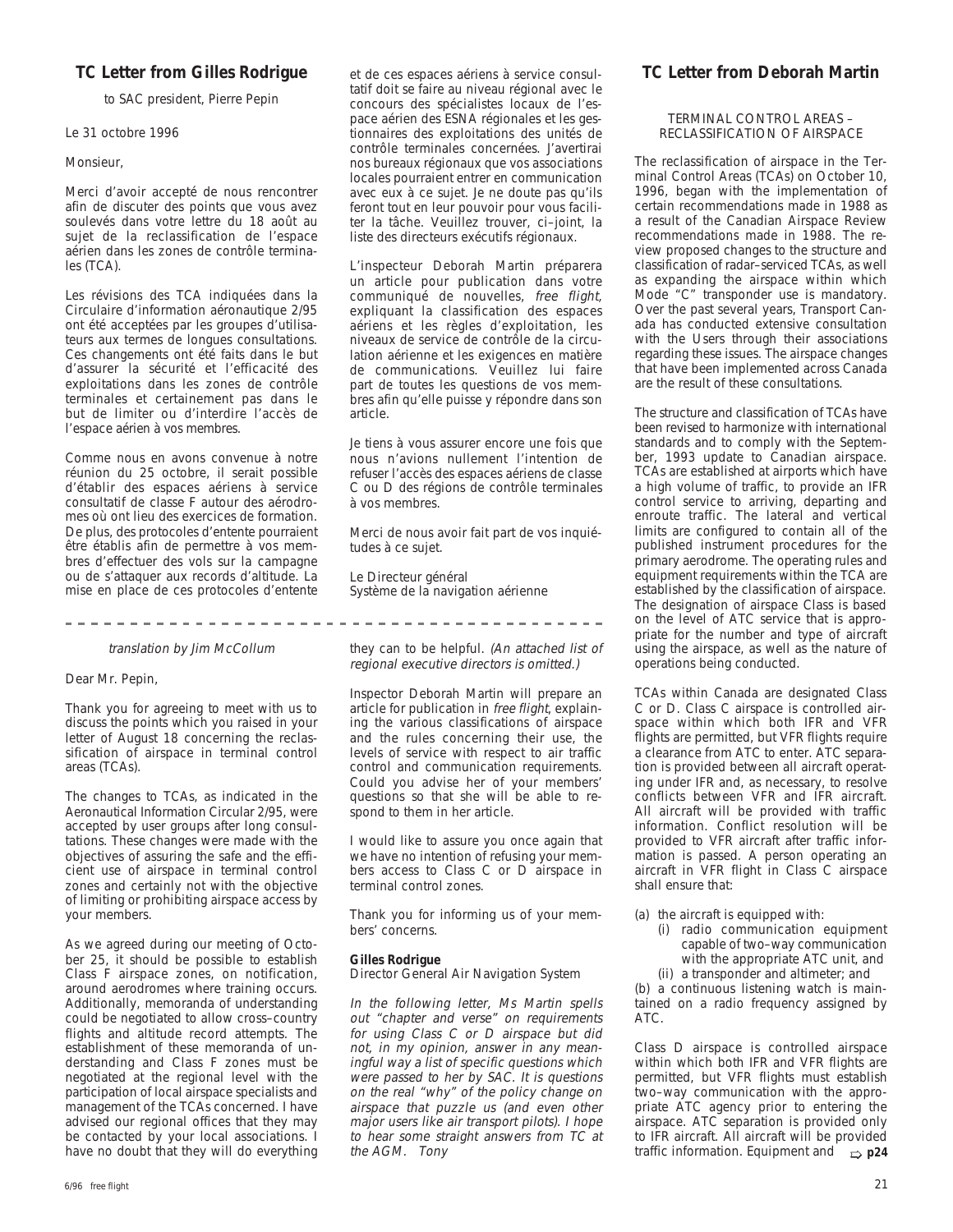# VANCOUVER

## **14-16 March 1997**

host – Vancouver Soaring Association <br>
<sub>22</sub> sponsor – BC Soaring Society

# **SAC Convention and Annual General Meeting**

The Soaring Party of the Millennium!

# WFICOMF<sup>\$</sup>

Your SAC directors and the organizers of the 1997 SAC Convention and annual general meeting invite your participation.

In light of serious changes to the Canadian airspace combined with smaller numbers of participants in this challenging form of flight, this convention needs your participation more than ever!

## **Convention Aims**

- ✤ To provide a forum where flight techniques and experiences will be discussed to enhance your flying skills.
- ✤ To review and emphasize the safety considerations of all aspects of glider operations.
- ✤ To provide a setting where we can introduce this sport to other members of the general aviation community and the public **with particular emphasis on young people**.

## How about some spring flying with the VSA?

#### **Pilots, bring your licences!**

Every year, the VSA starts their flying operation on the first weekend in March on a grass strip near Fort Langley (45 minutes by car/ bus) on the banks of the Fraser River. Envious? Please join us and consider taking your season check early. On the flightline we'll have Blaniks and a Grob 103.

## Win a Flight for Two!

## **Canadian Airlines**  $\leq \geq 1$

*have graciously donated a flight for two to any destination they fly in North America*

Register before 1 February and we'll send you one chance to win these tickets as our thank you.

Additional chances may be purchased for \$2 at the banquet. Only 200 tickets in total will be issued.

#### **Agenda**

#### **Friday 14th**

- 1 Directors meetings (old board) 2 Reception 18:00
	- (welcome to early arrivals)

#### **Saturday 15th**

- 1 Morning seminars/workshops
- 2 Lunch
- 3 Afternoon seminars/workshops<br>4 All day videos (Video room)
- 4 All day videos (Video room)
- 5 Reception (pre–dinner)
- 6 Dinner / Awards
- 7 Dance to live 'Big Band Sound' with band leader, Peter Murray

#### **Sunday 16th**

- 1 SAC AGM (morning only) Sunday morning, 9:30 until noon. Are you new to the sport? This is a good time to find out what SAC does for you and your sport. Be there and give your opinions and support!
- Directors meeting (new board)

#### **Optional**

- 1 Season check flights with the VSA in Ft Langley (45 minutes by car/bus).
- 2 Depending on demand, further flying may be available on Monday the 17th

#### **Seminars**

Presentation (30 minutes), followed by discussions (20 minutes), followed by break/refreshments. 08:30 AIRSPACE *Pierre Pepin & Transport Canada* 10:00 CROSS–COUNTRY SOARING – Early Flights *Nick Pfeiffer* 10:00 INSTRUCTING – SAFETY *Ian Oldaker & Terry Southwood* 11:00 CROSS–COUNTRY SOARING – Mountains *Hans Baeggli & Trevor Florence* 11:00 SAFETY – pilot decision making *Ian Oldaker* 12:00 lunch break 13:30 THE COWLEY WAVE *Tony Burton* PHLYING *Dr. Peter Perry, MB, ChB* THE ENVELOPE *Ray Maxwell*

- 
- 
- 13:30 PHARMACOLOGY and
- 14:30 EXPLORING THE REST OF
- 14:30 COMPOSITES *Dan Ursenbach*
- 15:30 PARACHUTES *John Davies*
- 15:30 BADGE FLYING *Tony Burton*
- 16:30 WORLD CLASS GLIDER *Charles Yeates*

#### **Video room**

From 10:00 to 12:00 and from 14:00 to 17:00 you may visit our video room. We will show an impressive library of soaring videos on a big screen. Please check at the registration desk for titles and playing times.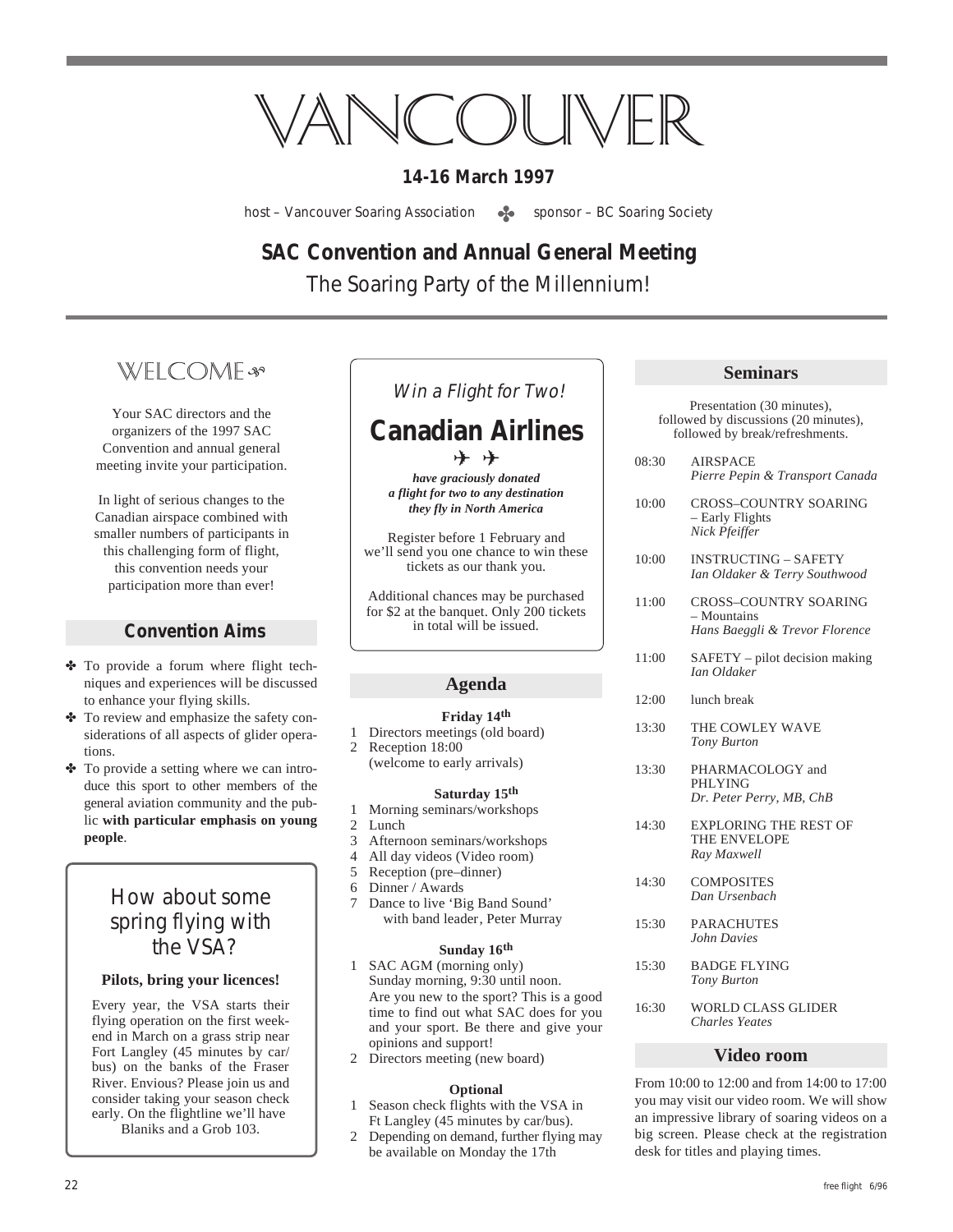## *Lunch*

Saturday, March 15, at 12:00 to 13:30, we'll have a casual get together over lunch featuring a set menu:

- ✤ salad
- breast of chicken with mushroom & tarragon sauce
- ✤ raspberry mousse cake with fresh fruit
- ✤ coffee / tea

## *Dinner*

At 18:00 we will reconvene for cocktails and surprises, moving into the Ballroom at 19:00 for a gourmet dinner:

- <sup>38</sup> soup and salad<br><sup>38</sup> roast prime rib
- ✤ roast prime rib of beef au jus or
- ✤ fillet of BC salmon poached with
- fresh dill sauce
- ✤ tira misu
- ✤ coffee / tea

## *SAC Awards*

The presentation of the awards and trophies to SAC's best, followed by a

## *Dance*

Peter Murray's orchestra and the toe–tapping, hip–swinging sound of big bands. Dancing until 1:00 am.

#### location & rates

# **Hotel Georgia**

– downtown Vancouver – 801 West Georgia Street Vancouver, BC V6C 1P7

single/double occupancy \$89 – includes a full breakfast for each!

• book directly with the hotel •

#### **toll free 1-800-663-1111 (604) 682-5566 fax (604) 682-8192**

specify that you are participating in the SAC convention.

serviced by the Airporter bus from and to the airport



Plan to spend extra time in Vancouver before and/or after the convention. Should your significant other and/or crew be in need to escape from the seminars, consider the many things to do in Vancouver, most within easy walking distance from the hotel.

- Vancouver Art Gallery
- Robson Square and "Robsonstrasse"
- Pacific Center
- Orpheum Theatre
- Queen Elizabeth Theatre
- Harbour Center
- Gastown
- Chinatown
- Stanley Park and walk the seawall
- Planetarium
- Granville Market
- Grouse Mountain chairlift
- Trade & Convention Center



# **SAC Convention Registration Form**

| Last Name                                                                                                                                                               |                                                   | First name                                          |                                | Ph                     |  |  |  |
|-------------------------------------------------------------------------------------------------------------------------------------------------------------------------|---------------------------------------------------|-----------------------------------------------------|--------------------------------|------------------------|--|--|--|
| Address                                                                                                                                                                 |                                                   |                                                     |                                | Fax                    |  |  |  |
| City                                                                                                                                                                    |                                                   | Prov. P-code                                        |                                | E-mail                 |  |  |  |
| Quantity<br>Registration (sessions and video room)<br>Luncheon, Saturday, March 15, Noon<br>SAC Awards Banquet & Dance, Saturday, March 15                              |                                                   | indicate your dinner choice: [ ] Beef or [ ] Salmon | Amount<br>\$30<br>\$20<br>\$45 | after<br>1 Feb<br>\$40 |  |  |  |
|                                                                                                                                                                         | All prices include applicable taxes and gratuity. |                                                     | Total \$                       |                        |  |  |  |
| Please make your cheque payable to the BC Soaring Society<br>(Sorry we can't offer credit card payments)<br>Send to: Heidi Popp 10237 - 125A Street, Surrey, BC V3V 4Z6 |                                                   |                                                     |                                |                        |  |  |  |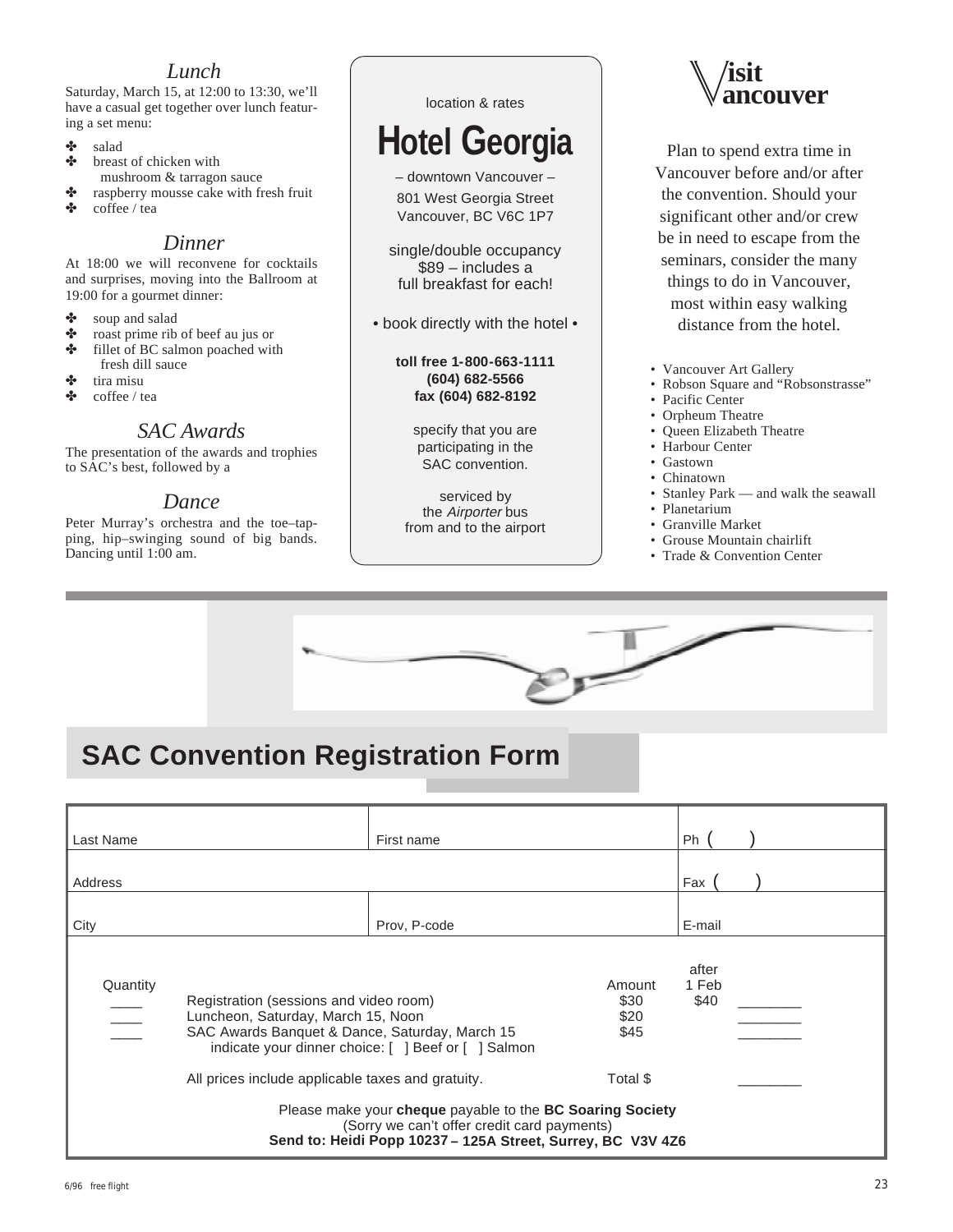workload permitting, conflict resolution will be provided between VFR and IFR aircraft, and upon request between VFR aircraft. A person operating an aircraft in VFR flight in Class D airspace shall ensure that:

- (a) the aircraft is equipped with,
	- (i) radio communication equipment capable of two–way communication with the appropriate ATC unit, and
	- (ii) where specified as transponder airspace, a transponder and altimeter;

(b) a continuous listening watch is maintained on a radio frequency assigned by ATC.

The new Canadian Air Regulations (CARs) require aircraft to be equipped with Mode C transponders while operating in Class A, B or C airspace and designated Class D and E airspace. In recognition of the impact that equipment requirements would have on glider and balloon operations, the new CARs exempt them from carrying transponders.

It may be possible to establish Class F Advisory airspace around aerodromes where training operations are being conducted. The size of the area will be dependent upon traffic levels and other operations within the TCA. As well, Memorandums of Understanding (MoUs) should be coordinated at the Regional level so that every effort can be made to accommodate all operations.

Bottom line, what does the establishment of Class C and D Terminal Control Areas mean to glider operations:

- 1) Pilots must obtain a clearance from ATC to enter Class C airspace and establish two–way communication with ATC prior to entering Class D airspace.
- 2) Pilots must maintain a listening watch on a frequency assigned by ATC.
- 3) Where Class F airspace has been established for training purposes, gliders are not precluded from entering Class C or D airspace as long as they meet communication requirements.

There is no intent to deny pilots access to Terminal Control Areas. The designation of Class C or D airspace has been made to provide pilots with the level of ATC service that will ensure safe and efficient operations. ❖

#### **ON THE EFFICACY OF GPS**

For me, pilotage is part of the joy of soaring. If contests don't measure a pilot's ability to navigate, I'm not interested in contests. If software replaces gray matter, then winning the race is unrewarding.

Richard Carr

# **New Badge & Record Flying** "an OO and pilot's guide" edition 7

This guide for pilots and OOs is designed to make the business of badge and record flying less error prone and more hassle–free. It's a very useful read. This edition (34 pages with 18 pages of appendices) is current with the new Sporting Code (earlier guides are now obsolete) and has been extensively rewritten and reorganized:

• the guide is now in a punched looseleaf format which will make it easier to amend with occasional notes and page changes.

• several new appendices have been added to assist the pilot and OO: an OO checklist, control procedures for electronic barographs, sample forms, an OO/pilot action flowchart, an OO/ pilot questionnaire, etc.

The guide is available at the SAC office for \$6, but clubs are encouraged to bulk order at the lower price \$5 each for 10 since this will save a lot of postage. The guide will be available at the SAC AGM.

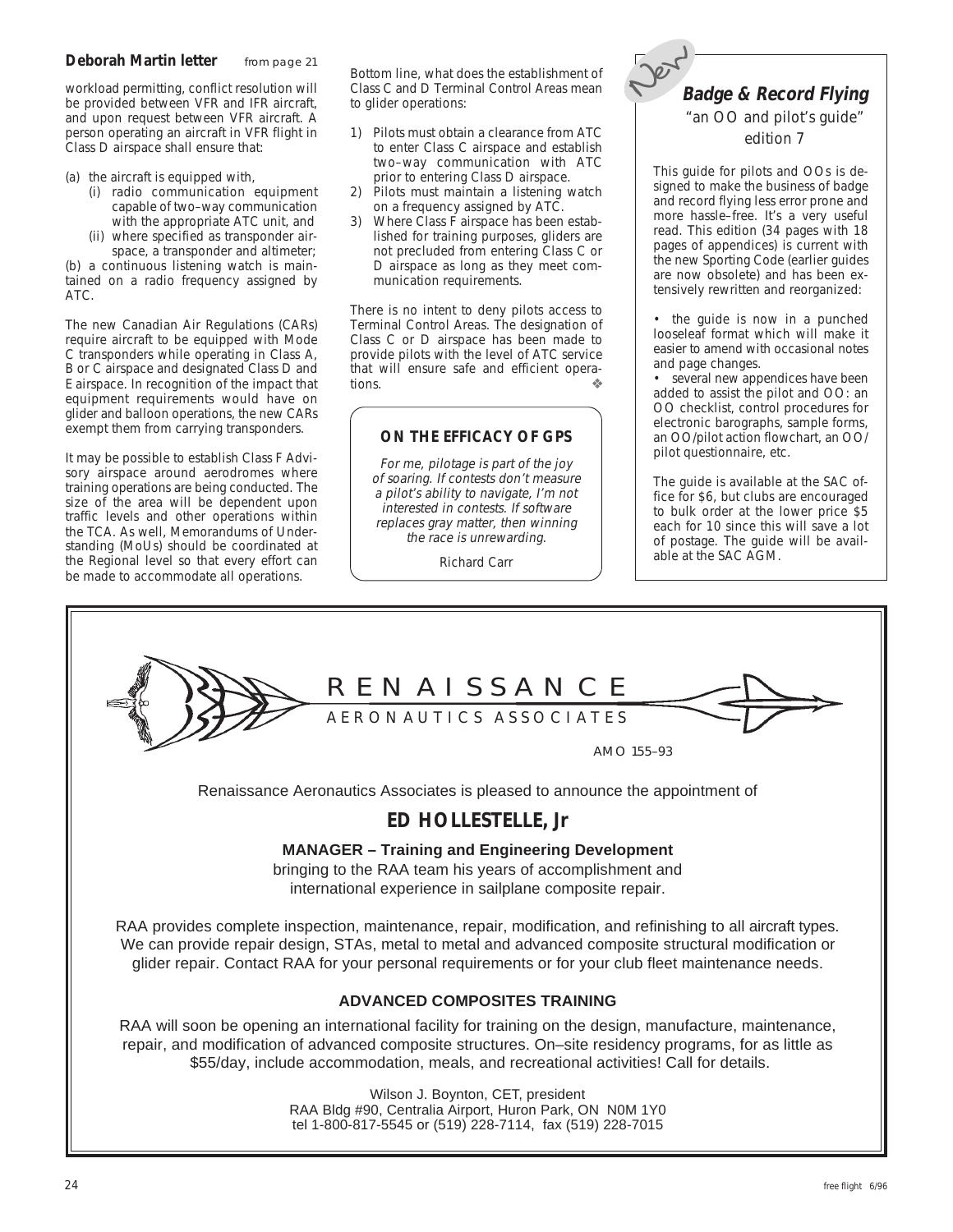# **badges**

#### **Walter Weir**

3 Sumac Court Burketon, RR2, Blackstock, ON L0B 1B0 (905) 263-4374 email waltweir@inforamp.net

The following badge legs were recorded in the Canadian Soaring Register during the period 1 Sept to 14 Nov 1996.

#### **1000 KM DIPLOME**

|                                        | .<br>7 Uwe Kleinhempel<br>8 David Key                                                                                                                                                        | Rocky Mtn<br>York                                                                                                     | 1006.2 Ventus B<br>1022.2 Grob 102 |                                     | Golden, BC<br>Mifflin Co, PA      |
|----------------------------------------|----------------------------------------------------------------------------------------------------------------------------------------------------------------------------------------------|-----------------------------------------------------------------------------------------------------------------------|------------------------------------|-------------------------------------|-----------------------------------|
|                                        | <b>DIAMOND BADGE</b><br>88 Trevor Florence                                                                                                                                                   | Vancouver                                                                                                             |                                    |                                     |                                   |
|                                        | <b>GOLD BADGE</b>                                                                                                                                                                            |                                                                                                                       |                                    |                                     |                                   |
|                                        | 276 Horst Loeschmann<br>277 Neil Gegenbauer<br>278 Eduard Fischer                                                                                                                            | Vancouver<br>Vancouver<br>Vancouver                                                                                   |                                    |                                     |                                   |
|                                        | SILVER BADGE                                                                                                                                                                                 |                                                                                                                       |                                    |                                     |                                   |
| 875<br>876<br>877<br>880<br>881<br>882 | 874 John Watt<br><b>Terry Healy</b><br>Hicham Hobeika<br>Bryan Deans<br>878 Chris Manning<br>879 Christine Pfeiffer<br>Calvin Gillett<br>Heidemarie Popp<br>Frank Pilz<br>883 Eduard Fischer | York<br>Toronto<br>Montreal<br>Vancouver<br>Air Sailing<br>Vancouver<br>London<br>Vancouver<br>Vancouver<br>Vancouver |                                    |                                     |                                   |
|                                        | DIAMOND DISTANCE (500 km)<br><b>Harold Peters</b>                                                                                                                                            | ASTRA                                                                                                                 |                                    | 522.0 km DG-202                     | Ephrata, WA                       |
|                                        | DIAMOND GOAL (300 km goal)<br><b>Eduard Fischer</b>                                                                                                                                          | Vancouver                                                                                                             |                                    | 302.7 km Mosquito 303 Invermere, BC |                                   |
|                                        | DIAMOND ALTITUDE (5000 m gain)                                                                                                                                                               |                                                                                                                       |                                    |                                     |                                   |
|                                        | Neil Gegenbauer<br>Trevor Florence                                                                                                                                                           | Vancouver<br>Vancouver                                                                                                | 5150 m<br>5730 m                   | Astir CS77<br>Astir CS77            | Cowley, AB<br>Cowley, AB          |
|                                        | GOLD DISTANCE (300 km)                                                                                                                                                                       |                                                                                                                       |                                    |                                     |                                   |
|                                        | Neil Gegenbauer Vancouver                                                                                                                                                                    |                                                                                                                       |                                    | 301.1 km ASW 20C                    | Invermere, BC                     |
|                                        | Horst Loeschmann<br><b>Eduard Fischer</b>                                                                                                                                                    | Vancouver<br>Vancouver                                                                                                | 304.0 km Jantar                    | 302.7 km Mosquito 303 Invermere, BC | Invermere, BC                     |
|                                        | GOLD ALTITUDE (3000 m gain)                                                                                                                                                                  |                                                                                                                       |                                    |                                     |                                   |
|                                        | Horst Loeschmann Vancouver<br>Neil Gegenbauer                                                                                                                                                | Vancouver                                                                                                             | 3320 m<br>5150 m                   | Jantar<br>Astir CS77                | Hope, BC<br>Cowley, AB            |
|                                        | SILVER DISTANCE (50 km)                                                                                                                                                                      |                                                                                                                       |                                    |                                     |                                   |
|                                        | Andrew Vilkas                                                                                                                                                                                | York                                                                                                                  | 62.7 km 1-26                       |                                     | Arthur East, ON                   |
|                                        | John Watt<br>Hicham Hobeika                                                                                                                                                                  | York<br>Montreal                                                                                                      | 62.7 km 1-23<br>67.8 km 1-26       |                                     | Arthur East, ON<br>Hawkesbury, ON |
|                                        | Bryan Deans                                                                                                                                                                                  | Vancouver                                                                                                             |                                    | 53.4 km Astir CS77                  | Invermere, BC                     |
|                                        | Chris Manning                                                                                                                                                                                | Air Sailing                                                                                                           |                                    | 62.7 km Ka6CR<br>55.4 km PIK-20     | Belwood, ON                       |
|                                        | Christine Pfeiffer<br>Heidemarie Popp                                                                                                                                                        | Vancouver<br>Vancouver                                                                                                |                                    | 107.5 km ASW 20                     | Ephrata, WA<br>Golden, BC         |
|                                        | Frank Pilz                                                                                                                                                                                   | Vancouver                                                                                                             |                                    | 113.7 km Grob 102                   | Invermere, BC                     |
|                                        | Eduard Fischer                                                                                                                                                                               | Vancouver                                                                                                             |                                    | 302.7 km Mosquito 303 Invermere, BC |                                   |
|                                        | SILVER DURATION (5 hours)                                                                                                                                                                    |                                                                                                                       |                                    |                                     |                                   |
|                                        | John Watt<br>Patrick Templeton                                                                                                                                                               | York<br>SOSA                                                                                                          | 5:48 h<br>5:16 h                   | $1 - 26$<br>$1 - 26$                | Arthur East, ON<br>Rockton, ON    |
|                                        | Terry Healy                                                                                                                                                                                  | Toronto                                                                                                               | 6:42 h                             | Ka6                                 | Conn, ON                          |
|                                        | Hicham Hobeika                                                                                                                                                                               | Montreal<br>Vancouver                                                                                                 | 5:17 h<br>5:24 h                   | Grob G 102                          | Hawkesbury, ON                    |
|                                        | Bryan Deans<br>Christine Pfeiffer                                                                                                                                                            | Vancouver                                                                                                             | 5:51 h                             | Astir CS77<br>PIK-20                | Invermere, BC<br>Invermere, BC    |
|                                        | Attila Kardos<br>Frank Pilz                                                                                                                                                                  | Vancouver<br>Vancouver                                                                                                | 5:23 h<br>5:06h                    | Astir CS77<br>Ka6E                  | Hope, BC<br>Invermere, BC         |
|                                        | SILVER ALTITUDE (1000 m gain)                                                                                                                                                                |                                                                                                                       |                                    |                                     |                                   |
|                                        | John Watt                                                                                                                                                                                    | York                                                                                                                  | 1220 m                             | $1 - 23$                            | Arthur East, ON                   |
|                                        | Behzad Shroff<br>Hicham Hobeika                                                                                                                                                              | Montreal<br>Montreal                                                                                                  | 1280 m<br>1270 m                   | $1 - 26$<br>$1 - 26$                | Hawkesbury, ON<br>Hawkesbury, ON  |
|                                        | Bryan Deans                                                                                                                                                                                  | Vancouver                                                                                                             | 2320 m                             | Astir CS77                          | Invermere, BC                     |
|                                        | Chris Manning                                                                                                                                                                                | Air Sailing                                                                                                           | 1050 m                             | Ka6CR                               | Belwood, ON                       |
|                                        | Christine Pfeiffer<br>Calvin Gillett                                                                                                                                                         | Vancouver<br>London                                                                                                   | 2160 m<br>1036 m                   | PIK-20<br>ASW15                     | Ephrata, WA<br>Julian, PA         |
|                                        | Attila Kardos                                                                                                                                                                                | Vancouver                                                                                                             | 2130 m                             | Astir CS77                          | Hope, BC                          |
|                                        | Frank Pilz                                                                                                                                                                                   | Vancouver                                                                                                             | 1680 m                             | Grob 102                            | Invermere, BC                     |
|                                        | C BADGE (1 hour flight)                                                                                                                                                                      |                                                                                                                       |                                    |                                     |                                   |
|                                        | 2525 Mourad El-Gamal<br>2526 John Watt                                                                                                                                                       | Montreal<br>York                                                                                                      | 1:59 h<br>5:48h                    | Krosno<br>$1 - 26$                  | Hawkesbury, ON<br>Arthur East, ON |
|                                        |                                                                                                                                                                                              |                                                                                                                       |                                    |                                     |                                   |

#### **RULES CHANGES FOR NEXT YEAR'S BADGE FLIGHTS**

More changes from the FAI effective 1 October 96, but this time no zingers to catch the unwary and ruin a good flight with nitpicking paperwork. As a matter of fact these changes make sense — and make things easier.

- 1 If your film is inadvertently broken or cut (while in the control of the OO) and your OO writes a sufficiently apologetic and explanatory letter, your claim will be acceptable.
- 2 If your turnpoint is off the frame of your picture but it is obvious that you are in the correct zone, your claim will be acceptable.

#### **AN INTERESTING STORY ABOUT THE RULES**

Did you notice the article by Jim Payne in the June issue of SOARING telling about his 100 km triangle record flight of 235 km per hour? And then did you notice Tony Burton's letter to the editor of SOAR-ING printed in the August issue asking for an explanation of "the course legs crossing" and Jim Payne's reply without an explanation? Well, this is what happened.

The Sporting Code allows for a triangle or out and return flight to have the finish point displaced from the departure point by up to 10 km. If a 100 km triangle is arranged like the diagram below, it can be squeezed so flat that it can be flown on a ridge or in a wave in spite of having to comply with the rule that requires the shortest leg to be at least 28% of the total distance.



Neat trick! I was plotting such a flight on the Ridge. But alas, Jim Payne's claim was rejected by the FAI with the cryptic reason that the distance was less than 100 km.

It turns out that the FAI interprets the rules as saying that the distance credited is from the departure point around the turnpoints and back to the departure point, not the finish point, with the additional proviso that the distance actually flown has to be at least as great as the distance claimed. This means that for any triangle or out and return with a displaced finish of up to the allowable 10 km, you are only credited with distance 3-1 if leg 3-4 is more than 3-1. Leg 3-4 cannot be less than 3-1. In the diagram above, 3-1 is just over 18 km making the "useable" triangle only 90 km — that's why Payne's record was rejected. If this is so confusing that you don't understand — read it again and study the diagram. If you still don't understand, don't fly any badge or record closed courses with the finish point displaced from the departure point.

| 2527 Patrick Templeton  | <b>SOSA</b> | 5:16 h | $1 - 26$      | Rockton, ON     |
|-------------------------|-------------|--------|---------------|-----------------|
| 2528 Alexander Rudy     | <b>SOSA</b> | 1:15h  | $2 - 33$      | Rockton, ON     |
| 2529 Behzad Shroff      | Montreal    | 3:07h  | $1 - 26$      | Hawkesbury, ON  |
| 2530 Wayne Eaves        | York        | 1:28h  | $1 - 26$      | Arthur East, ON |
| 2531 Christine Pfeiffer | Vancouver   | 5:51 h | <b>PIK-20</b> | Invermere, BC   |
| 2532 Tony Lowachee      | York        | 1:02 h | $1 - 26$      | Arthur East, ON |
| 2533 Raymond Buhr       | <b>SOSA</b> | 1:14h  | $2 - 33$      | Rockton, ON     |
| 2534 Sheldon Rideout    | Fdmonton    | 1:16h  | $2 - 33$      | Chipman, AB     |
| 2535 Frank Pilz         | Vancouver   | 5:06   | Ka6F          | Invermere, BC   |
| 2536 Bob D. Hagen       | Fdmonton    | 1:10   | $2 - 33$      | Chipman, AB     |
| 2537 John Platel        | York        | 1:17h  | $2 - 33$      | Arthur East, ON |
| 2538 Gary Torgis        | York        | 1:04 h | $1 - 26$      | Arthur East, ON |
|                         |             |        |               |                 |

Special congratulations to Bryan Deans who completed his Silver badge at the age of 17, to Neil Gegenbauer who completed his Gold badge at the age of 18, and to Horst Loeschmann who completed his Gold badge the day after his 70th birthday!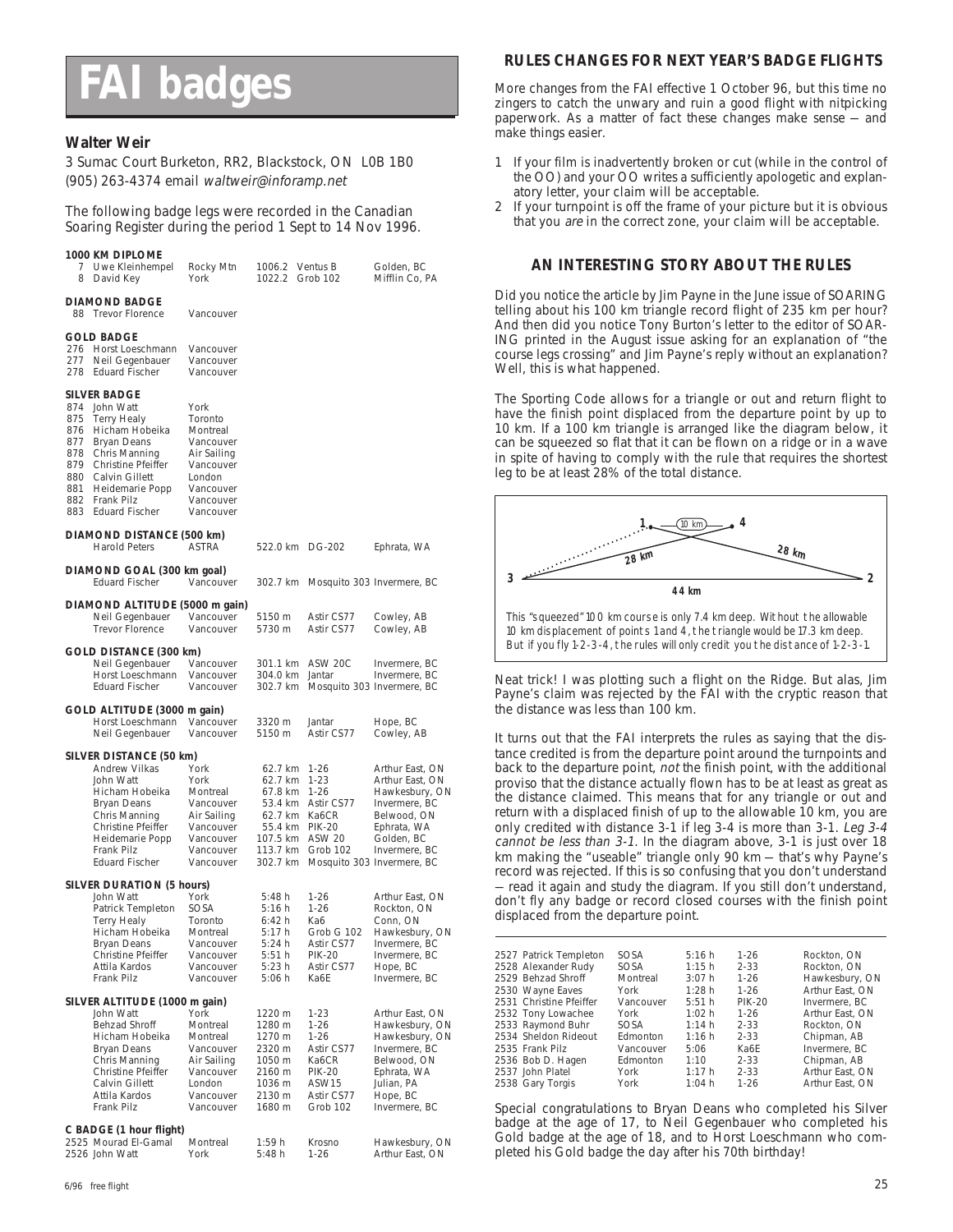

Personal ads are a free service to SAC members (please give me the name of your club). \$10 per insertion for nonmembers. Send ad to editor, NOT the national office, Box 1916, Claresholm, AB T0L 0T0 tel/fax (403) 625-4563, free-flt@agt.net

Ad will run 3 times unless you renew. Please tell me if your item has been sold sooner. Maximum length is 6 lines, ads subject to some editing as necessary.

## **single seat**

**Wanted, Schweizer 1-26**, late model preferred. Terk Bayly (519) 538-4262 or fax (519) 599-3664.

**Pioneer II**, C–GLUV, 35/1. Fun to fly, excellent shape, all rigging aids, nice enclosed trailer. **\$6000** obo. Ron McCullough (613) 547-7802.

**BG-12A**, CF–RCU, 350 h, one piece canopy, re-conditioned in 1995, glass trailer, Security 150 chute, portable radio, wing covers. \$7500. Norm Wagner (604) 344-6685.

**Ka6E**, C–FYGS, 1015 h. Condition impécable, instrumentation complète incl. vario électrique, vario l'echelle 0 à 1 m/s max, Radair 10 et autre. Pas de roulotte. \$10,000; faite votre offre. Pierre Brousseau (418)627-2025 rés, (418) 563-0248 tr.

**HP–11**, CF-CMZ, a lovely ship to fly and great for cross–country. Standard class performer for half the price. Full panel incl Varicalc computer. Asking \$12,000. Mike Apps, (403) 436-9003 (H), (403) 435-7305 (W), mapps@nofc.forestry.ca

**RS-15**, C–FWSE, #43, 873h TT, basic instruments plus RICO vario/audio, encl metal trailer, O2 system with A-14 regulator. Contact Harold Yardy (705) 654-3205.

**Phoebus C**, C–GAZO, 1050h TT, good condition, oxygen, parachute, good enclosed trailer. \$18,500 (will consider offers). Clarence Iverson, Saskatoon Soaring Club, (306) 249-1420. e-mail ad401@sfn.saskatoon.sk.ca

**Jantar Std 1,** encl trailer, Edoaire radio, Cambridge MKIV computer, tinted canopy, never broken. \$29,800. Greg Dwyer (306) 586-5493.

**Jantar Std 2B** #1207, less than 400h. Immaculate condition, no damage history, refinished in '93, Avionic 720 radio/mike, Rico electronic vario, with electronic TE, O2 panel mount, T&B, PZL Vario, dust covers, HD battery, alum trailer. Asking<br>US\$26,900. Contact *Paul.Yardy@nt.com* or (905) 863 5728 (work)

**PIK20B**, C–GXWD, carbon fibre, 820h, very good condition, new paint, Ball 400 c/w netto & cruise, Edoaire 720 radio, chute, O2, gear warning. Call Lee at (403) 242-3056 or Denis at (403) 526-4560.

PIK20D, carbon spar, water, O<sub>2</sub>, cameras, chute, refurbished factory trailer, fresh annual. Successful Sports class record. \$37,500. Brian (604) 467-0020.

**Std Cirrus**, #22, about 1800 hours, excellent condition, O2, water ballast, final glide computer, parachute, ground handling kit, factory trailer. \$30,000 o.b.o. Stewart Baillie (613) 226-4595 or stewart.baillie@nrc.ca

**Std Cirrus**, CF–DMW, 660 h, never bent, excellent cond. Radair 360, A14A O2, 3 varios, gear warning, metal trailer. **'77 Ford** Club wagon, 3/4T 460CID, low miles, A/C, towing package, wired for ground mobile radio. Peravia and Winter baros, Radair 10s, Security 150 chute, etc, all unused for past 7 years. Prefer to sell as complete package. Monty Williams (604) 929-1749.

**DG–202/17**, 575h, like new, tinted canopy, Sage vario, M-Nav computer, Terra 720 radio, Security 250 chute, O2, Komet trailer. US\$32,000. Francisco Diaz (514) 355-6081 eves.

**Ventus B 16.5**, #88, 790h TT, very good cond, Winter vario, Bohli vario, Cambridge vario with CNav40 computer, Bohli compass, Dittel ART720 radio, chute, O2, encl Straub alum trailer. Contact Roland Niklaus (514) 694-6785.

**Ventus B 16.5** CF-CYP, contest ready with Dittel radio, Zander flight computer/vario as well as a Cambridge and mechanical vario. Komet trailer and many extras including parachute and O2. US\$43,000. Hal Werneburg at (403) 686-6620, westechc@cadvision.com or Rick Zabrodski (403) 271-2654, rzabrods@acs.ucalgary.ca

**Ventus B** total package: Masak winglets, tinted canopy, M Nav computer, Schuemann CV vario, Becker radio, Bohli, 5-point harness, electronic flap indicator, Garmin moving map GPS, dual bat-tery system, sheepskin cushions, fully sealed, chute, TP camera, O2 /mask/bailout bottle, Cobra trailer with solar vent & battery charger and one-man rigging system. Ground station with long range antenna, King handheld radio. Glider & trailer spares. Andrew Jackson (403) 435-4425.

**Nimbus 2B**, #156, C–GALA, 340h TT, very good cond, well instrumented, complete custom covers, encl trailer. US\$25,000 Dan Webber (602) 954- 6357 Arizona.

**Nimbus–2**, C-GAJM, 860h. Excellent condition. This is a super performer which loves to be taken cross–country. Factory trailer, full panel including radio, 2 varios, Cambridge computer, Mylar seals, wing and fuselage covers. \$35,000. Regretfully, I can't fly anymore. Available immediately Mike Apps, (403) 436-9003 (H), (403) 435-7305 (W), email mapps@nofc.forestry.ca

## **Solaire Canada**

Ed Hollestelle (519) 461-1464 p & fx

**LX-20** The new FAI standard for stand-<br>alone GPS data recorders \$1995 alone GPS data recorders **LX-100** Basic audio vario with averager \$495

**ATR720A** 760 chan VHF with mounting tray and wiring harness \$1695

**SHM1010** Boom mike and wiring (as installed by most glider manufacturers \$150 **LX-4000E** S-RAM final glide computer or connects to any GPS (with NMEA output) or<br>connects to LX-20 data recorder \$2795 connects to LX-20 data recorder

**LX-5000** The ultimate GPS/final glide computer system with moving map display and<br>FAI data recorder \$5995 FAI data recorder

## SSA Soaring calendar **\$16.50** + \$4 P&H wall or desk,

Ont, add 7% PST @ SAC office

#### **miscellaneous**

**Bohli compass** (type 46-mk-1) \$200.00 **Winter barograph** with accessories \$475.00 Both in mint condition. Price not negotiable and includes shipping in Canada. Rick Zabrodski (403) 271-2654 (evenings), fax (403) 271-1311 or email rzabrods@acs.ucalgary.ca

**Varicalc** vario \$375. Gilles Séguin (514) 377-5737.

**CVS 50H Vario** Cambridge, 10 knot scale with speed ring & ext on/off dual range (1/2, 1) switch. A simple elec vario. Newly overhauled. \$180. **CPT 50MN Vario** Cambridge, 10 knot scale, triple range (1/2, 1, 2), dual sensitivity, TE adjust. No flask req'd. \$375. Cambridge **AV 10 Audio** external audio (no tone on down), plugs into either vario above. \$50. Tony Burton (403) 625-4563.

**Canopy and frame** complete for Blanik L13, good condition. Marty Slater (403) 481-3866 eves.

**Trailer,** encl alum with all rigging for SZD–55. Solar roof top charging panels, excellent road han-dling, easily adaptable for other sailplanes. US\$4000 Paul Nelson (519) 821-0153.

**Free ads on the Internet**, "Soaring Trader" is a web site for soaring buy & sell ads. Reach the world with your ad (photos can be attached to listing): http://www.agile-graphics.com/trader/

#### **Rocky Mountain Soaring Centre**

is closing due to medical reasons. Selling all equipment and accessories. Aircraft for sale: two Blaniks, Ka6E, LS4a, Pawnee 235, Citabria 7GCBC. For a detailed list call Uwe Kleinhempel at (604) 344-6665, fax (604) 344-7933.

#### **suppliers**

#### **REPAIRS & MAINTENANCE**

**Sunaero Aviation** Glider repairs in fibreglass, wood, & metal. Jerry Vesely, Box 1928, Claresholm, AB T0L 0T0 (403) 625-3155 (B), 625-2281 (Fax).

#### **INSTRUMENTS & OTHER STUFF**

**Instruments for sale** — best prices anywhere. Call for list and prices for vario, altimeter, airspeed, T&B, g-meter, compass, radio, etc. Lee (905) 840-2932 H, evenings only.

#### **magazines**

**SOARING** — the monthly journal of the Soaring Society of America. Subscriptions US\$43 second class. Credit cards accepted. Box E, Hobbs, NM 88241-7504. (505) 392-1177, fax (505) 392-8154. Email: 74521,116@CompuServe.com

**NEW ZEALAND GLIDING KIWI** — the bi–monthly journal of the New Zealand Gliding Association. Editor, John Roake. US\$32/year (seamail). Private<br>Bag, Tauranga, NZ. Email: *john@roake.gen.nz* 

**SAILPLANE & GLIDING** — the only authoritative British magazine devoted entirely to gliding. Bi-monthly. BGA, Kimberley House, Vaughan Way, Leicester, LE1 4SG, England. £16.50 per annum. fax 01 16 251-5939.

**AUSTRALIAN GLIDING** — monthly journal of the Gliding Federation of Australia. US\$34.80 surface mail, airmail extra. Payable on an Australian bank, int. money order, Bankcard, Visa, Mastercard. Box 1650, GPO, Adelaide, South Australia 5001. fax (08) 410-4711. Email: AGeditor@gfa.on.net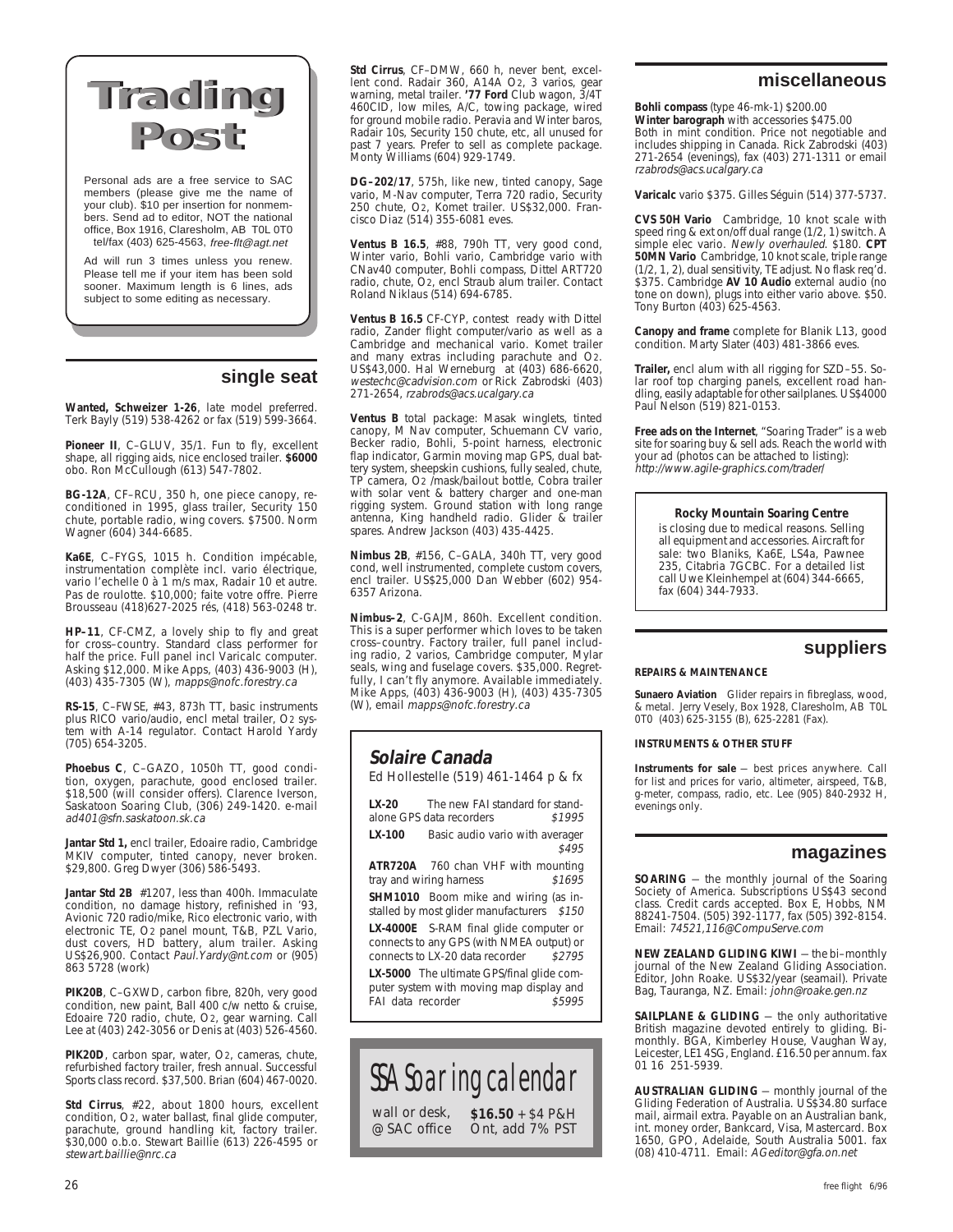lot of activities that have been happening in the Here is information from Jim McCollum on a  $R \in \mathbb{R}$  e a d in  $\Omega$ background that will have both near and long term effects on our sport.

#### **RECENT SAC ACTIONS ON AIRSPACE**

• A chairman for the Airspace committee was appointed in the spring of 1996. The position had been vacant for some time, despite considerable effort on the part of the board to recruit someone.

• The Board of Directors had a special conference call dedicated to the issue in July. Directors were to contact clubs in their respective zones to ascertain problem areas.

• The president spent considerable time discussing the issue with concerned members, the board and the Airspace chairman.

• The SAC National office started to receive conflicting information on the issue — from "this is the end of soaring" to "there is no problem".

• The SAC executive director contacted and met with relevant Transport Canada officials to discuss the concerns of the gliding community.

• In August, the president wrote to Gilles Rodrigue, Director General Air Navigation System at Transport Canada, raising the concerns of the gliding community.

• The SAC office arranged a meeting in Ottawa with Rodrigue (who is now moving to a senior position in NavCan). SAC was represented by the president, the executive director, and the Airspace committee chairman. As a result of this meeting:

- Rodrigue wrote to the Regional Superintendents of Airspace in NavCan, encouraging them to accommodate the needs of the soaring community where possible. He also wrote a note to Pierre Pepin regarding airspace.

- Transport is writing a note on airspace for free flight,

- a senior representative of Transport Canada will make a presentation on airspace at the SAC AGM in Vancouver.

• The office is continuing to liaise with Transport Canada headquarters on the issue to make sure that they fully appreciate the concerns of soaring pilots.

#### **THE NEW RECREATIONAL AVIATION POLICY**

This proposal, published in June 1996, is an effort by Transport Canada, in consultation with the recreational aviation community, to overhaul its approach to recreational aviation. It reflects, in part, a concern that recreational aviation has been declining, and there is also a concern that the existing regulatory structure is ill–equipped to deal with some recent innovations in recreational aviation. Finally, there appears to be a desire (from both TC and the users) to shift some of the regulatory responsibility back to the users where it can be conducted more efficiently and at less cost.

The immediate outcome of this process is that an office has been established within TC dedicated to dealing with most (all?) aspects of recreational aviation and a new organization, the Canadian Sport Aviation Council (CSAC), has been established. There appear to be inconsistencies among the objectives of the "New Recreational Aviation Policy" and other TC objectives in the areas of airspace, user fees, medical standards, etc.

#### **CANADIAN SPORT AVIATION COUNCIL (CSAC)**

CSAC is the child of the Recreational Aviation Review Project — referred to until recently as the "technical committee" in documents for or by TC's Recreational Working Group or Steering Committee. (It was almost called the Sport Aviation Committee until we pointed out that its acronym was already in use in the aviation world and could cause some confusion.)

CSAC is now, or is about to be, incorporated. Its immediate objectives are to:

• develop industry standards for ultralights and advanced ultralights,

• make recommendations regarding the development of a new 'sportplane' category of aircraft,

• make recommendations regarding the decertification of older aircraft so they can be treated as the equivalent of amateur built aircraft regarding maintenance and parts replacements,

6/96 free flight 27

• play a role (unspecified) in resolving various amateur built aircraft issues.

**R e q u i r e d**

In its early deliberations, CSAC has focussed on ultralight issues, and SAC hasn't played a direct role in CSAC for several reasons:

• CSAC's immediate concerns are not relevant to soaring,

• SAC is already thinly spread and there would be a problem in attending meetings,

• the CSAC members are not particularly knowledgeable of, or interested in soaring,

• CSAC will be financed by its members, and although there may be some initial government assistance, it would be difficult for us to take on a commitment to help finance another organization.

We should be concerned that when it comes to the delegation of authority to deal with a variety of regulatory issues (aircraft certification, licensing, overseeing examinations, etc.) the government will look to CSAC. I have let people at Transport know that we would prefer direct delegation of responsibility rather than through a third party. I noted that SAC is well ahead of CSAC with a long established structure and committees to deal with soaring– related issues. Thus it would be difficult to see how we could gain. There would be a needless duplication of effort and the associated expense to us.

Our approach has been to monitor developments with CSAC but not become closely involved (we are an indirect member by virtue of our ACC membership).

#### **MEDICAL UPDATE**

I attended recent meetings on 12–13 November of Health Canada's Category IV Medical Working Group. Our principal objective was to preserve the self– declaration version of the Category IV medical for glider pilots.

While it is premature to say that our objectives were achieved, there were encouraging signals to this effect.